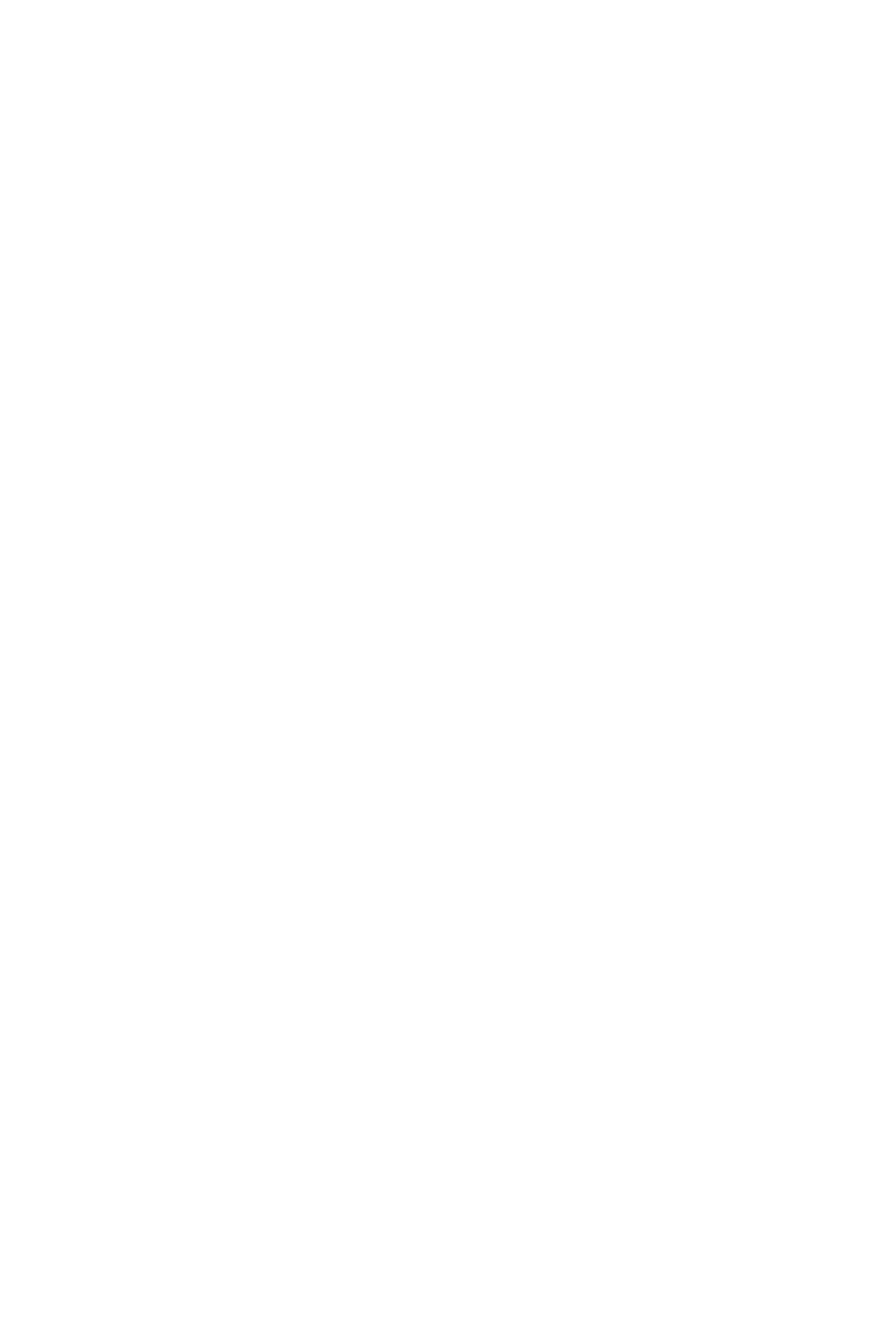# **Mrs. Gill Bennett**

#### CHIEF HISTORIAN, FOREIGN & COMMONWEALTH OFFICE UNITED KINGDOM

### **British and Allied Restitution Policy during and after the Second World War**

Plenary Session on Archives, Books and Historical Commissions

During the Second World War, the major Allies - the United Kingdom, United States of America and the Soviet Union - were naturally more concerned with winning the war and bringing hostilities to an end than they were with forward planning to attempt to repair the damage done by that devastating conflict. Nonetheless, the documentary evidence shows that postwar planning began to take shape as early as 1941-42, long before the end of the war could be foreseen; and that restitution, by which was meant restoring the stolen property belonging to European governments, was seen as an issue with early priority when hostilities ended. The British and American governments, at least, took the view that it should be far easier to reach agreement on restitution than on reparations, and that restitution could be settled at an early stage. It became a bone of contention between all three major Allies, and between them and the European powers who had been occupied by Germany and her allies. $<sup>1</sup>$ </sup>

In Britain, serious consideration of postwar restitution was prompted at an early stage by the representatives of the occupied countries who based themselves in London. Exiled from their countries, their principal concern in anticipating the end of hostilities was the

<sup>1</sup> Cf. *Documents on British Policy Overseas* (hereafter *DBPO*), Series I, Volume V (HMSO, 1990), Preface, p.xiv: 'In practice the problem…caused at least as much damage to British relations with the liberated countries as an other matter in clearing up after the war.*'*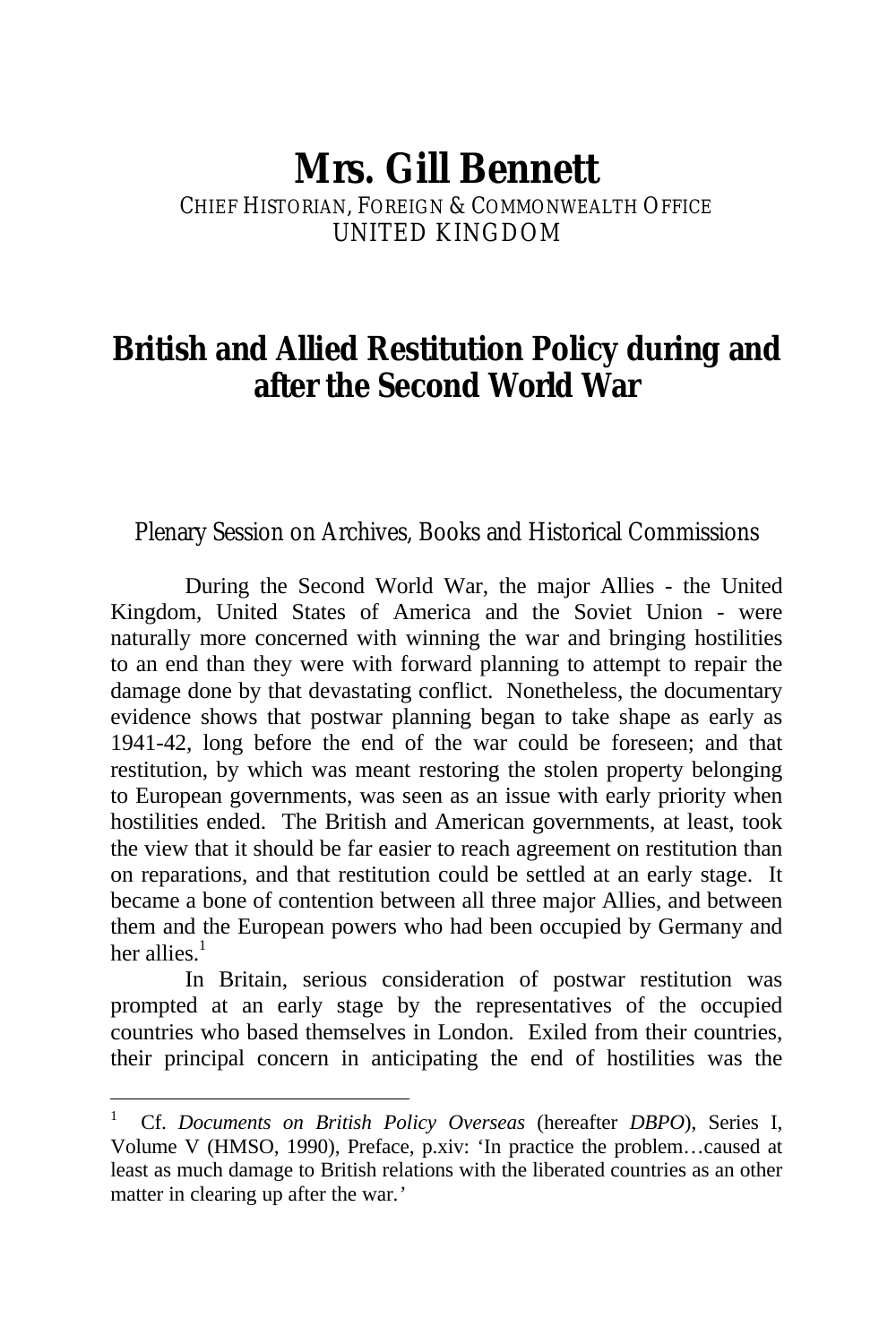recovery and restoration of their property and assets. In May 1941 the Czechoslovak Minister for Foreign Affairs, Jan Masaryk, wrote to Frank Roberts at the Foreign Office regarding the seizure by the German occupying forces of Czechoslovak shares and securities, and asking the British government to draw the attention of neutral governments to the fact that the sale or Purchase of such securities would not be recognized by the Czechoslovak government.<sup>2</sup> At about the same time, the Ministry of Economic Welfare suggested that joint action be taken by the Allied governments to discourage the purchase by neutrals of securities seized by Germany in occupied territories. Although it was decided at an interdepartmental meeting in July 1941 that the question of Allied declaration should be deferred "until the machinery of Allied cooperation, which was still in its initial stages, had had been developed rather further,"<sup>3</sup> These two initiatives led to further consultation within the British government and with the US government, and formed the basis of the Inter-Allied Declaration against Acts of Dispossession Committed in Territories under Enemy Occupation or Control issued on 5 January 1943 by British and 16 other governments of the United Nations.<sup>4</sup> Allied postwar restitution policies were based upon that Declaration, which was intended as a "general statement of the attitude of the governments concerned towards the acts of dispossession…practiced by the enemy powers in the territories which they have occupied or brought under their control by their successive aggressions against the free peoples of the world."<sup>5</sup>

The records show that the Allied governments were well aware of the concerns of the occupied territories and appreciated the importance of helping them to recover their looted property, both to enable their economic reconstruction and in order to lessen possible resentment against the three Great Powers who might be seen to be deciding policies without consultation with them. The major Allies were, however, also concerned with protecting their own postwar interests as powers who had borne the brunt of prosecuting the war and paying for it: this was

 2 Letter of 21 May 1941, C 5610/550/12.

 $3$  Record of interdepartmental meeting held at the Foreign Office on 8 July 1941, C 7081/550/12.

<sup>&</sup>lt;sup>4</sup> The Declaration was published as Cmd. 6418 of 1943. See also FCO history Note No. 11, *Nazi Gold: Information from the British Archives* (hereafter *Nazi Gold*) Revised end. January 1997, pp.4-5.

<sup>&</sup>lt;sup>5</sup> Draft guidance note on the proposed Allied Declaration, 21 November 1942, W 15270/108/64.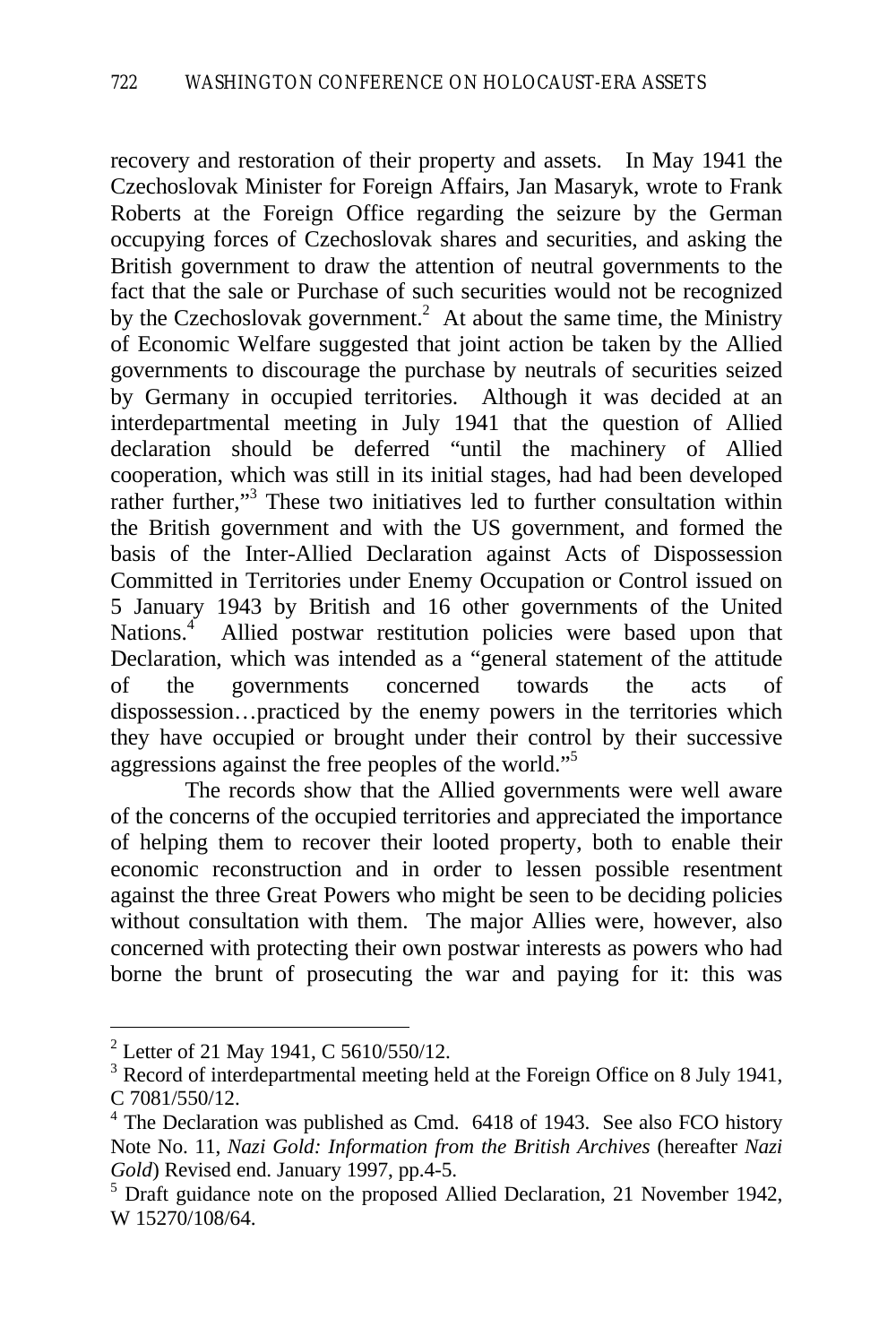particularly true in the case of the Soviet Union, which had experienced invasion and human and material loss on a vast scale, and was now determined to extract maximum compensation. Even for the UK and US, who had not been occupied, the costs had been great, the UK in particular having been brought to a 'financial Dunkirk' by her war effort.<sup>6</sup> The sweeping measures of restitution sought by the smaller allies, which included compensation for spoliation and the impressment of goods and services from Germany, would have a damaging effect on the reparation claims of the Big Three: as a memorandum prepared in the British government's Trading with the Enemy Department in April 1944 noted, it was "clear that the small disarmed Allies are seeking to obtain for themselves certain drastic powers in priority to the general reparation claims of all the Allies."<sup>7</sup>

These concerns confirmed the major Allies consensus that restitution and reparation should, be treated as separate, if coordinated issues. They were not in agreement, however, as to the relationship between the two issues and even how they should be defined. Although there was a shared understanding that restitution meant the return or replacement of property lost or looted as a result of Nazi aggression, they held strong and differing views on whether restitution policies should encompass only property seized by force, or should include property found by the Germans on occupation or paid for by them in forced or voluntary sale. The definition was crucial to the linked issue of reparation, that, is of using German assets to pay back those who had footed the bill for the war, for the more that was included in restitution, the less would be available for reparation shares for the Allies. Nevertheless, restitution and reparation were not discussed at the same meetings. The Allies agreed that talks on restitution should be relegated to the Allied Reparation Commission, ostensibly because the subject was too technical and complicated to be dealt with at major international meetings such as the Potsdam Conference of July 1945, where France was not represented; but also because reparation was the issue on which agreement was most eagerly sought after (particularly by the Soviet

<sup>&</sup>lt;sup>6</sup> A phrase used by Lord Keynes, the distinguished economist and advisor to HM Treasury, in a paper of 13 August 1945 entitled 'Our Overseas Financial

*DBPO*, Series I, Volume III*, Britain and America: Negotiation of the United States Loan, 3 August-7 December 1945* (UMSO, 1986), enclosure in No. 6.

<sup>&</sup>lt;sup>7</sup> TWED memo., Bank of England records.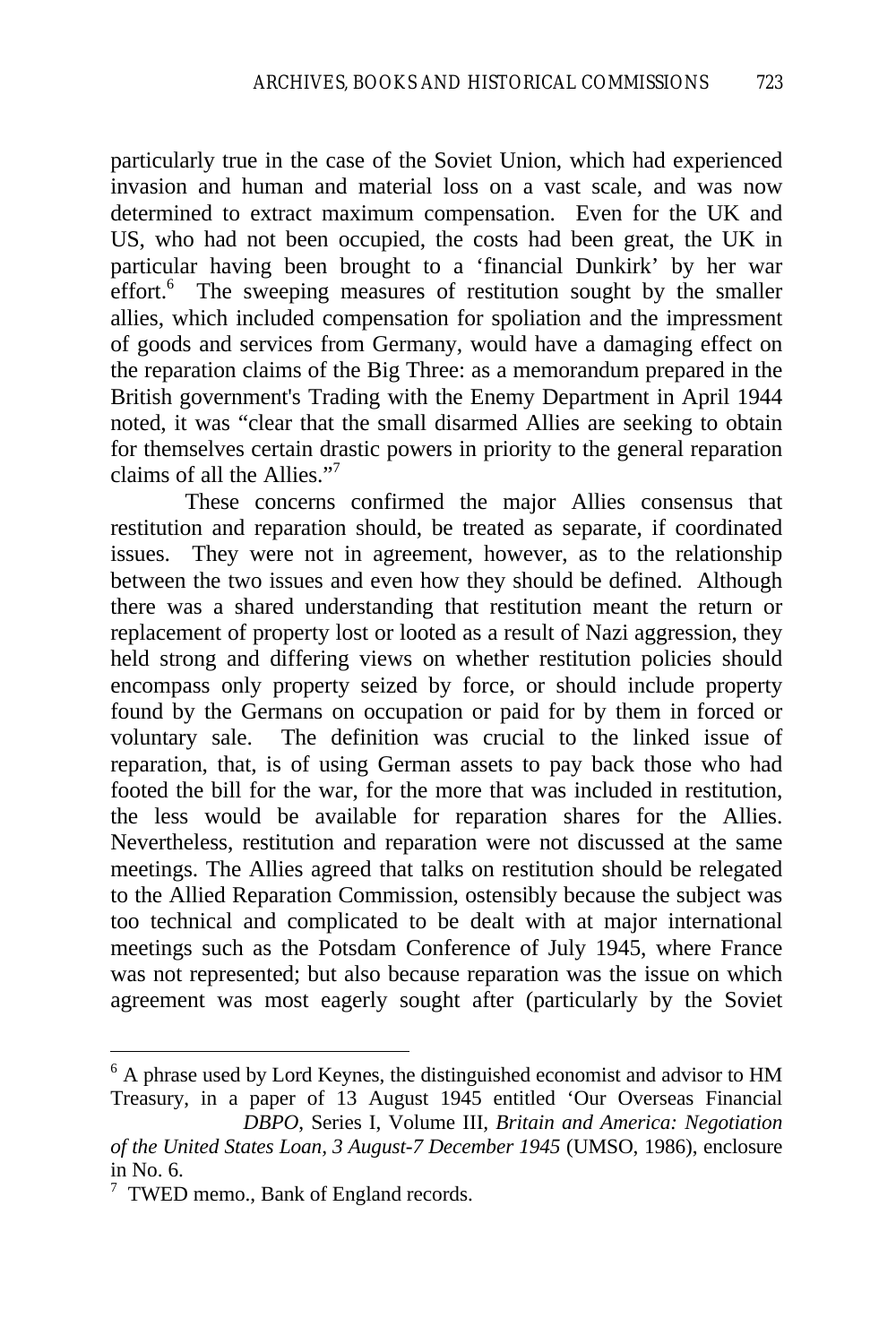Union), and which was thought to be the most politically sensitive and potentially difficult to resolve.

Another complication was presented by the lack of agreement between the Allies on what sort of Germany would emerge from the war, an issue of vital importance to restitution policy. Would Germany be a single economic unit, or divided?<sup>8</sup> An industrialized state, or reduced to pastoral status as envisioned by US Treasury Secretary Morgenthau in 1944?<sup>9</sup> These questions had a direct bearing on what might be available from Germany in terms of restitution. The Soviet Union was clear in the view that Germany must be stripped and de-industrialized, but Britain, and to a lesser degree the United States, was uneasily aware of the potential financial burden that would fall on her in supporting a crippled Germany with no economic life of its own. France was equally clear that Germany must not retain any form of central administration, and with the other occupied countries, wished to get back her looted possessions from Germany as soon as possible, in addition to obtaining essential supplies from her.

The UK, US, France and other occupied countries generally agreed on the desirability of tackling restitution before reparation, partly in order to speed up the movement of essential supplies from Germany, and partly to remove restitutable items before the remainder were calculated for the division of reparation shares: as Mr. Coulson of the Foreign wrote to Mr. Playfair of the Treasury in February 1944, "if we leave restitution until too late, there may be a danger that property belonging to other countries will be handed over as deliveries in kind."<sup>10</sup> French Foreign Minister Georges Bidault, urging the Council of Foreign Ministers in September 1945 towards the speedy adoption of restitution policies, put it even more succinctly, "reparations from Germany should be levied on German property and not on Allied property stolen by the Germans."<sup>11</sup>

<sup>8</sup> On the question of 'one Germany or Two', see *DBPO*, Series I, Volume I, *The Conference at Postdam, July-August 1945* (HMSO, 1984), Nos 153 and 164.

<sup>&</sup>lt;sup>9</sup> For British views on the plan for the pastorialization of Gemany (printed in *Foreign Relations of the United States (FRUS), the Conference at Quebec 1944*, pp. 101 – 5) advanced by Mr. Mongenthau in 1944, sec Sir. L. Underwood, *British Foreign Policy in the Second World* (London, 1970), vol.V., pp. 222-9. <sup>10</sup> Letter of 23 February 1944, U 1322/104/70.

<sup>&</sup>lt;sup>11</sup> See *DBPO*, Series I, Volume II, *Conferences and Conversations 1945: London, Washington and Moscow* (HMSO, 1985), No. 128.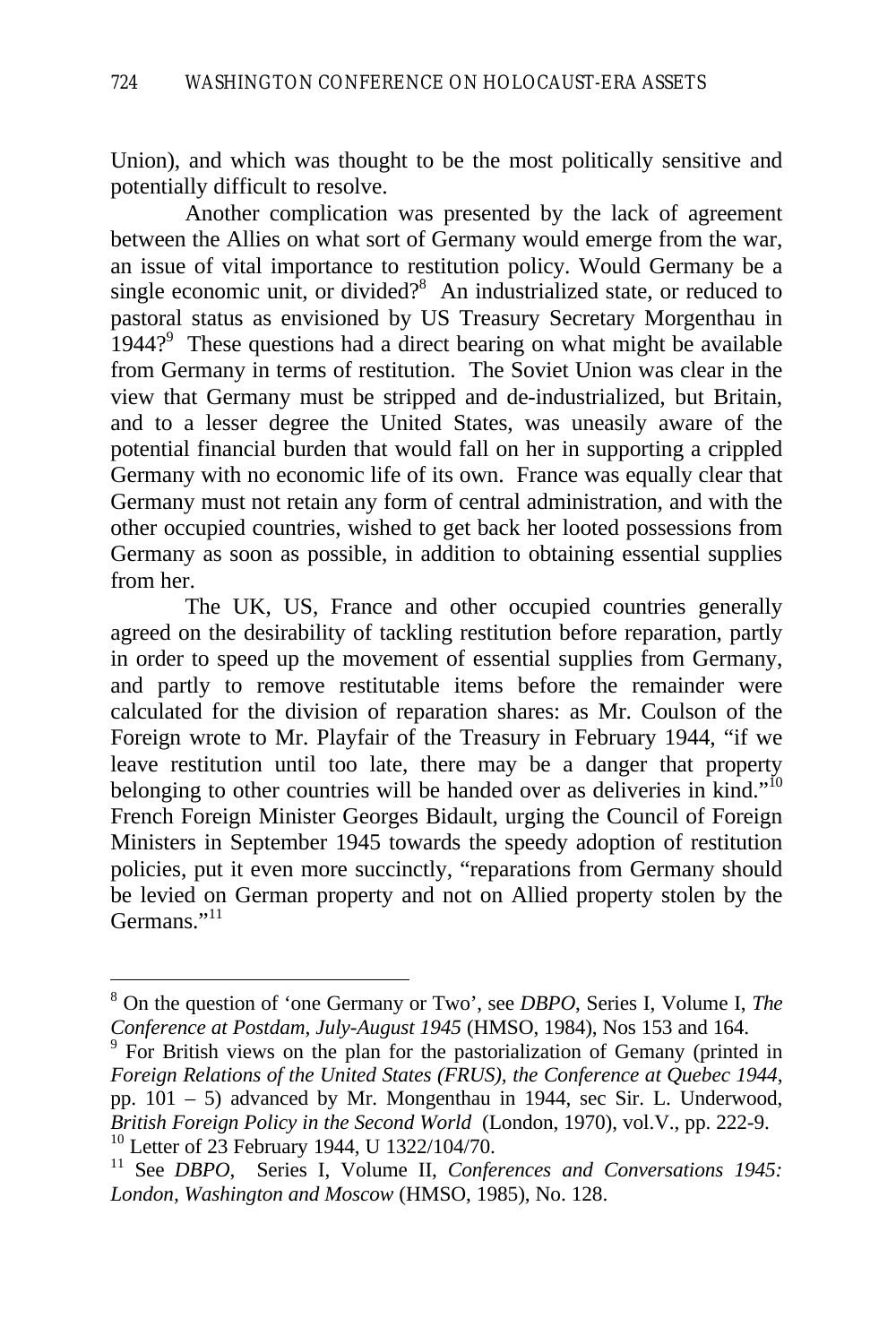President Truman, meanwhile, had expressed the view that "the required coordination between reparations and restitution shall not act to retard unnecessarily (1) the withdrawal from Germany in the form of restitution or any other form of supplies badly needed by Allied Nations for their economic reconstruction or (2) the return of works of art to those nations from which they were taken."<sup>12</sup> None of these approaches, however, was satisfactory to the Soviet Union, whose chief aim was to obtain as much as possible in reparations before restitution claims were dealt with, to ensure maximum profit from the operation. Consequently, the Soviet negotiators dealing with the definition of restitution and draft directives to implement restitution played their hand long and obstructively, so that by the end of June 1945 the US government, exasperated with the delay, unilaterally launched a limited program of restitution from their zone of Germany (restricted mainly to the return of identifiable works of art – the one area where there was general agreement to restitution) to the governments of Allied nations and the removal from Germany of supplies needed by Allied governments for their economic reconstruction.<sup>1</sup>

Although protesting the US action ("This subject is one on which it is most desirable to work out a policy common to all four zones, particular in view of the wider aim to secure the treatment of Germany as an economic unit"), the British authorities moved towards a similar policy in their own zone, acting on a directive issued by the War Office on  $14$  August.<sup>14</sup> Stressing that these were interim measures to be taken while a formal policy was being worked out, the British Control Commission was ordered to deliver to Allied governments identifiable plant, equipment, livestock and valuables "in respect of which there is satisfactory evidence that the property was located in the territory of the Ally concerned and was the subject of an act of dispossessions by the enemy." Despite this directive, implementation proved problematic and long-drawn out, and the British government was subject to considerable criticism from the formerly occupied countries, who blamed the British military authorities for the delay in restoring looted property.<sup>15</sup> Meanwhile, the Soviet government stripped their own zone of Germany and extracted as much in reparation from the other zones as they could.

 $12$  Message from US ARC representative Pauley to Eisenhower, 27 June 1945, *FRUS*, *The Conference at Berlin*, vol. I, pp. 514-15.

<sup>13</sup> *Ibid.*

<sup>14</sup> *DBPO*, Series I, Volume V, No. 6.

<sup>&</sup>lt;sup>15</sup> See, for example, *DBPO*, Series I, Volume I, No., 584.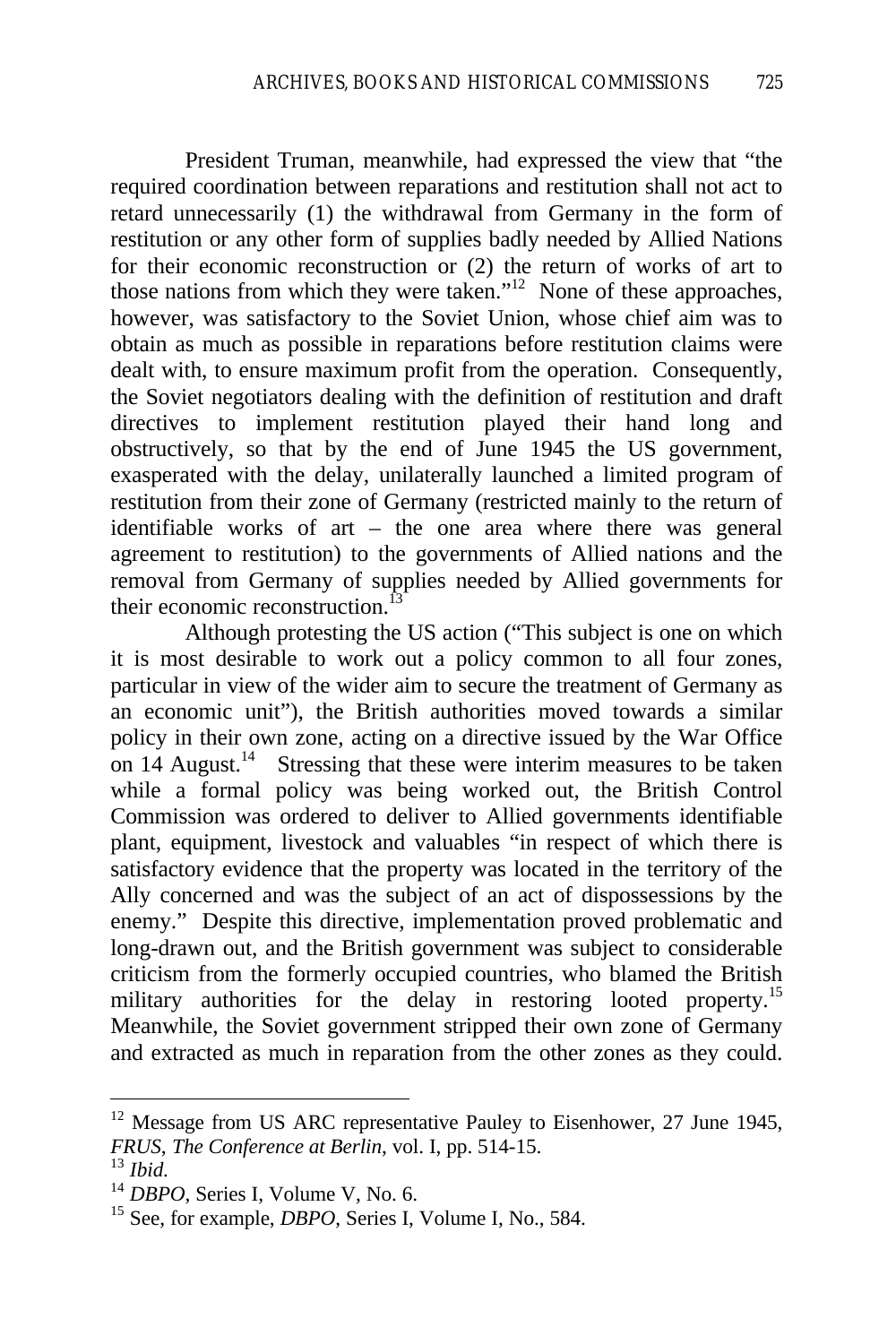British and American efforts to carry out restitution policies from their zones of Germany continued into the winter of 1945. The formerly occupied countries were allowed to send inspecting teams in to look for their property while policies were worked out at an intergovernmental level for the restitution of gold, money and securities.<sup>16</sup> The quadripartite control machinery addressed, if slowly and with difficulty, the question of restitution, and by 1948 elaborate quadripartite machinery was in place. Meanwhile, thc Occupation authorities in Germany worked tirelessly to develop and implement policies that would enable people in the Zones to keep alive and recover, where possible, the necessities of survival: agricultural implements; livestock; and raw material for essential industries. The documentation on their efforts reveals frustration, prevarication, administrative obstruction and political stalemate. On another level, however, it shows men and women working in a new and very difficult situation to help in practical ways where they could.

As the above summary account shows, the concern of the Allied governments during and after the war was directed towards restituting property to governments, not to individuals. They all accepted the principle set out by the US delegation at Potsdam in a resolution of 22 July: "All questions of restitution shall be dealt with on behalf of the injured property owners by the State of which they are citizens, unless such State shall make other arrangements with the State from whose territories the property was removed."<sup>17</sup> Discussion of restitution in the 1990s is naturally focused on individual losses suffered by those who survived the conflict, or their heirs, a who may now need help. At the time, however, the Allied governments were concerned with intergovernmental policies, not individual property, on the premise that there was no prospect of restoring individual property until a nation's economic life were restarted and the urgent priorities of food, fuel, and shelter addressed. The archival evidence reveals intergovernmental talks and negotiations, not records of individual cases. That came later, when the governments had signed the reparations agreement at Potsdam and begun to settle between themselves questions of mutual debt and

<sup>16</sup> See *Nazi Gold I*, and also Fco history Note No. 12, *Nazi Gold: Information from the British Archives Part II: Monetray Gold, Non-Monetary Gold and the Tripartite Gold Commission* (May 1997).

<sup>17</sup> *FRUS, ibid*., pp.542-.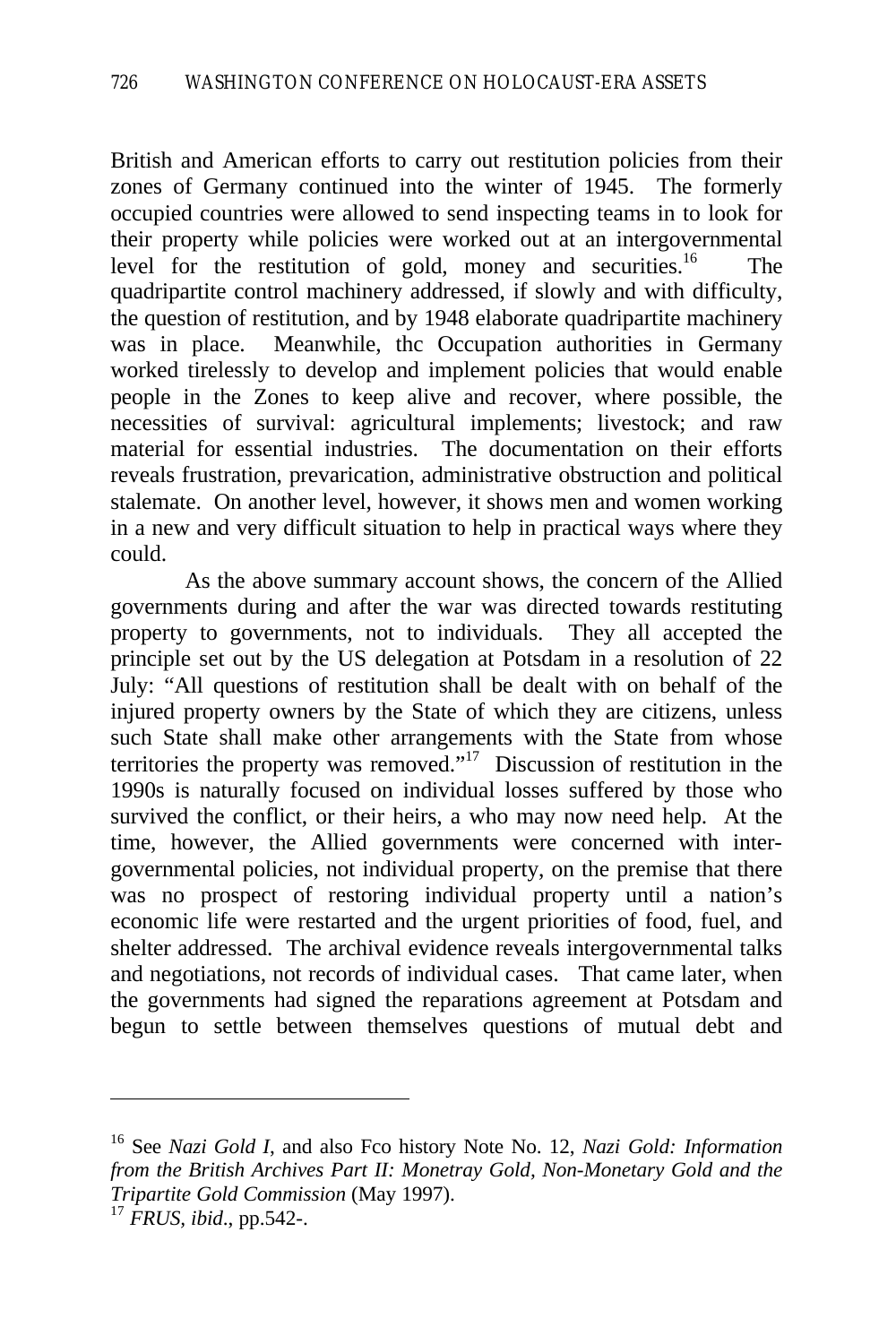repayment.<sup>18</sup> This focus did not mean that governments were unaware or uncaring of the terrible price that the Second World War had exacted on a personal level from millions of their citizens. But it did mean that their first priority was to restore some kind of political and economic normality in Europe, so that people could stay alive through the winter, and re-establish a base from which to rebuild their lives.

<sup>&</sup>lt;sup>18</sup> For an account of the postwar payments agreements and debt settlements negotiated between Britain and her Allies and former enemies, see the Anneses to FCO History Note No. 13, *British Policy Towards Enemy Property during the Second World War* (April 1998).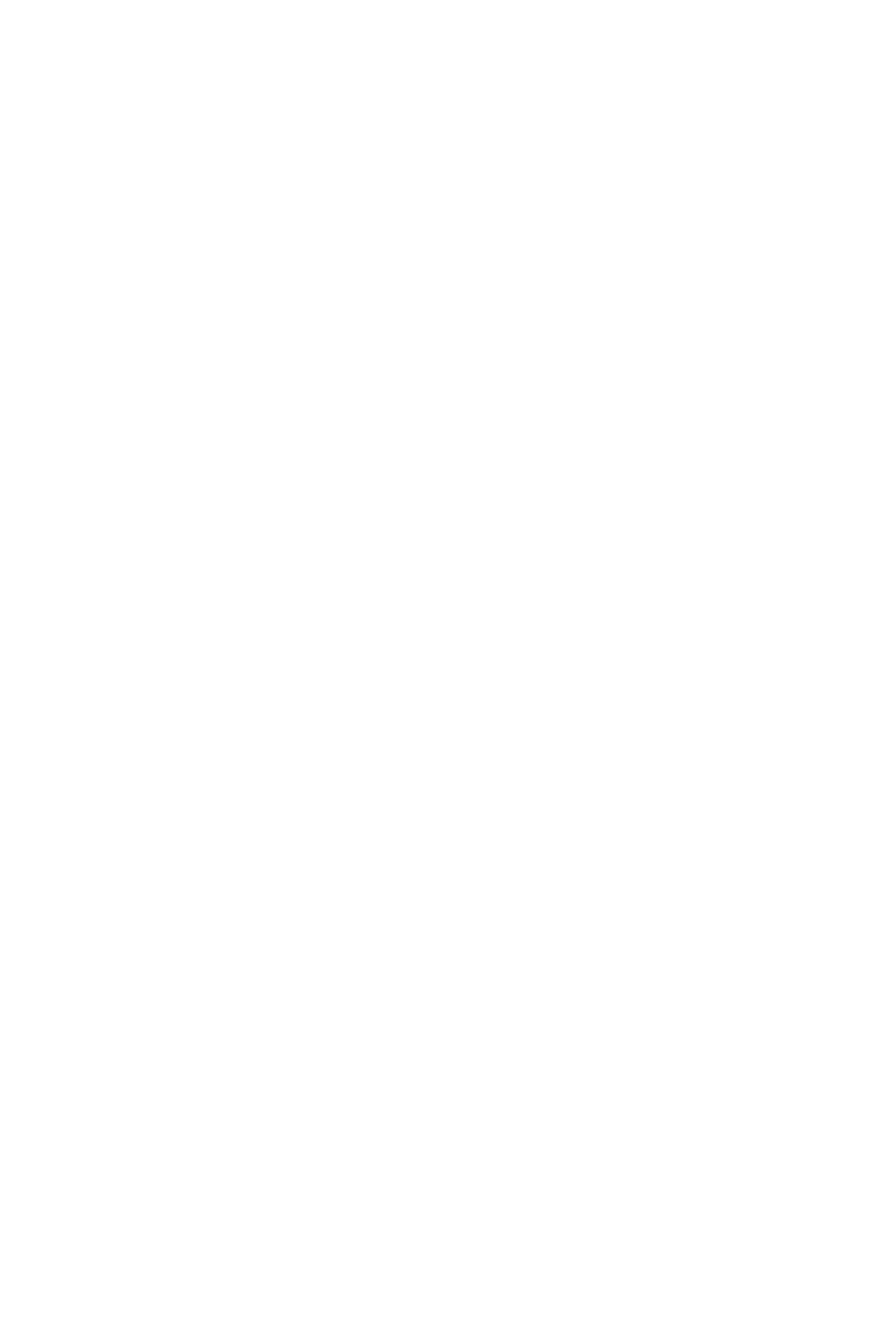# **Dr. Michael J. Kurtz**

ASSISTANT ARCHIVIST NATIONAL ARCHIVES AND RECORDS ADMINISTRATION UNITED STATES

### **Searching for Truth: The Relationship Between National Archives and Independent Commissions**

Plenary Session on Archives, Books and Historical Commissions

This morning I would like to discuss the relationship between national archives and independent commissions in the search for an accurate historical record of what transpired during the Holocaust-era to Jewish and other looted assets. I will use the experience of the U.S. National Archives and Records Administration (NARA) as a case study in discussing issues that affect access to the historical record. Hopefully, our experience will offer some insights into the complementary roles of national archives and the various independent commissions investigating events of the Holocaust and World War II eras. For success in establishing an accurate historical record and rectifying past injustices lies to a very great extent in the relationship between national archives and independent commissions.

I would like to begin by quoting from a letter to the editor of Time magazine (March 17, 1997) by John W. Carlin, Archivist of the United States.

"Everyone should understand the role of records in establishing rights and legitimate identities and liberties. The dramatic case of the search for Nazi gold is an excellent example of the value of records not only in documenting historical facts but also in preserving essential evidence. For us at the National Archives and Records Administration, the role of preserving and providing access to this essential evidence of history is at the core of our mission."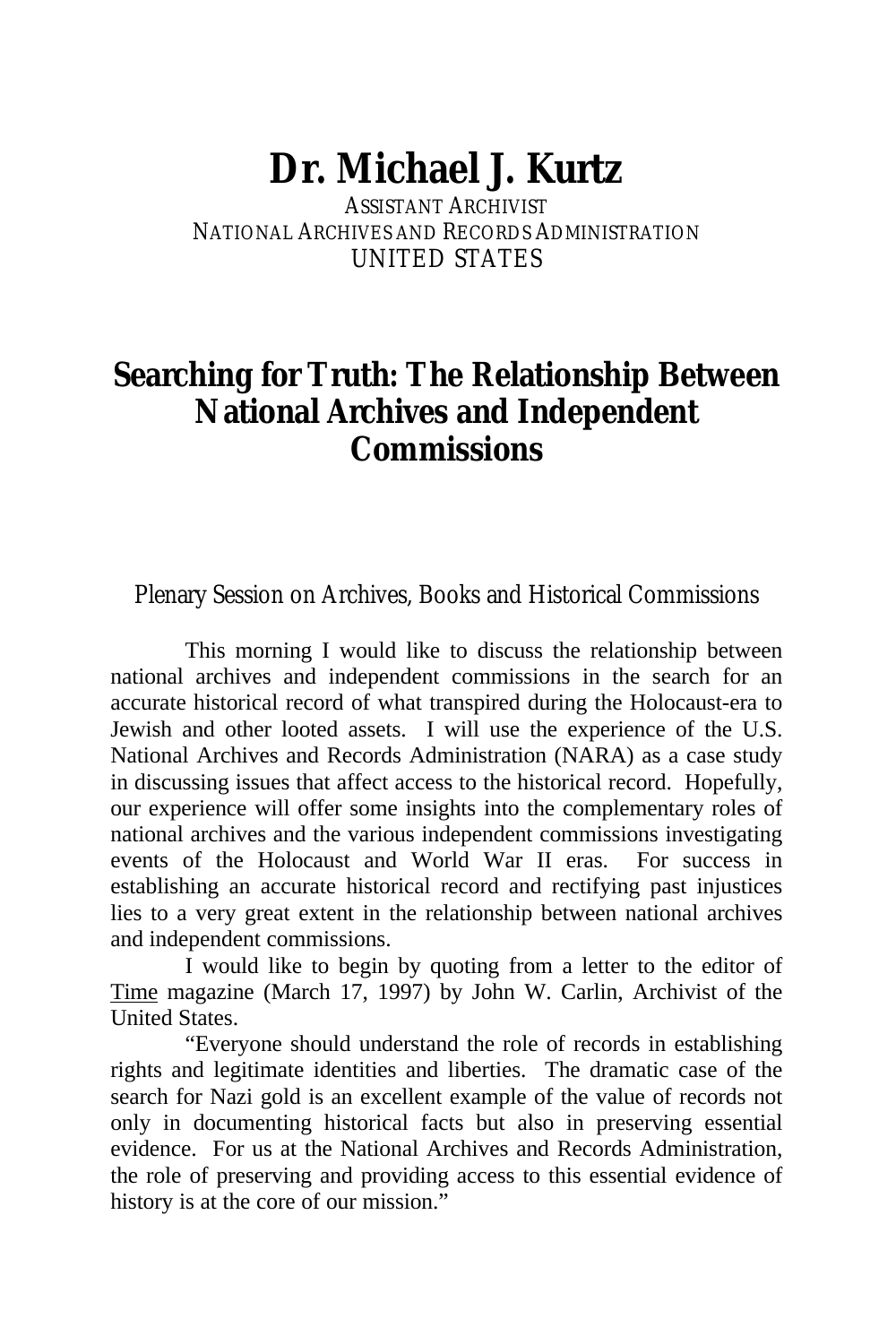Indeed, NARA's holdings of records relating to all looted assets - gold, art, insurance, dormant accounts - and the ability to make those records available in a timely manner has demonstrated the value not only for the United States but to peoples, governments, and organizations in other countries. Though methods of operations may vary from country to country, all national archives share a common vision of preserving the historical record and making it available for historical and objective scrutiny. In pursuing this vision the various national archives and nations represented here share in NARA's experience of assisting the search for truth even in other countries.

Let me share NARA's experience in providing access to records relating to Holocaust-era looted assets; and something of what can be expected by those national archives in the early stages of research and reference activities.

The search for what became known as "Nazi Gold" records began in March 1996, when researchers from Senator Alfonse D'Amato's office began coming to Archives II at College Park looking for records relating to World War II-era dormant bank accounts of Jews in Swiss banks. Within weeks the research expanded into issues surrounding looted Nazi gold and other assets. By midsummer 1996, the research room at College Park was the host to at least 15 researchers daily - sometimes as many as 25 - conducting research in "Nazi Gold" records. These records, contained within 30 record groups and comprising some 15 million pages of documentation, were like a magnet, drawing increasing numbers of researchers as the summer progressed.

In the early fall of 1996, President Clinton asked then Under Secretary of Commerce Stuart E. Eizenstat, who also served as Special Envoy of the Department of State on Property Restitution in Central and Eastern Europe, to prepare a report that would "describe, to the fullest extent possible, U.S. and Allied efforts to recover and restore this gold [gold the Nazis looted from the central banks of occupied Europe, as well as gold taken from individual victims of Nazi persecution] and other assets stolen by Nazi Germany." Eizenstat, in October, formed an 11 agency Interagency Group on Nazi Assets, including NARA, to do the research and produce the report, under the direction of William Z. Slany, Historian, Department of State. Slany formed his research team, consisting of researchers from the Departments of Defense, Treasury, Justice, and State, the U.S. Holocaust Memorial Museum, the Central Intelligence Agency, and the Federal Reserve Board. They soon made Archives II their home.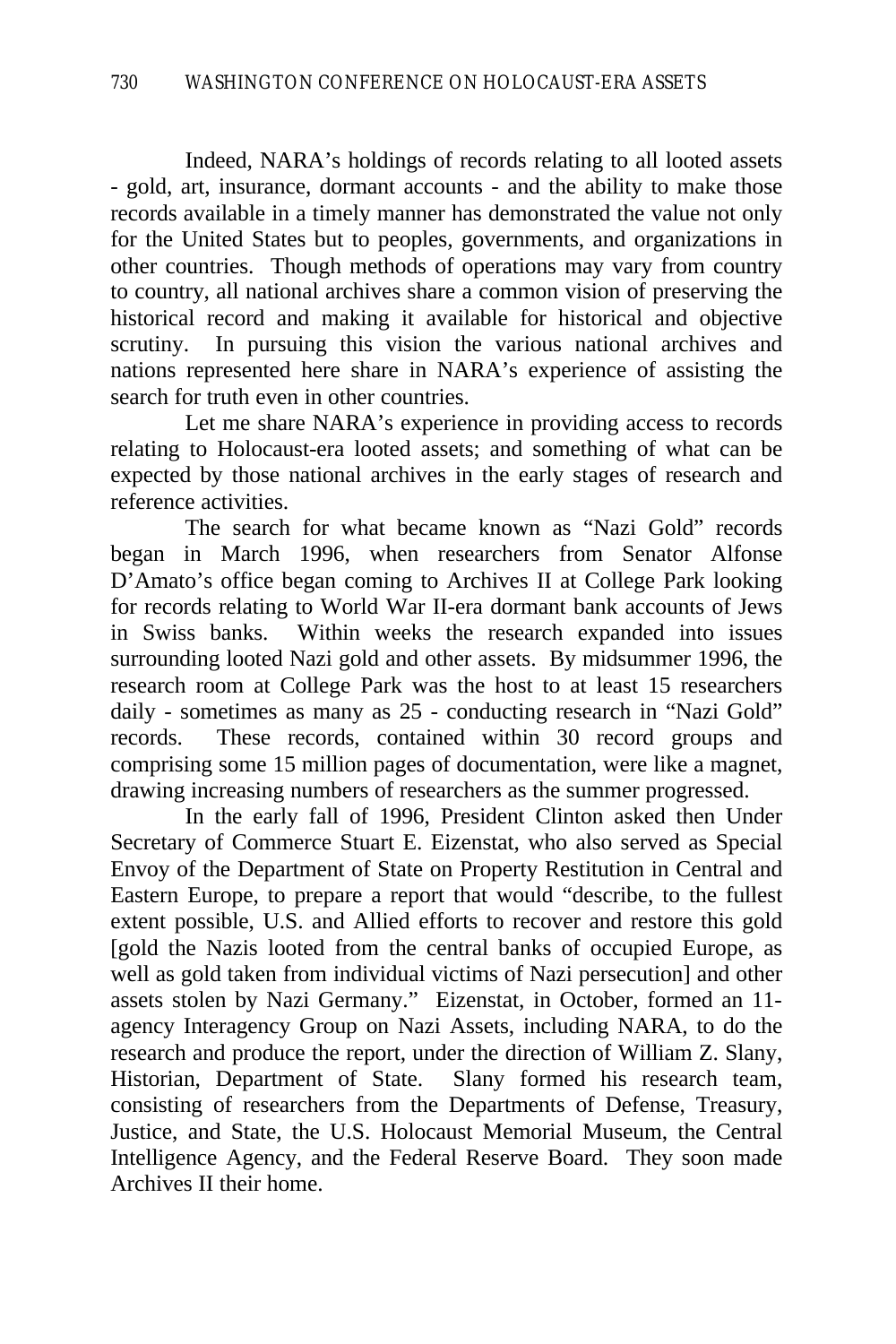This cross-government research effort, mandated by the President, focused attention and effort in a manner that lower-level efforts could never have achieved. The search for accountability and justice requires leadership and support from the highest political levels. The efforts of national archives and independent commissions will not be successful without this type of support and on-going commitment.

During the next five months the demands on NARA's staff were enormous. Not only were both government and non-government researchers making relentless demands for records, often the same records at the same time, but also relevant records from the World War II-era were accessioned from the Department of the Treasury in November 1996, and the Federal Reserve Board in March 1997, and declassified under great pressure to make them immediately available.

While research was being conducted during the fall of 1996 and the following winter, the media discovered that an important aspect of the "Nazi Gold" story was NARA: its records, its staff, and its researchers. Thus, journalists and documentary film makers began appearing on a regular basis during the winter of 1996-1997, and the first stories highlighting NARA's role appeared in November 1996 in *USA Today* and in early February, 1997, in *Le Monde*. *Time* also ran a cover story in late February regarding the quest for records relating to "Nazi

NARA management and staff realized that their work would receive unprecedented scrutiny, a factor promising the possibility of reward or peril. The work of all national archives and independent commissions can expect similar scrutiny and accountability for its professional performance.

#### THE NARA-SWISS CONNECTION

Starting in the winter of 1996-1997 and continuing since, Archives II has become a gathering place for prominent individuals representing various groups involved in the "Nazi Gold" and looted assets phenomenon. This has been particularly true of the Swiss, because their country was the initial and primary focus of the "Nazi Gold" story. The NARA connection to the Swiss has become a very close one, in part, because of an agreement between the United States and Swiss governments. This agreement, signed in early 1997, by Under Secretary Eizenstat and Ambassador Thomas Borer, head of the Swiss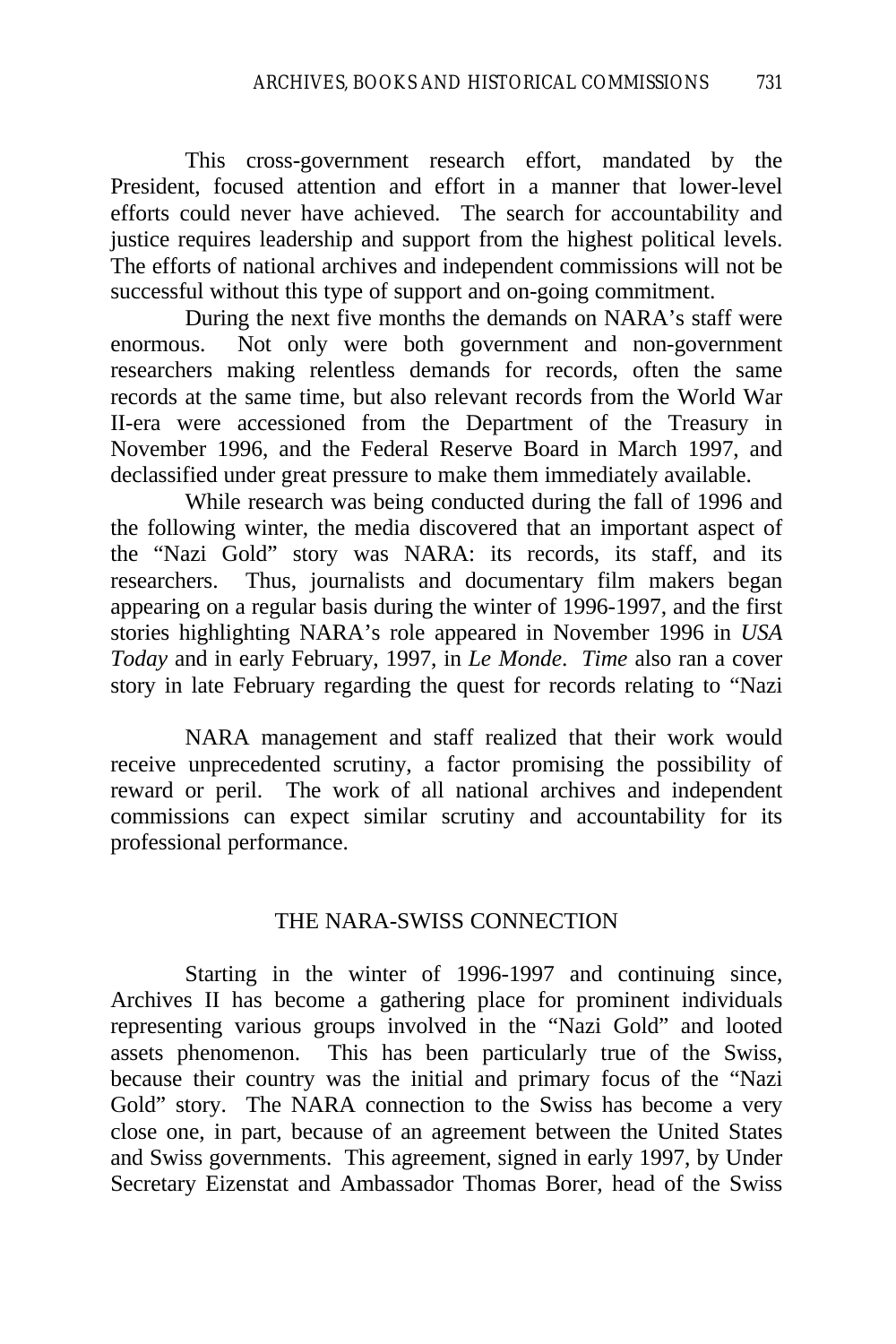Federal Task Force, provided that their respective countries, including national archives, would closely cooperate.

Among the Swiss visiting Archives II have been a member of the Swiss Federal Task Force; a member of the Swiss Parliament; the first secretary of the Swiss Bankers Association; the chairman of the Independent Commission of Experts (looking into all facets of World War II Switzerland), and four commission members; and, members of the Swiss Embassy staff. Researchers representing the Swiss Bankers Association began their research at Archives II in spring of 1996, and were joined in July 1997, by a four-member research team from the Bergier Commission. Other researchers, including accountants from the Volcker Committee (created by the Swiss Bankers Association and the World Jewish Congress to investigate deposits made in Swiss banks by victims of Nazi persecution), have also found NARA a useful source of information.

During the past two years NARA and the Swiss Federal Archives have developed close ties. There have been frequent communications between Dr. Christoph Graf, the Director of the Swiss Federal Archives, and NARA. In November 1997, Dr. Greg Bradsher, NARA coordinator of Holocaust-era research, visited Dr. Graf and the Swiss Federal Archives in Bern. He also met with Madeleine Kunin, America's Ambassador to Switzerland, and Jacques Picard, a member of the Swiss Independent Commission of Experts, to discuss ongoing research and NARA's critical role in what President Clinton stated was one of the aims of his Administration - to "bring whatever measure of justice might be possible to Holocaust survivors, their families, and the heirs of those who perished."

#### THE MEDIA INTEREST

By the spring of 1997, NARA had become a magnet for the media as well as researchers. The media, unable to obtain stories from those government historians researching and drafting the first Eizenstat Report, found that much of the document base upon which the report would be derived was in NARA. Not only were the documents reviewed and filmed, but researchers and NARA staff members were interviewed. Feature stories appeared in *The New York Times*, *The Washington Times, The Jewish Times*, and *The Cleveland Plain Deale*r, among other newspapers.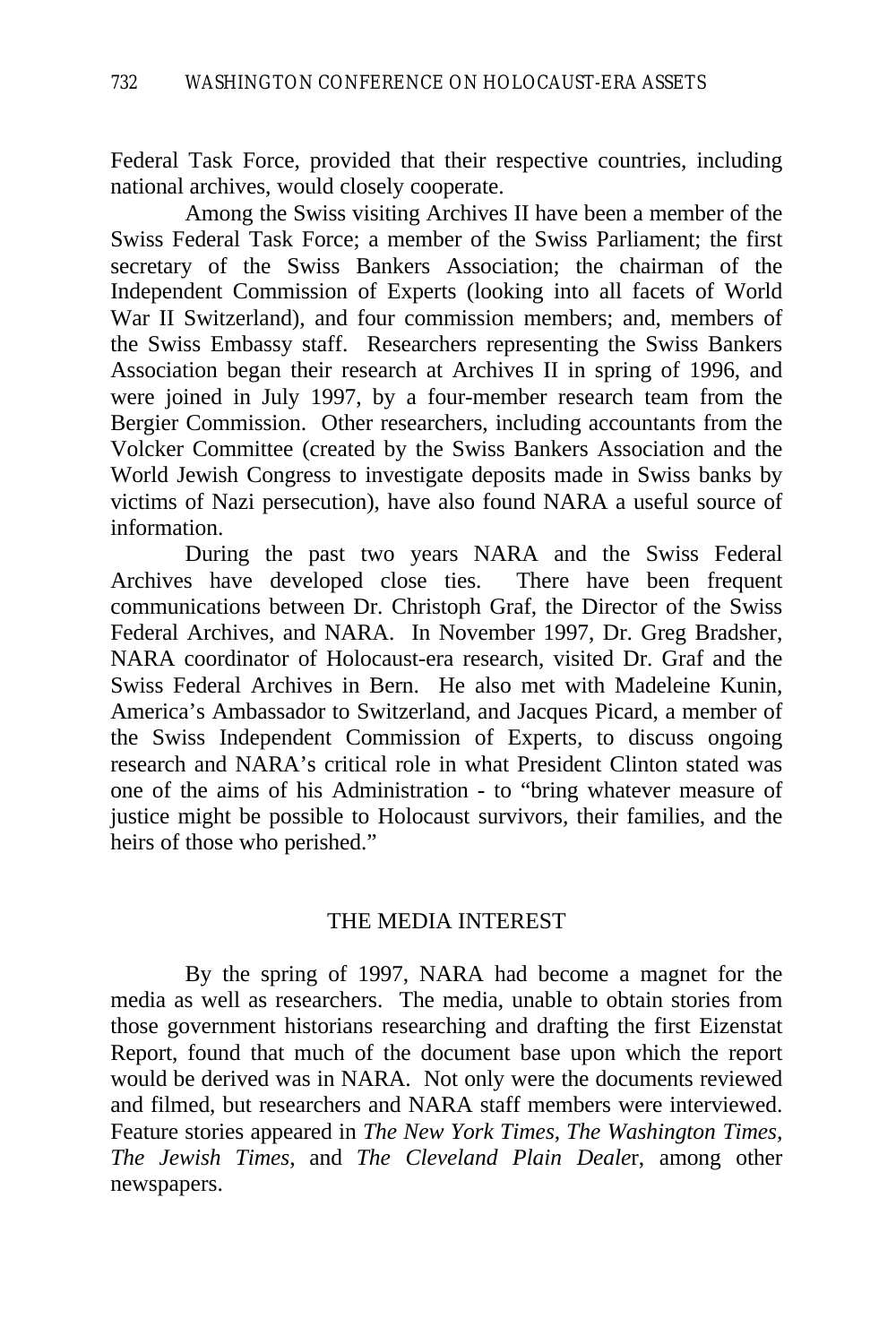Also, major periodicals such as *Newsweek* and *US News & World Report* contacted NARA for information. The History Channel, the Arts and Entertainment Network, the Public Broadcasting System, and the Cable News Network ran specials based on interviews with NARA staff and researchers. Press interest has continued since May 1997. ABC News, Dateline NBC and a wide variety of print and visual media have regularly contacted NARA, as have Swiss TV, Swedish Public Radio, and numerous film makers, newspapers and magazines.

#### THE FIRST EIZENSTAT REPORT

On May 7, 1997, the Interagency Group on Nazi Assets, headed by Ambassador Eizenstat, issued its report entitled *U.S. and Allied Efforts To Recover and Restore Gold and Other Assets Stolen or Hidden by Germany During World War II: Preliminary Study.* The report, based primarily on NARA's holdings, was quite critical of the Swiss and the other World War II neutrals. The author of the report acknowledged NARA's contributions to the completion of the report. In his preface he wrote "All of the research depended directly upon the unfailing support, assistance, and encouragement of the Archivist of the United States and the staff of the National Archives and Records Administration. Our work simply could not have been carried out without this assistance... It is to the credit of the National Archives staff that the needs of all researchers-government and private, domestic and foreign-were met with unfailing courtesy and without disruption to research schedules."

My point in quoting this complimentary statement is to highlight the key points on which NARA's performance was judged; opening all pertinent records and providing equal access, in a timely manner, to all researchers. These are the key points on which any national archives will be judged.

#### SPECIAL FINDING AIDS

The issue of equal access depends on the researchers' ability to navigate through often voluminous records, many untouched for decades. Finding aids are indispensable tools in this effort. If such finding aids do not exist, in all likelihood they will need to be created. This was certainly NARA's experience.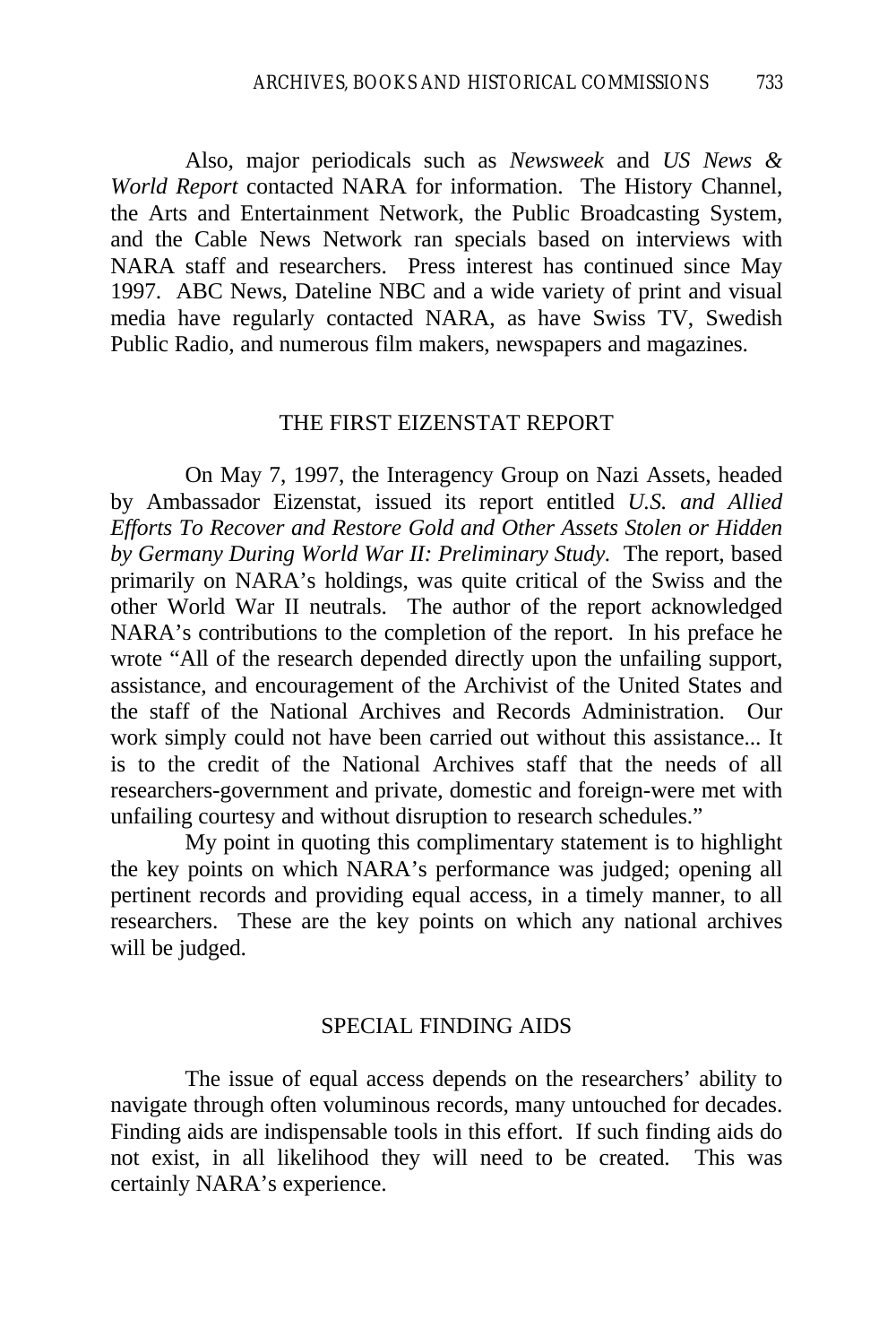With the help of NARA staff and others, Dr. Bradsher prepared a 300-page finding aid to the records at Archives II. This finding aid served as the appendix to the Interagency Group's report. This report and finding aid were issued on May 7, 1997, and immediately made available at the Department of State's website and sold by the U.S. Government Printing Office. When the research widened to more countries and more subjects, and there was a great desire for an expanded finding aid to relevant records, we issued a 300-page supplemental finding aid in the fall of 1997. It was placed on the Department of State's website in November 1997. A revised and expanded finding aid, some 750 pages, was placed on the United States Holocaust Memorial Museum's website in March 1998 at *ww.ushmm.org/assets/nazigold.htm*.

#### NEW RECORDS

The legal bases on which national archives operate vary from country to country. Likewise the type of records maintained will vary. But for purpose of preservation and ease of access records related to Holocaust-era assets and related issues are best placed within the custody of national archives. Even NARA, which is the legal repository of the historically valuable records of the U.S. Federal Government did not have all pertinent records.

In 1996, The Clinton administration urged agencies to transfer relevant records to the National Archives. In 1997, the Central Intelligence Agency transferred Office of Strategic Services records, as well as biographical profile documentation on Thomas McKittrick, the wartime president of the Bank for International Settlements, and Emil Puhl, the Reichsbank vice-president. The National Security Agency, on the day before the report was released, transferred to NARA copies of Army Security Agency intercepts of communications between the Swiss legation in Washington, and the Swiss Foreign Ministry in Bern, Switzerland. Although their records are not federal records, the Federal Reserve Bank of New York sent to NARA two cubic feet of copies of pertinent materials. During the summer of 1997, the Department of Justice transferred to NARA a major body of Office of Alien Property Trading With the Enemy Act case files. All of the records accessioned were immediately declassified, if this had not already been done, and made available and used by researchers.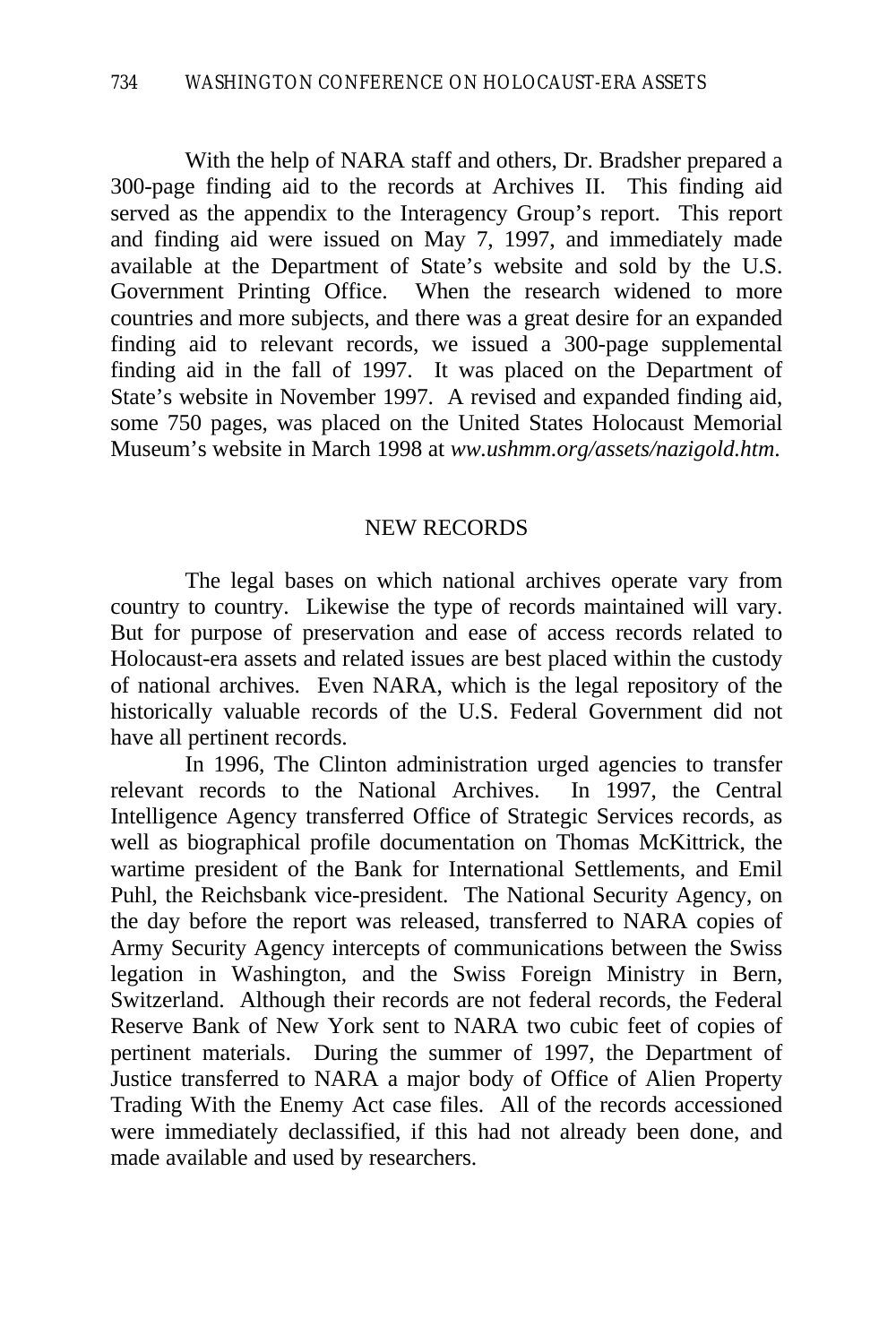#### MORE RESEARCHERS

In the wake of the Eizenstat report, more researchers found their way to College Park. Not only were the researchers, including claimants, continuing to seek information about looted Nazi gold and related topics, but the boundaries of research had widened to include questions relating to looted securities, looted works of art, unclaimed and unpaid insurance policies, refugee policies, slave labor practices, and wartime trade between the neutrals and the Axis powers.

Law firms and other research teams involved in class action litigation relating to dormant accounts in Swiss banks and unpaid insurance policies of victims of Nazi persecution have found NARA's holdings critical to their research. Jewish organizations, banking organizations, and art restitution research teams have also used NARA's holdings.

Foreign researchers have found NARA an important resource to supplement the information available in the archival records in their own countries. During the past year there have been dozens of private researchers from various countries, including Austria, Sweden, the Netherlands, France, Great Britain, Germany, and Switzerland. During the summer of 1997, six researchers from Sweden made their home at Archives II for several weeks, looking at records relating to their country. In February 1998, researchers representing independent commissions from Spain, Portugal, and Argentina began their research. Representatives of foreign banks and foreign archivists, including those from Israel and Sweden have also sought information.

#### LEGISLATIVE INTEREST

The quest for historical accountability draws great attention from national legislative bodies. The work of national archives and independent commissions need sustained political and legislative support. The transparency of the work performed is a key element for obtaining sustained support. Fortunately for NARA our experience with Congress to date has been successful.

The Senate Banking Committee and the House Banking and Financial Services Committee have made use of NARA's holdings. Senator D'Amato, appreciative of NARA's efforts, said, "The National Archives at College Park has been nothing less that amazing...Their help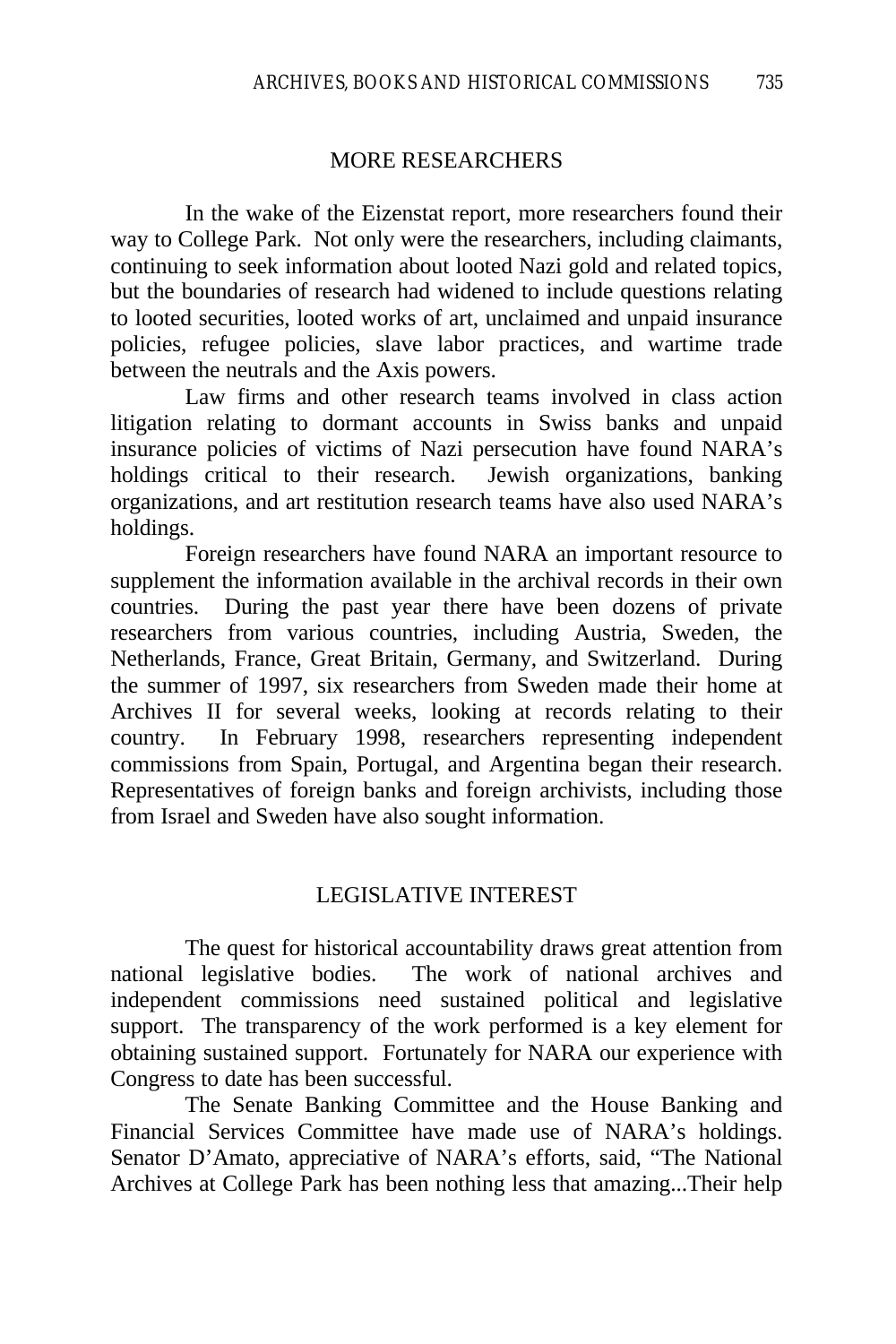was indispensable in establishing, continuing and expanding the research of the Committee."

The House committee was interested in records pertaining to heirless assets in America. Committee staff research contributed to the Holocaust Victims Redress Act being introduced in Congress during the fall of 1997 and passed and signed by President Clinton on February 13, 1998. The law authorizes \$20 million for restitution and \$5 million for archival research. In signing the law, the president noted that it "recognizes the need for long overdue archival research... to set the

In addition, Congress passed, and the President signed, legislation creating the United States Holocaust Presidential Advisory Commission, which will address American-related Holocaust assets issues.

#### NARA AND THE INTER AGENCY GROUP ON NAZI ASSETS

Within days of issuing its first report, the Inter Agency Group on Nazi Assets was asked by political leaders to prepare another report. Thus, in the summer of 1997, researchers from the Department of State, the Central Intelligence Agency, and the National Security Agency, representing the Interagency Group on Nazi Assets, began to do their research again with NARA's assistance. Their efforts resulted in the publication of a report, entitled *U.S. and Allied Wartime and Postwar Relations and Negotiations With Argentina, Portugal, Spain, Sweden, and Turkey on Looted Gold and German External Assets and U.S. Concerns about the Fate of the Wartime Ustasha Treasury*. This report, also authored by William Z. Slany; was issued in June 1998.

Dr. Slany and Dr. Bradsher traveled to Ascona, Switzerland, in October 1997 to attend a conference on "Nazi gold" records and research. This conference, sponsored by the Bergier Commission, was attended by representatives from Argentina, Canada, Great Britain, France, Belgium, the Netherlands, Portugal, Sweden, Switzerland, and the United States. At the conference, research methodology and archival resources were among the primary topics of discussion. Rarely, if ever, have archival records been so inextricably a part of such a major international issue. The work of all the national archives is a key to the successful conclusion of this quest for historical accountability.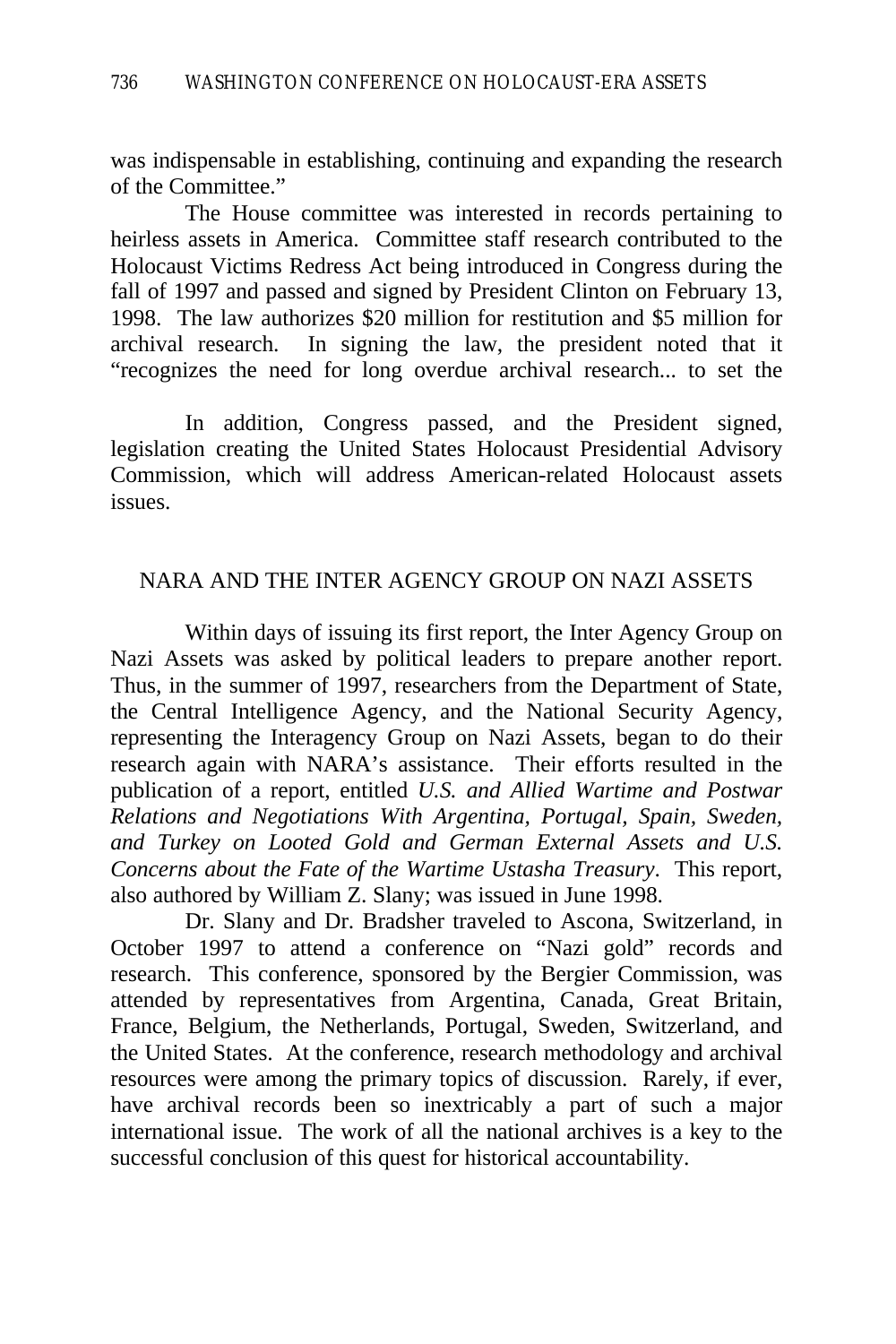#### THE FUTURE

Secretary of State Madeleine K. Albright, speaking to the Swiss parliament on November 15, 1997, said that "doing all we can to discover the truth about the Holocaust and events related to it, and to act on the consequence of that truth, are among the vital unfinished tasks of this century." Throughout the world, many countries, organizations, groups, and individuals share this belief. Thus, interest in the looted assets issue remains high. Commissions have been appointed in Sweden, Portugal, Argentina, France, Belgium, Norway, the Netherlands, Switzerland, the United States, and half a dozen other countries to address issues relating to victims of Nazi persecution, postwar restitution efforts, and dormant bank accounts.

In December 1997, hundreds of representatives from 41 nations met in London, England at a conference sponsored by the British Foreign Office to discuss looted gold and the disposition of the remaining gold held by the Tripartite Gold Commission. Small conferences were also held in Lisbon, Portugal, in February 1998 and in Monaco in March 1998. At the London meeting, Under Secretary of State Eizenstat announced that another international conference would be held in Washington, DC. This conference is now pushing forward into assets and restitution issues beyond that of "Nazi Gold."

If the independent commissions are to succeed in their task of clarifying the historical record and assist with the issues of accountability and compensation, they require the closest cooperation with their national archives. The national archives need to bring all relevant documentation into their custody, preserve them, and provide equal access. This is necessarily a symbiotic relationship which requires understanding the roles of each partner and providing support for their respective tasks. Both parties will succeed together or fail together. NARA certainly faces this challenge and responsibility with the soon to commence work of the American Commission of independent experts.

Undoubtedly, interest in and all aspects of the looted assets issues will continue for years, if not decades, and just as certainly archival research will accompany that interest. NARA will continue to be a critical resource for those doing "Nazi Gold" research, for contained in its holdings is what the Archivist terms "essential evidence." This evidence, with the assistance of NARA's skilled and dedicated staff, will be made available and used for a multitude of purposes. The end result of the various research efforts at NARA and elsewhere, one hopes, will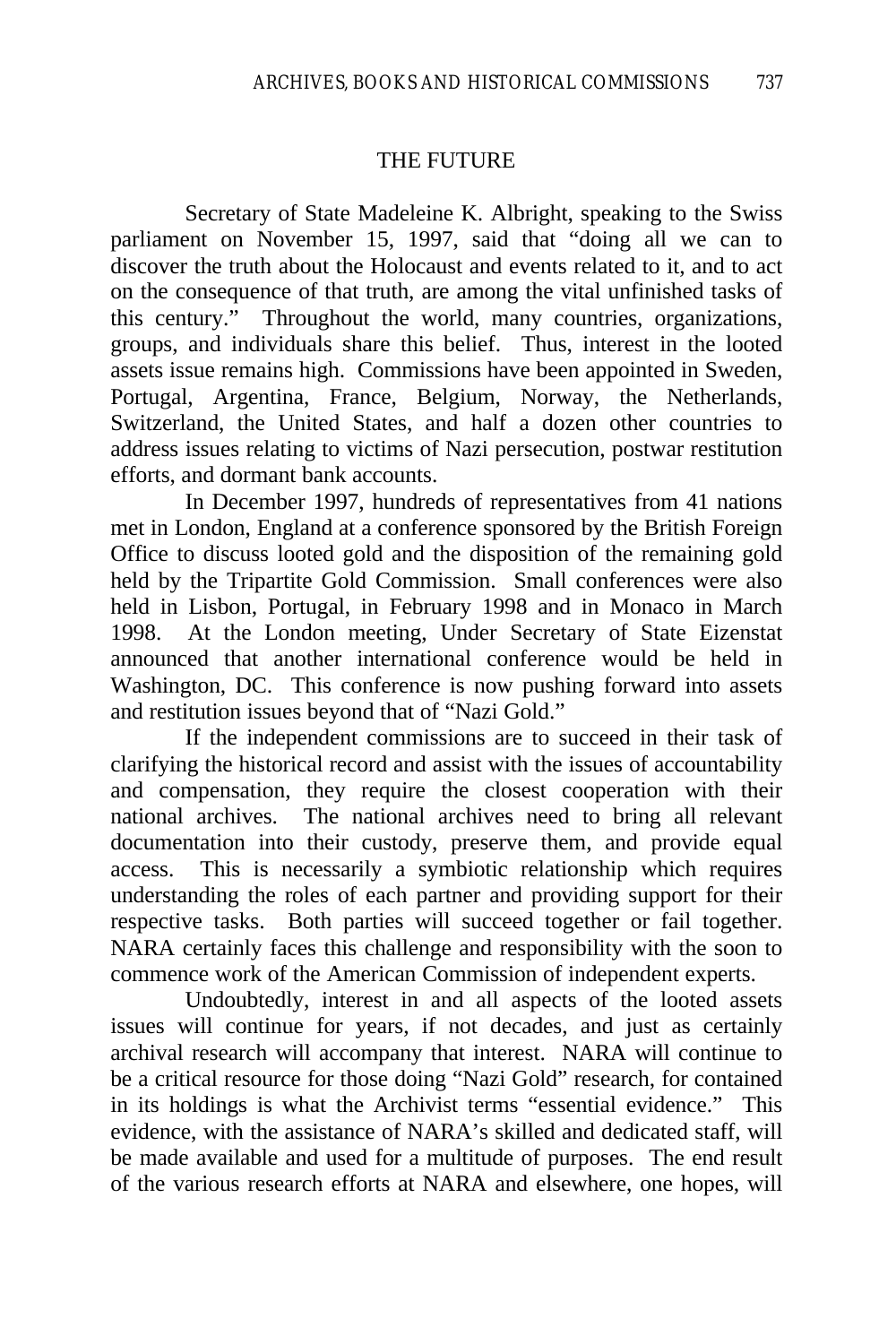contribute to countries, including the United States, being more capable of addressing their pasts and accepting their current responsibilities. Thank you.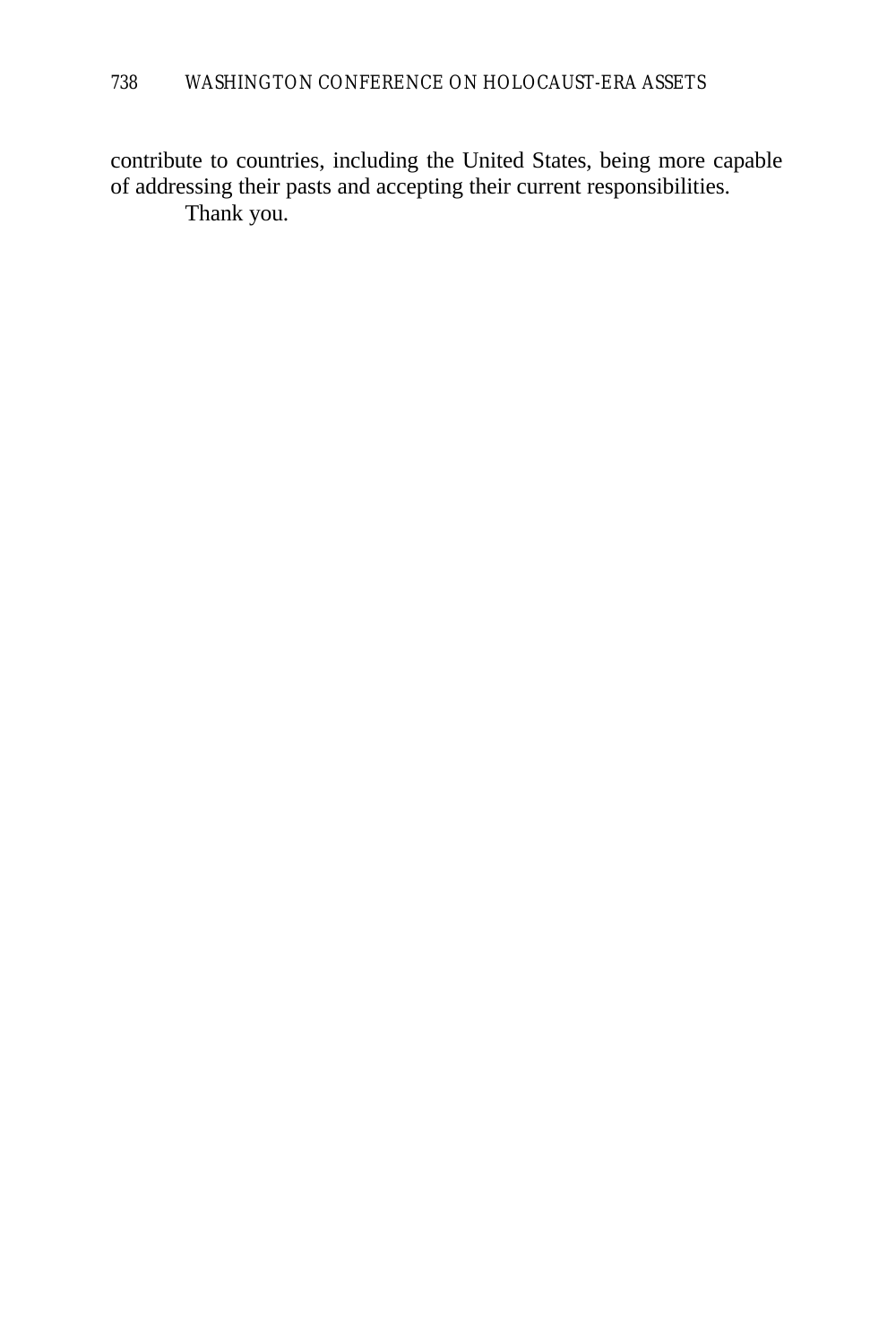# **Dr. Siegfried Büttner**

VICE PRESIDENT, GERMAN FEDERAL ARCHIVES GERMANY

### **The Treatment of Enemy Archives in the Third Reich**

#### Plenary Session on Archives, Books and Role of Historical **Commissions**

#### PRELIMINARY REMARK

History is, in a complex manner, information embedded in a context. Historical facts cannot be understood in any other way.

Archives consist of recorded facts and a context which can either be depicted openly or hidden in the structure of the documents, the archives and the overall portrayal of events.

While, however, understanding history involves linking historical facts and complex phenomena with present-day individual and social awareness, archives are solely bound by the visible as well as hidden historical origin and context from which they emerged. For they should enable every future generation to gain access to information which will help it understand what has been. That is the purpose of the archival principle of provenance.

Unfortunately, my short contribution deals with a historical situation in which archivists themselves failed to uphold this principle and helped damage, distort and destroy records in the pursuit of goals which they regarded as victorious and enduring.

However, the Nazis did not invent the concept of using archives and records for one's own "superior" principles and objectives. It existed up until recently, and indeed still exists.

What the Nazis, both organizations and individuals, did can only be compared to a limited degree to what had previously taken place between enemy states. Rather, they began encroachments on archival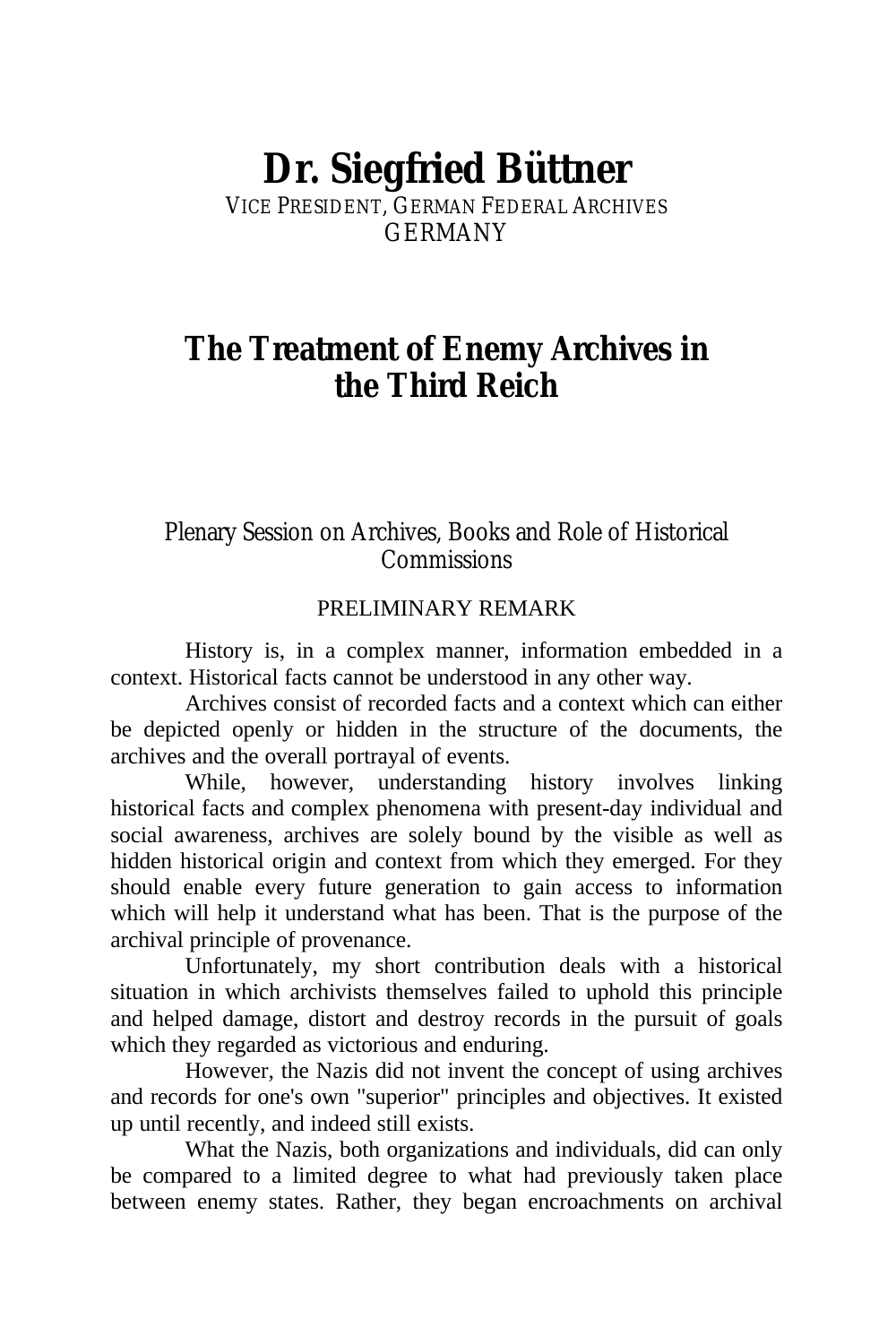records which, in most cases, were irreversible and could only be rectified to a certain extent. The outcome of this and subsequent measures carried out by the Allies under the conditions of the Cold War was that records and documents of German origin of all kinds, including those of Jewish communities, are today fragmented and scattered around the world.

The disaster began with the immediate confiscation in 1933 of the archives (as well as libraries and research institutions) of the Nazis' political opponents with the aim, on the one hand, of using them in the direct fight against Communists, Social Democrats, left-wing trade unionists and their organizations and, on the other, as propaganda against these groups. The archives, including those of the national executive of the German Trade Union Federation and some of its affiliated trade unions were handed over to the archives of the NSDAP and the German Labor Front, as trophies as it were.

From 1938 onwards the archives (and academic institutions) of those intellectual, religious and racial groups considered enemies by the Nazis, e.g. Jews, Freemasons, writers, artists, etc., were seized and exploited for the purposes of so-called research and propaganda with the aim of "eradicating" them from the "Volkskörper" (national community). One of the most important Jewish archives, the complete archive of German Jews, fell, without it being formally seized, into the hands of the Reichssippenamt (Reich Genealogy Office) and under the control of the Security Police (SD) of the SS, and was then used as a central agency for Jewish genealogy up to the 1940s. Although this helped to preserve the records of the Jewish community in Berlin and many others collated in this archive, it was in the end no less fragmented than other German archives.

From the outbreak of war the archives in the annexed and occupied territories were subject to many different measures aimed at protecting and securing, exploiting and seizing them, in some cases removing and destroying them, the latter most pronounced in Poland and the Soviet Union. Naturally, this included not only the archives of the state there and everywhere else but also all those of the aforementioned "enemies". Several specialized organizations were set up for this purpose in addition to the police and the SD.

The most specialized was the Archivschutz (Archive Protection) headed by Ernst Zipfel, Archivschutzbeauftragter (Commissioner for Archive Protection) in the Reich Ministry of the Interior, who was also President of the Reich Archive and Director of the Prussian Secret State Archive. In addition to his function of protecting archives he quickly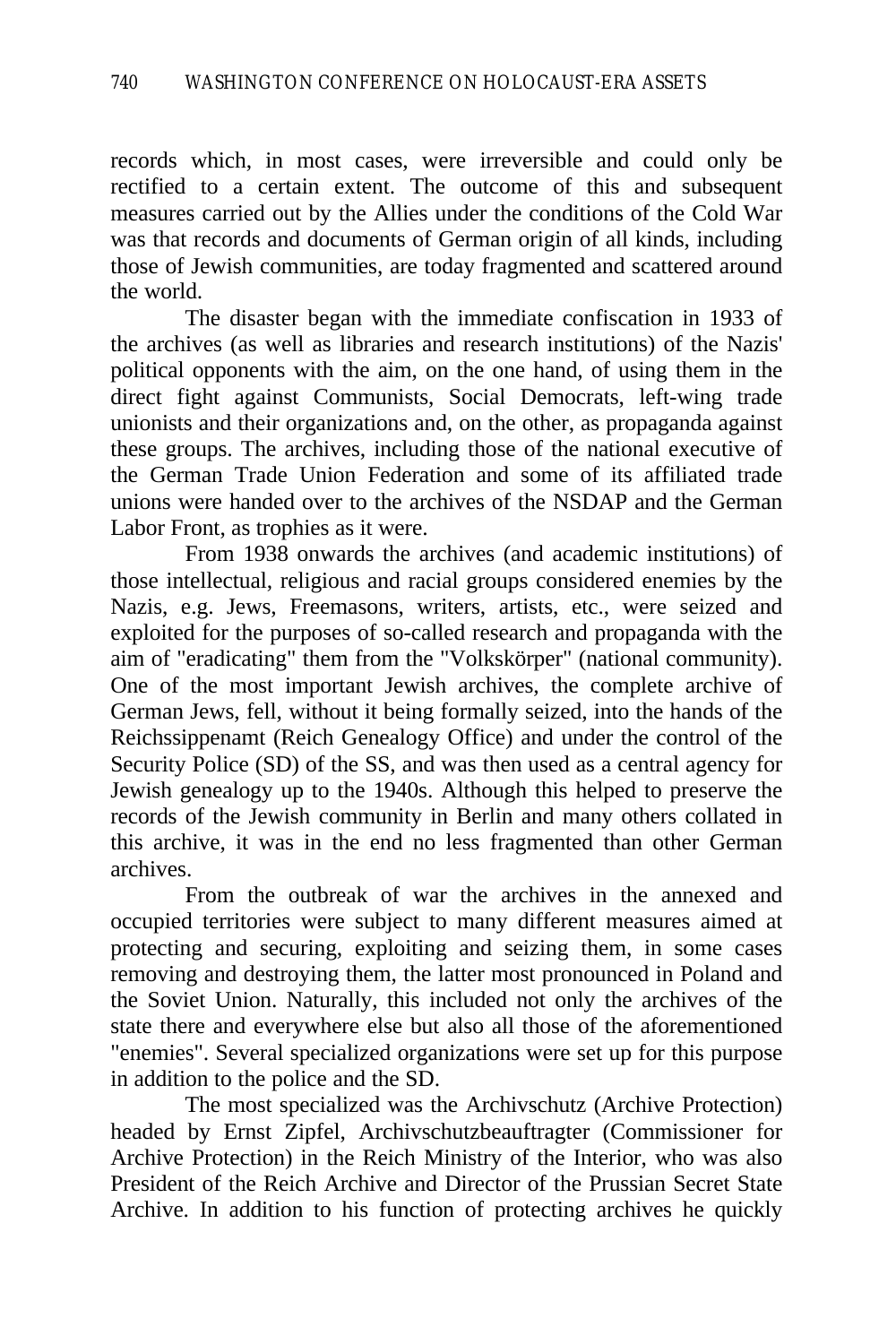gained corresponding responsibilities in Reichsleiter Rosenberg's task force (Einsatzstab Reichsleiter Rosenberg - ERR) and in the Reich Ministry for the Occupied Eastern Territories. The archivists sent out by him were set different tasks depending on the country in which they were working: in Poland it was to deprive the Polish people of its identity, in Denmark, for example, and in The Netherlands their task was to genuinely conserve buildings and records. The army (the head of the army archive) seconded archivists independent of the Commissioner for Archive Protection but with the same aims.

The ERR was established in occupied France with a view to capturing academic material and works of art, in particular those of Jewish origin. It later developed its most diverse and extensive operations in the East. The feigned academic objective of researching Jewry was used as a pretext to seize major academic libraries and collections, as well as the personal papers of academics and religious leaders.

The task of the Künsberg Special Unit (Sonderkommando Künsberg), which was answerable to the Federal Foreign Office, was to continue in Warsaw what had been started in Paris with the seizure of the documents of the Quai d'Orsay; however, the unit took advantage of being with the combat troops in Poland to extend its terms of reference to include libraries and works of art, including those in the territory of the Soviet Union and Norway.

Other organizations, such as the Reichskommissar für die Festigung deutschen Volkstums (Reich Commissioner for the Consolidation of German Traditions) and the Ahnenerbe (Ancestral Heritage) subordinate to him sometimes cooperated and sometimes competed with one another, so that loot often became a bone of contention.

The SD and the Gestapo remained predominant.

Even after the war had ended an interest in being able to identify and combat opponents under mostly humane conditions based on the rule of law but, at the same time, governed by the laws of the Cold War, determined the fate of the archives stolen by the Nazis and the files and documents of the Reich and NSDAP subsequently seized by the Allies. The Soviet occupying power acted likewise in this regard:

In general, the fate of archives and documents seized from Nazi organizations cannot be understood fully without looking at the treatment of German archives, which was quite different in East and West. But that is not on the agenda here.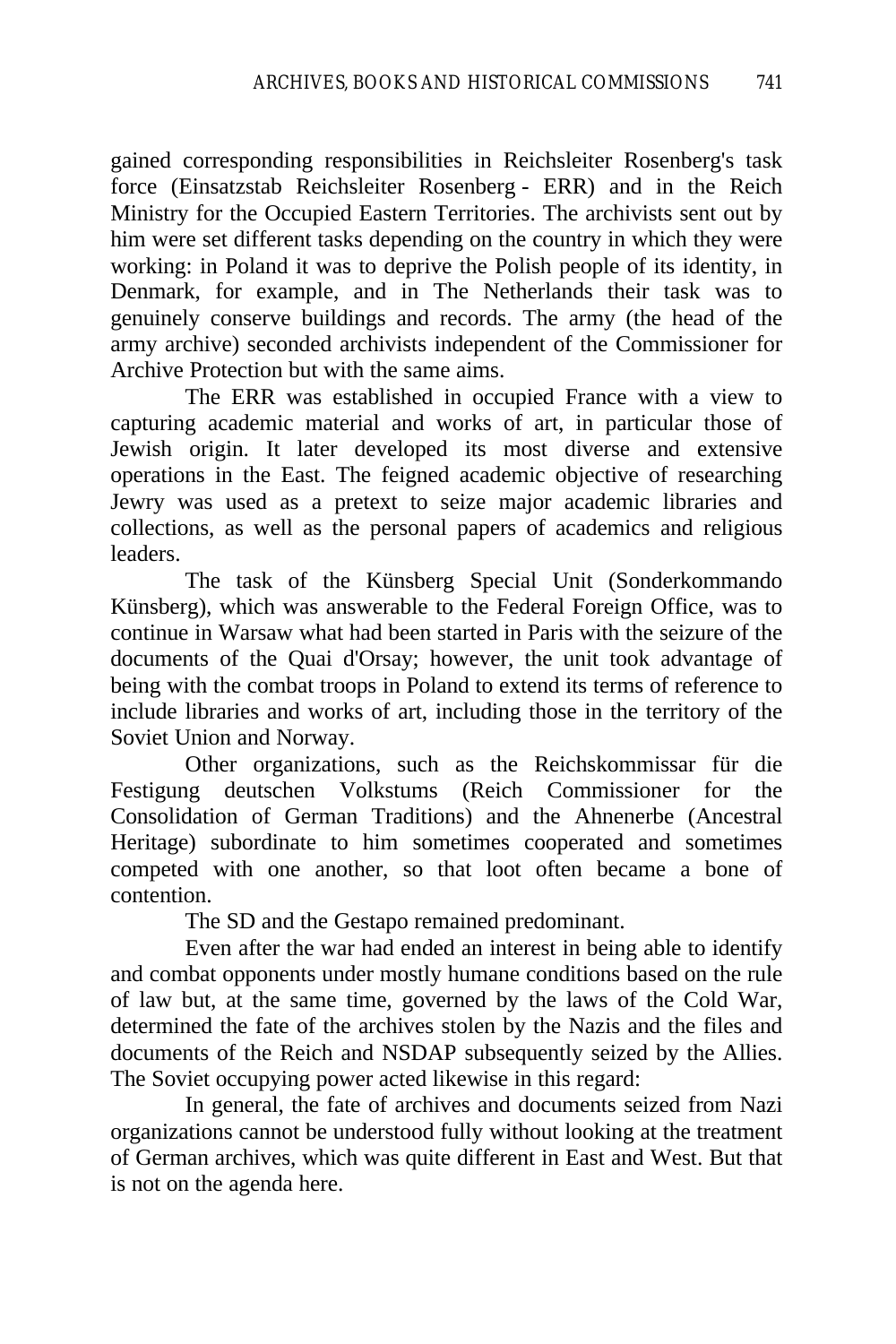In the former GDR, however, we still find fragments of archives or documents which were originally seized by the SD or Gestapo, e.g. unpublished papers of émigré writers from Paris or Amsterdam.

In the Secret State Archive of Prussian Cultural Heritage there are also some documents taken from Polish archives (e.g. the 74 medieval documents relating to the Teutonic Order).

As far as I know, the western German state archives have no material of this kind.

The documents handed over by the former Soviet Union to the state security service of the GDR also include papers seized earlier, e.g. those belonging to Office VII of the Reichssicher heitshauptamt (Reich Central Security Office) ("Ideological research and evaluation"), a large part of which is still in Moscow. They include many individual papers whose origin can no longer be established.

In general, however, the situation created by measures taken by Nazi Germany against "enemy" archives did not last long: in the western occupied territories especially the American military government collected the archival material stolen by the Nazis in the Offenbach Archival Depot in order to hand it back to the owners; in particular this included most of the material stolen by the ERR. The Red Army initially kept most material as booty. Parts of it are still in the special archive (Archive for the Preservation of Historical Documents), others were returned to Germany. Before they reached the state archives, the GDR security service (Stasi) raked through them on behalf of the Party.

After the fall of the Communist regime, the Central State Archive of the GDR began to return seized archives (the estates of émigrés, the archive of the exiled publishing house Allert and Lange in Amsterdam), and the Federal Archives continue to act in accordance with the owners' instructions. However, returns on such a small scale are out of all proportion to the magnitude of the overall damage which will have a long-term impact.

The damage was caused by the fact that parts of the written records of one and the same historical individual (a person, organization, authority, government) fell into the area of responsibility of various agencies, was used for different purposes, i.e. often reordered and opened up with differing aims, which leads to many misunderstandings, perhaps especially when all lists of documents are made available alongside each other in the Internet.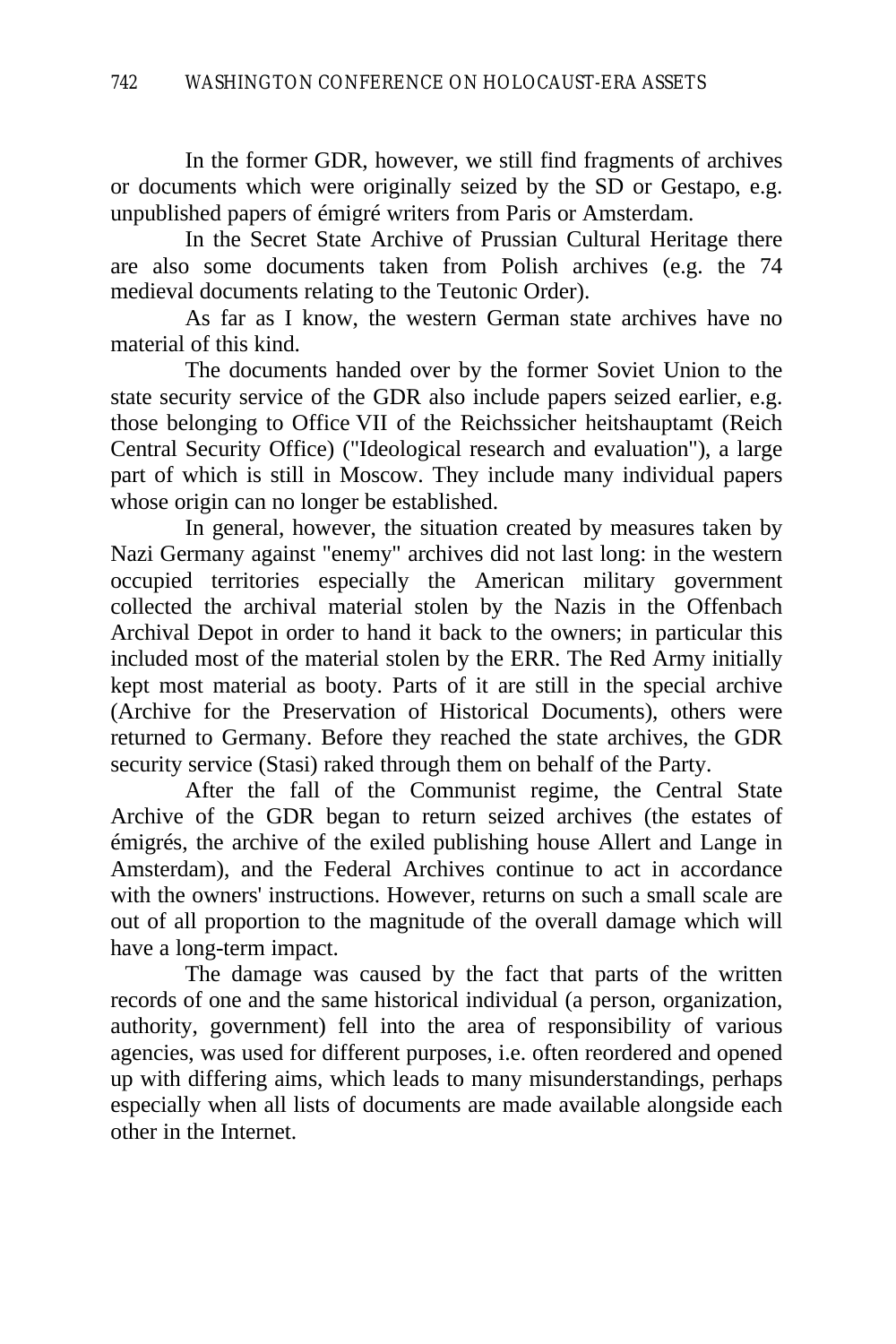#### IF THE DAMAGE CANNOT BE REMEDIED WHAT LESSONS CAN AT LEAST BE LEARNED FROM THIS?

1. Archives are not like any other cultural asset which might be looted in times of war. Each archive belongs to a historical individual. He or she will have the most enduring interest in preserving an archive because it is part of their lives.

2. For this reason the confiscation or long-term disposal over the archive is an ineffective means of fostering historical truth. Even good intentions, for example the punishment of German war criminals, arise from prevailing conditions and should have as little effect as possible on the archival records themselves.

3. When it comes to dealing with the past each individual and organization has a responsibility, especially with regard to written records, to ensure that the historical truth (what has happened) remains unadulterated. Hopefully the controversial discussions of the last few years have helped to foster awareness of this responsibility, also in private organizations.

4. Individuals and peoples do not always live in harmony; they have conflicts and wage wars. If they involve their archives in this they damage more than each other. Once the conflict is over our viewpoints and attitudes change, as the ending of the Cold War showed. After that it is certainly conceivable that interests concerning written historical records can also be reconciled, thus enabling a people, for instance, to gain its own historical portrayal from the records of the occupiers during a period of foreign rule or occupation by opening them up and perhaps microfilming them. The cooperation between the National Archives, the Institute of Contemporary History and the Federal Archives at the end of the seventies in opening up and filming the files of the Office of the Military Government of Germany, U.S. Element (OMGUS) is, in my view, an example of this. I hope that the ongoing process of reconciling interests in various directions with all our eastern neighbors can be brought to a speedy conclusion.

No conflict should involve archival records; their use is liable enough as it is to provoke conflict.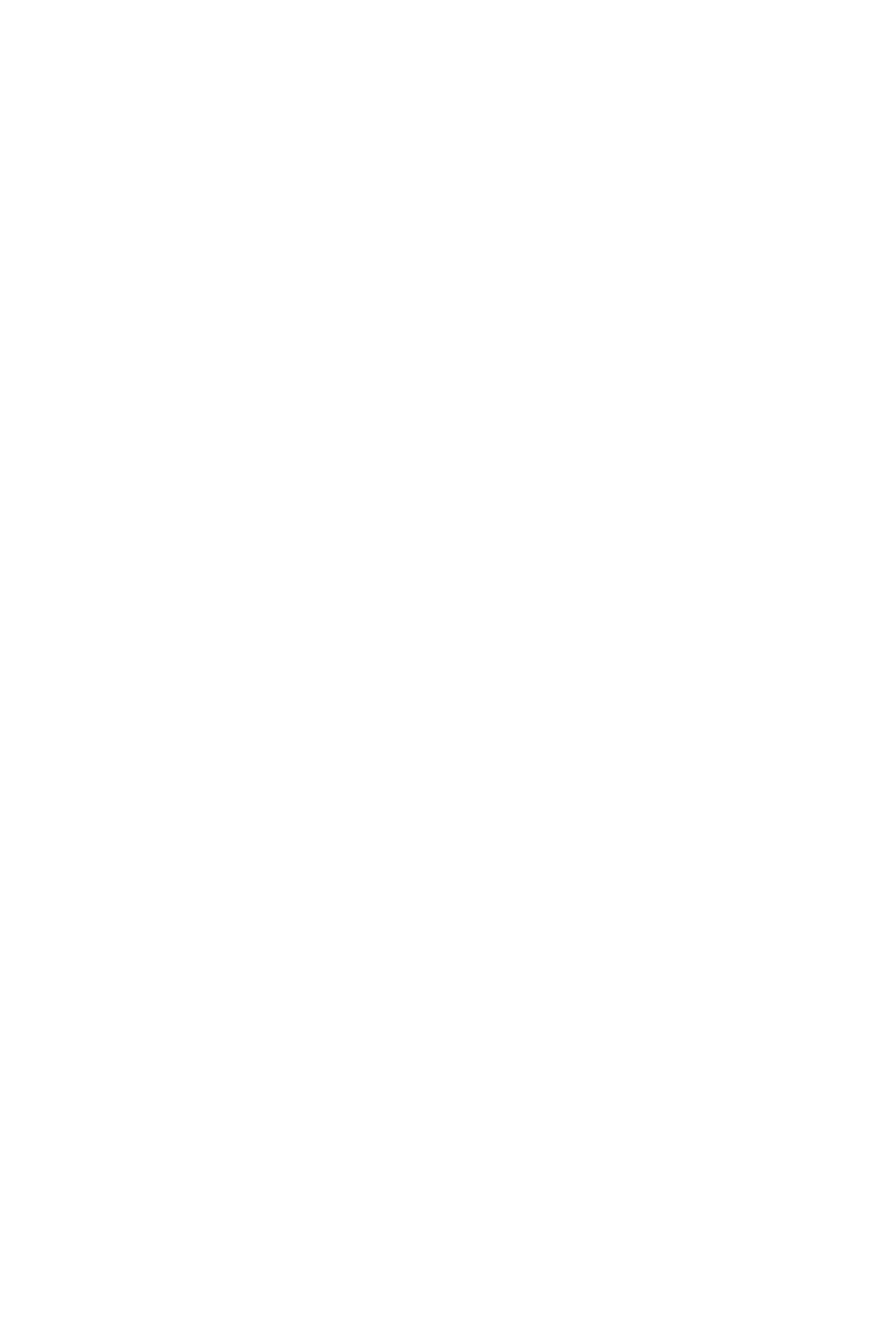## **Professor Jean-François Bergier**

CHAIRMAN OF THE INDEPENDENT COMMISSION OF EXPERTS (ICE) "SWITZERLAND – SECOND WORLD WAR" SWITZERLAND

*Statement translated from the original French by the U.S. Department of State Office of Language Services, Translating Division*

#### Plenary Session on Archives, Books and Historical Commissions

In my capacity as Chairman of the Independent Commission of Experts: Switzerland – Second World War, first of all I want to welcome all the participants at this Conference and thank those who took the initiative for it and organized it, particularly Mr. Stuart Eizenstat and Mr. Miles Lerman. My Commission highly values and attaches great importance to this meeting, inasmuch as it could be conclusive with respect to the two issues in which we are all involved: restitution of the property of the victims, and an obligation to remember. Beyond these specific requirements, knowledge about our pasts is the foundation of our national identity, as well as a condition for harmony among our countries.

It is in this spirit that our Commission was established by the Swiss Authorities in December 1996 and assigned the mission of conducting the historical and legal investigation of all questions that could shed light on the responsibility of Switzerland, its public and private institutions, or its private citizens, in the tragic events brought about by National Socialism and the Second World War. Thus, these investigations concern not only unclaimed assets, insurance policies, or stolen or missing cultural property, but also anything that may have intentionally or unintentionally caused harm to the victims and anything that may have afforded an advantage to the National Socialist regime, its allies, and its accomplices. The Commission must submit the results of its work to the Swiss Federal Council within five years, that is, by 2001. It has for this purpose a budget of 22 million francs and the legal privilege to override the secrecy of business records, subject to respect for the requirement of confidentiality.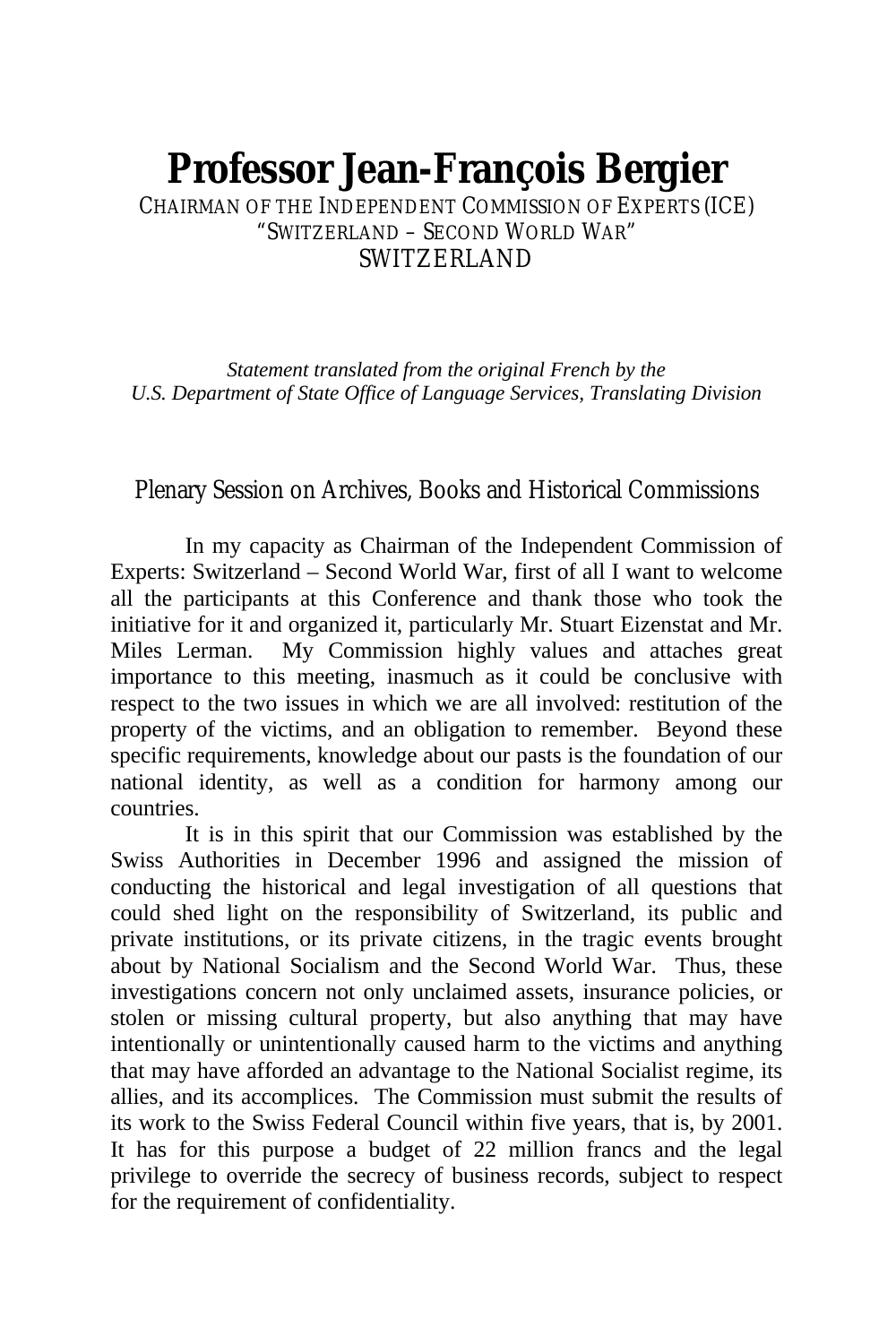The investigations in progress are proving more complex than anticipated owing to the myriad questions that require examination and the volume of sources to be consulted, sources which are widely scattered. In addition, we should resist the pressure of those who, either because memories are, inevitably, imprecise, or because they wish to draw a partial or one-sided picture, do not want to know about this, or think they already know everything about it.

In order to prevent any misunderstandings, it should be clearly noted here today that the primary task of the Commission I chair is not to locate every individual asset deposited in Switzerland and identify its rightful owner. We do not have the means to do this, and other institutions have been set up for this purpose, such as the Volcker Committee for unclaimed funds in banks. The Commission must, above all, reveal the networks and mechanisms of the various transactions that have caused such assets to exist. It must attempt to analyze and comprehend the context in which these transactions were conducted and the means and conditions that made them possible. It must calculate their profits or their costs. It must account for strategies, those of the Federal State and those of the individuals involved. Its approach is economic, political, and legal, but must also bear in mind the attitudes and trends of the era in question.

At the London Conference on Nazi Gold, we introduced a highly preliminary, very provisional balance sheet of the gold transactions of the National Bank of Switzerland. In it we proposed definitions of gold that were more precise and historically more useful than the political distinction customarily made between monetary and non-monetary gold. And we presented statistical data contrasting the amount of gold held by the German Reichsbank, classified by source, with the amount deposited in Switzerland on behalf of Germany or other Central Banks. This past May we submitted more complete findings, which reveal that, on the one hand, as of 1941, the National Bank of Switzerland suspected, and as of 1943, had knowledge of, the suspicious, to say the least, origin of a large part of the gold it was acquiring from the Reichsbank, but that, on the other hand, it did not know that about 120 kilograms of gold deposited in its coffers had been extracted from the victims, melted down, and recast. The National Bank continued its purchases, at reduced levels, until the end of the War, justifying them with legal and political arguments that do not stand up to examination. We have also revealed the more discreet role played by some commercial banks and other economic agents such as insurance companies.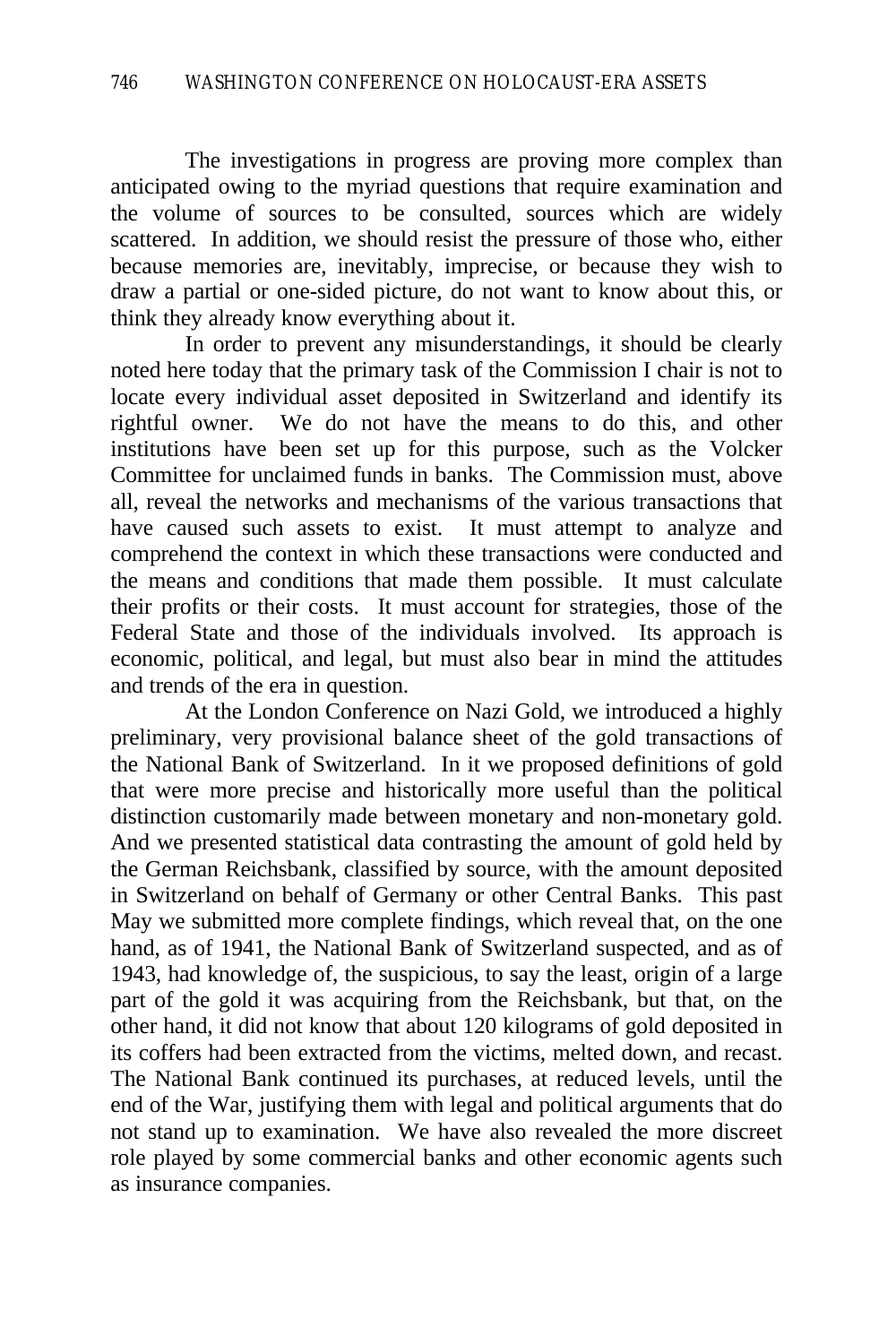Next year, probably in the fall, we will publish a new report focusing on refugees. A document was made available to all participants at this Conference which presents an outline of this report and the principal questions it will seek to answer. It will put the Swiss policy on refugees back in the international context; it will examine the good or not so good reasons for this restrictive policy and the reactions of the population; it will attempt, despite the shortage of sources, to count the refugees admitted or turned away at various times between 1933 and 1945, at various segments of a border that was, as of 1940, completely controlled by the Axis and, as of September 1943, exclusively by agents of the Third Reich. It will describe the material and psychological conditions of the refugees and will assess the financing of their admission (approximately 100,000 civilians) and the action of the Jewish organizations, as well as of the charitable institutions, churches, labor unions, etc., that were active in this field. It will also address the infamous issue of the "J," the Evian Conference of 1938, the ransoms demanded for the safety of certain people, and the role of those figures who dared to break the law in order to save lives, such as Police Officer Grüninger in St. Gallen in 1938 and Consul Lutz in Budapest in 1944.

The Commission is not yet ready to present here today the results of its investigations on stolen or lost cultural property. A report of the Federal Office of Culture on this subject will be published in a few days, and will serve as a basis for our own work. This work, however, can be fully accomplished only in close cooperation with the authorities of the other countries, since in this area, international networks operated, and the links must be traced. We are expecting a great deal from this Conference in terms of laying the groundwork for managing such cooperation.

Beyond these issues, our efforts are directed essentially toward learning about the behavior and activities of private Swiss companies: banks, insurance companies, business firms, and industrial corporations. We are looking at the "repossession", in Germany and the occupied countries, of Jewish-owned businesses and real estate (Aryanization), the use of forced labor, the export of weapons or any other hardware that could have contributed to the war effort of either the Germans or the Allies, movements of capital, sales of licenses, etc. From another perspective, we must take into account the Swiss need for supplies, fuel, and raw materials. Under the circumstances in which it found itself, Switzerland had to make concessions to both sides but especially to Germany, of which it was – geographically – the hostage. The issue is how much room Swiss economic policy had to maneuver and to what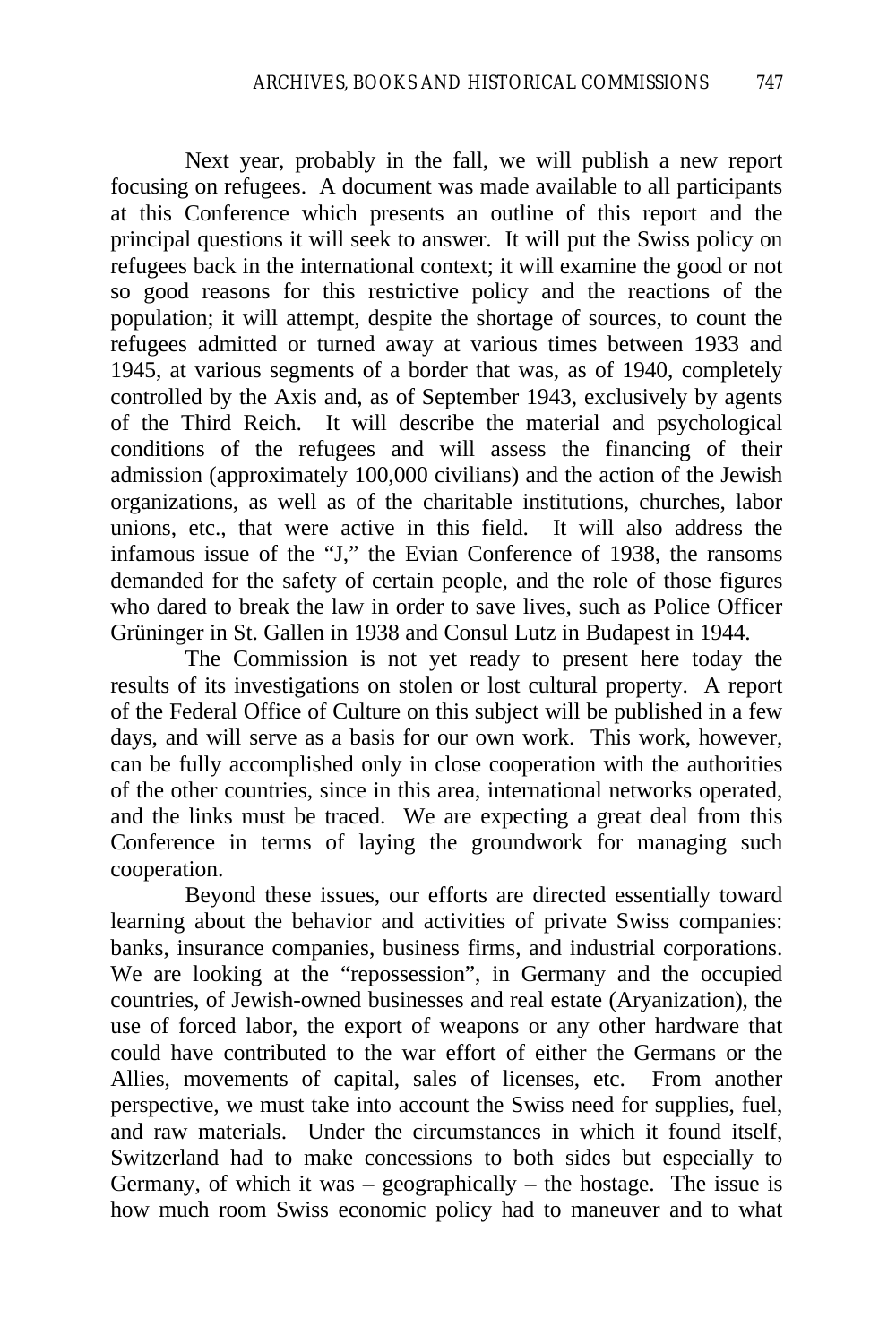extent that room to maneuver was perceived by public or private leaders. That is where Switzerland's responsibilities lie.

This is a very extensive program to be achieved in a relatively short period of time, that is, by the end of the year 2001. It will have to address all items listed above with as much clarity as possible. This effort to achieve clarity is something we owe to the memory of our victims; to Switzerland and its inhabitants, whose lives it has affected and rendered unsettled; and to the international community.

Permit me to conclude with two wishes:

It is my wish that our Conference will implement the means urgently needed for international cooperation in identifying the problems and the sources, as well as in establishing an effective methodology. In particular, it is necessary to render possible and convenient access to all relevant sources and to prepare lists of such sources. I propose that an international working group be established to ensure follow-up for this Conference in terms of investigations.

It is also my wish that the sharing of our work with one another will enable us to overcome prejudices and taboos, as well as futile and costly confrontations, and will help us be sure of our history so that we can look towards the future with confidence. Mrs. Madeleine Albright recalled here yesterday the power of memory, reason, and justice. It is up to us to help restore this power.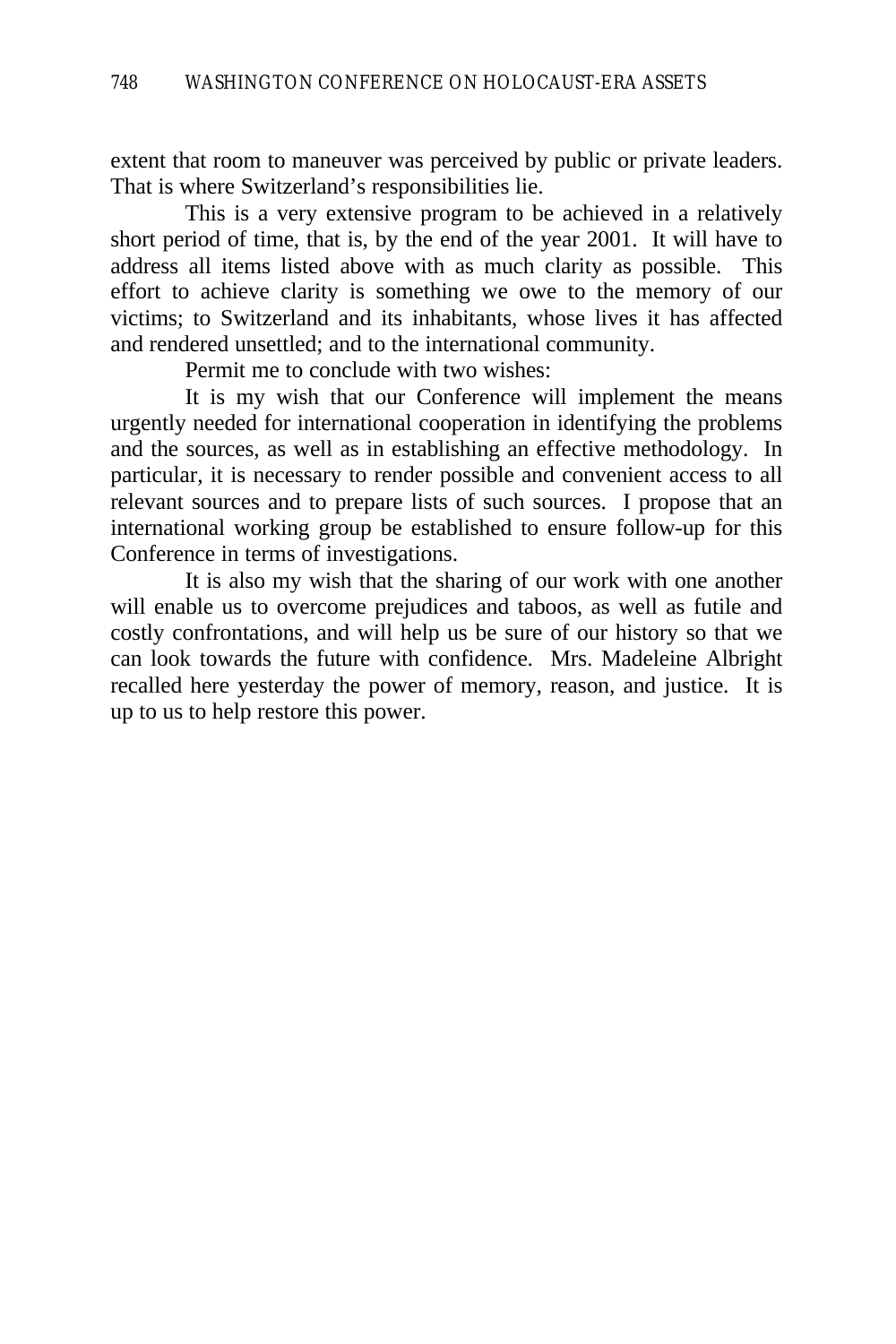## **Prof. Eric Ketelaar**

LEGAL COUNSEL, NATIONAL ARCHIVES THE NETHERLANDS

### **Understanding Archives of the People, by the People, and for the People**

Break-out Session on Archives and Books

#### SUMMARY

Archival documents are more than bits and pieces of information. Assessing the evidential and research values of archives presupposes an understanding of records creation. Records are created to support and manage work, to record why, when, where, in what capacity and by whom what actions were carried out. These actions determine context and structure of an archival *fonds*, and convey meaning of the form and the content of a document. Presentation of archival information has to focus on context, structure, and form, rather than content.

Thorough research commissioned by the Netherlands commissions on Holocaust-assets has established a catalogue of actions and actors involved in the looting of assets (1940-1945), their recuperation (1945-1950), restoration of legal rights and restitution (1945-1971) and compensation (1950-1987). This catalogue will be published on December 9th. It is a 364 pages guide of 75 agencies, both public and private, Dutch and German, and their archives (ranging from one file to more than 2500 running meters of shelving). Even with this guide, searching for individual names will be difficult and timeconsuming, since many institutions did not create indexes to their records, and because one individual case may have been dealt with by different agencies, each according to its mandate.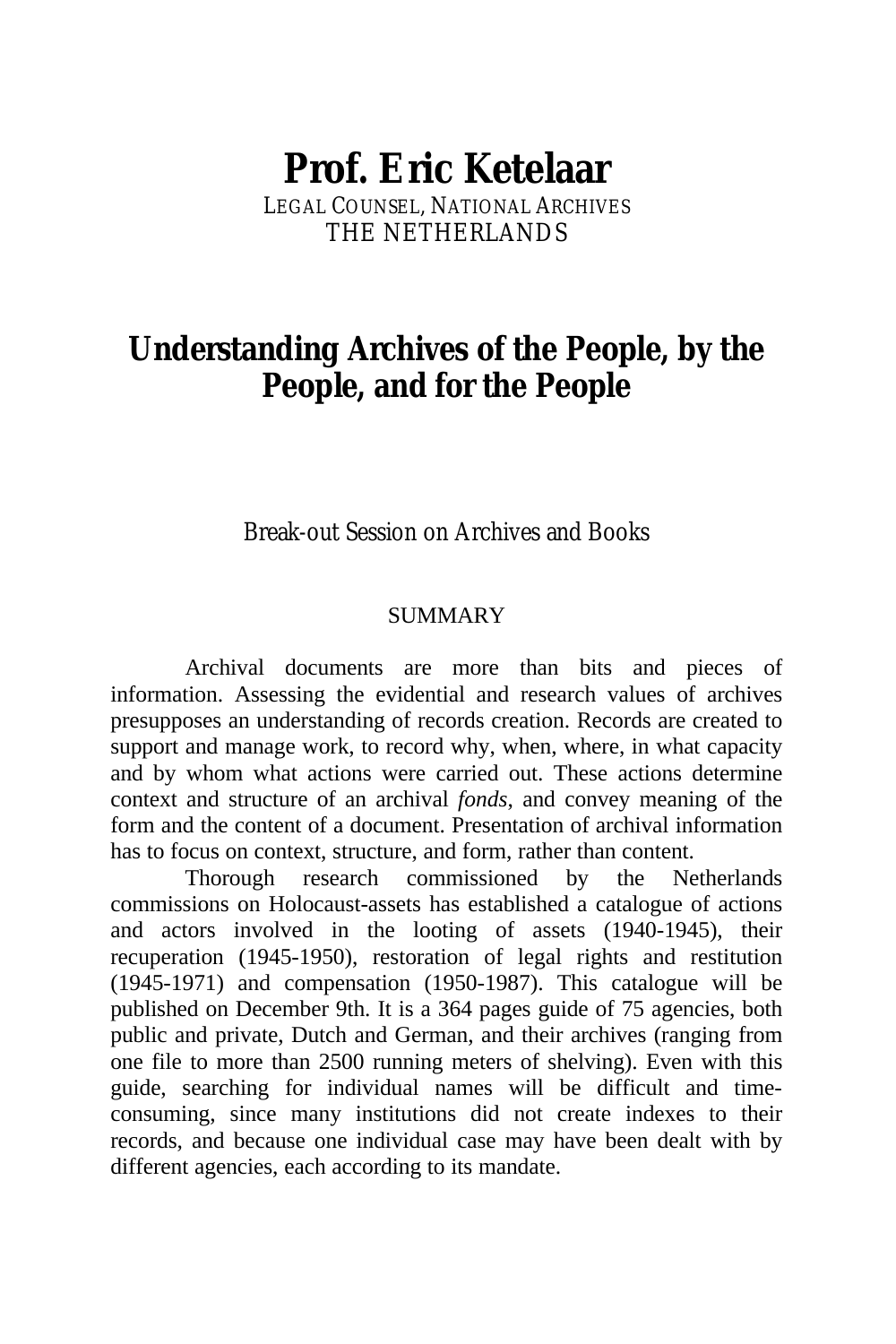Understanding of archives contributes to enhancing their evidential and research value. Such research requires free and equal access to public archives 'of the people, by the people, and for the people'. According to Freedom of Information and archival legislation in the Netherlands, no government record or archival document from the '40s, '50s and '60s is totally closed: they are either accessible for anyone, Dutch and non-Dutch, or  $-$  if restricted e.g. to protect the privacy of living individuals – by special clearance if the interest of the applicant outweighs the interest served by the restrictions. Any decision concerning access is liable to judicial appeal.

A framework for legislation and regulations is provided by the Draft Recommendation for a Standard European Policy on Access to Archives, prepared by the Council of Europe. Archival practice is guided by the code of ethics, adopted by the International Council on Archives. It requires from archivists that they promote the widest possible access to archival material and provide an impartial service to all users.

*"That this nation, under God, shall have a new birth of freedom; and that government of the people, by the people, and for the people, shall not perish from the earth."*

- Abraham Lincoln, Gettysburg Address (1863)

#### INTRODUCTION

From these famous words I have taken the title of my paper. Archives - well preserved and accessible to the people - are as essential in a free democracy as government of the people, by the people, and for the people. Because archives are not only tools of government, not only sources for historical research: access to public archives gives the people the possibility to exercise their rights and to control their government, its successes, and its failures.

Archives of the people, by the people, and for the people. As the great American archival teacher Theodore Schellenberg affirmed: "Public records obviously define the relations of the government to the governed. They are the ultimate proof for all permanent civic rights and privileges; and the immediate proof for all temporary property and financial rights that are derived from or are connected with the citizen's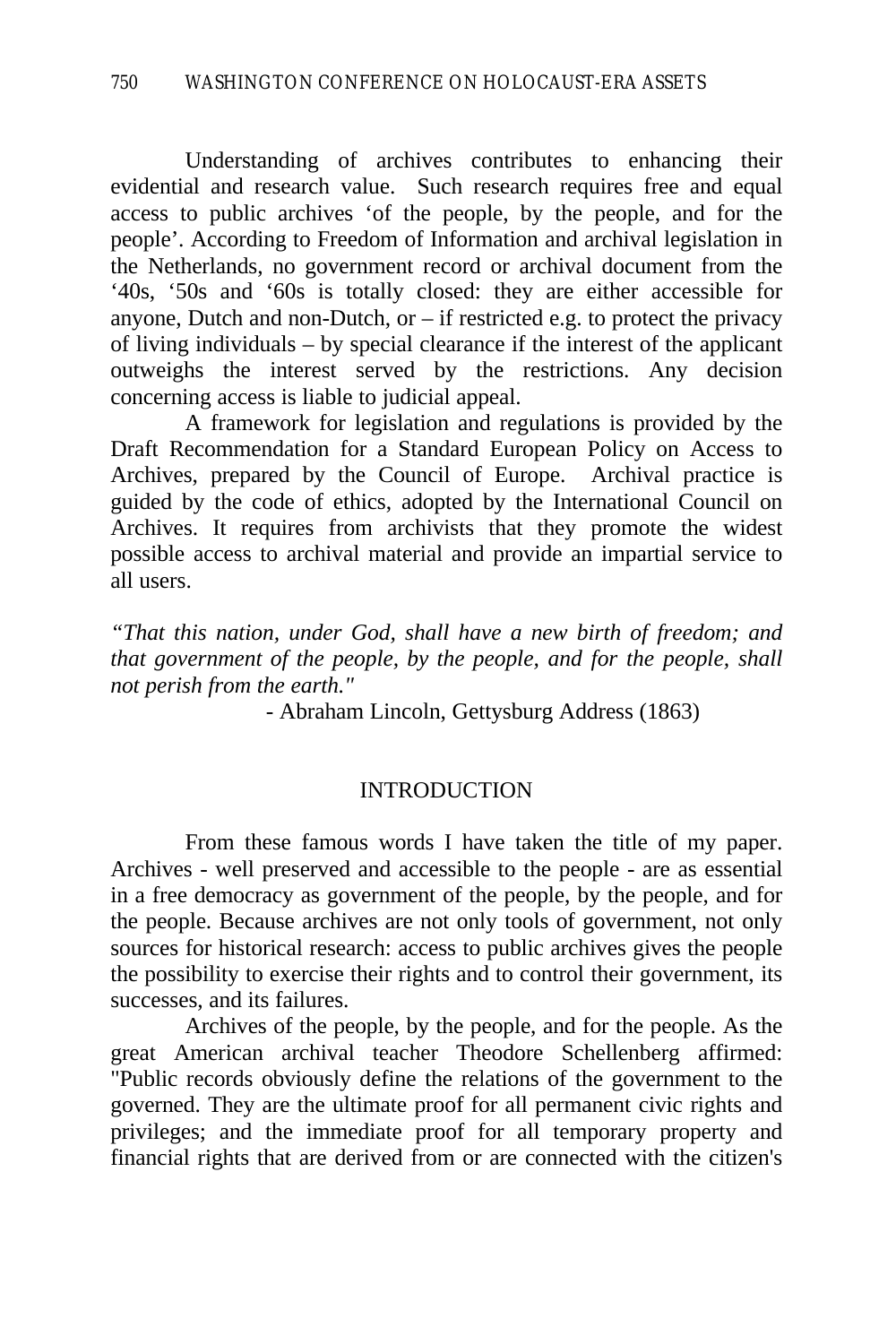relations to the government."<sup>1</sup> The consequence is that the public archivist is not merely a state official, but truly a public servant, who has "an implicit obligation to safeguard the integrity of the contractual relationship that exists between citizens and their government which the records document; and to intercede on behalf of record subjects in administering access to such records so as to ensure that citizens' rights are protected under the terms of that contract".<sup>2</sup> Concomitant is the people's right on access to public archives. A Draft Recommendation on a European Policy on Access to Archives, currently under consideration within the Council of Europe<sup>3</sup>, identifies access to public archives as 'part of the rights of the citizen, and, by extension, in a political system that respects democratic values, part of human rights'.

Hundred years ago, 1898, Zola's 'J'accuse' started the Dreyfus affair.<sup>4</sup> Zola engaged chemical experts and archivists to expose the infamous *bordereau* as a forgery. Giry and other professors of the Ecole des Chartes were among the scholars who in court and in the press used their scientific methodologies in taking a stand in the political debate that had grown out of the Dreyfus affair. They made it clear that their professional ethics, based upon integrity and objectivity of the scientific method, should play a role in the public arena too. Scientific integrity and objectivity should be the instruments to restore truth and human dignity.

Today, as in 1898, archivists can be called to arms, when public affairs question their professional ethics, when archivists have to use their moral defense to defend societal values, which are at the heart of the archivist's endeavor. Archivists have to cry out and to denounce any manipulation of evidence so as to conceal or distort facts. The code of ethics, adopted in 1996 by the International Council on Archives, requires from archivists that they promote the widest possible access to archival material and provide an impartial service to all users.

<sup>&</sup>lt;sup>1</sup> T.R. Schellenberg, Modern archives. Principles and techniques (Chicago 1956) p.9.

<sup>2</sup> H. MacNeil, *Without consent; the ethics of disclosing personal information in public archives* (Metuchen; NJ, 1992) p. 144.

<sup>3</sup> Council of Europe, Draft Recommendation on a European Policy on Access to Archives, cc/livre (97) 7 rev.

<sup>4</sup> B.Joly, L'École des chartes et l'affaire Dreyfus, in: *Bibliothèque de l'École des chartes* 147 (1989) p. 611-671; A.B. Spitzer, *Historical truth and lies about the past. Reflections on Dewey, Dreyfus, de Man and Reagan* (London 1996) p. 50.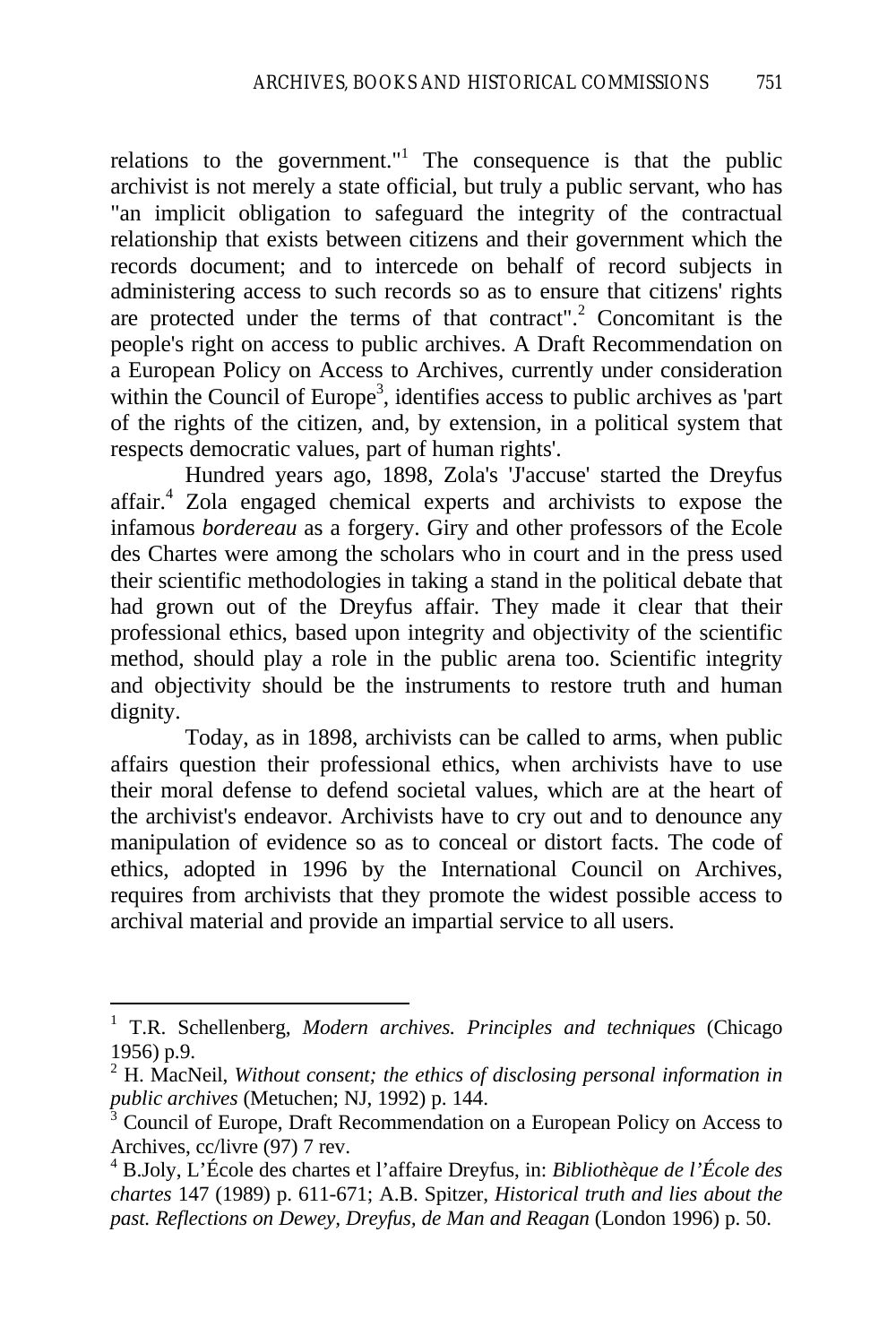The same year 1898 saw the publication, in The Netherlands, of the 'Manual for the arrangement and description of archives,' drawn up at the instruction of the Netherlands Society of Archivists, by Muller, Feith en Fruin. Their Manual has had a global impact: it was translated into German, Italian, French, Bulgarian, English, Portuguese, Chinese, and Estonian. The Manual was the first to formulate and disseminate coherently the basic principles of archival science and methodology. These principles are the principle of respect for archival structure and the principle of provenance: archives of the same provenance are a whole whose historically determined individual structure may not be disturbed, but on the contrary should be restored if necessary; every archival document should be part of the *fonds* to which it by nature belongs and to which it should be restored. We respect the provenance, the administrative context in which the archival document, as a component part of the *fonds*, was created or received. Archives (records) are created, received and maintained by institutions and individuals by virtue of and as a by-product of their activities and business. Archival information is intrinsically bound to a specific business process, be it managing an agency, treating a patient or looting Holocaust-assets. That origin as transaction-tied information gives archives their special value as a historical source. This contextuality gives each record its specific meaning.

Why referring to the 1898 Dutch manual for archival processing and to the role archivists played in the 1898 Dreyfus affair?

Because today, in bringing to light the sources revealing what happened in the looting, recuperation, restoration and restitution of Holocaust-era assets, archivists have to deliver the same message as in 1898. Professional integrity and objectivity are the instruments to sustain society's dignity and to restore truth. That requires the widest possible and impartial access to archival material. Archival information that must be processed, presented, used, and interpreted in the context in which the archival documents originated.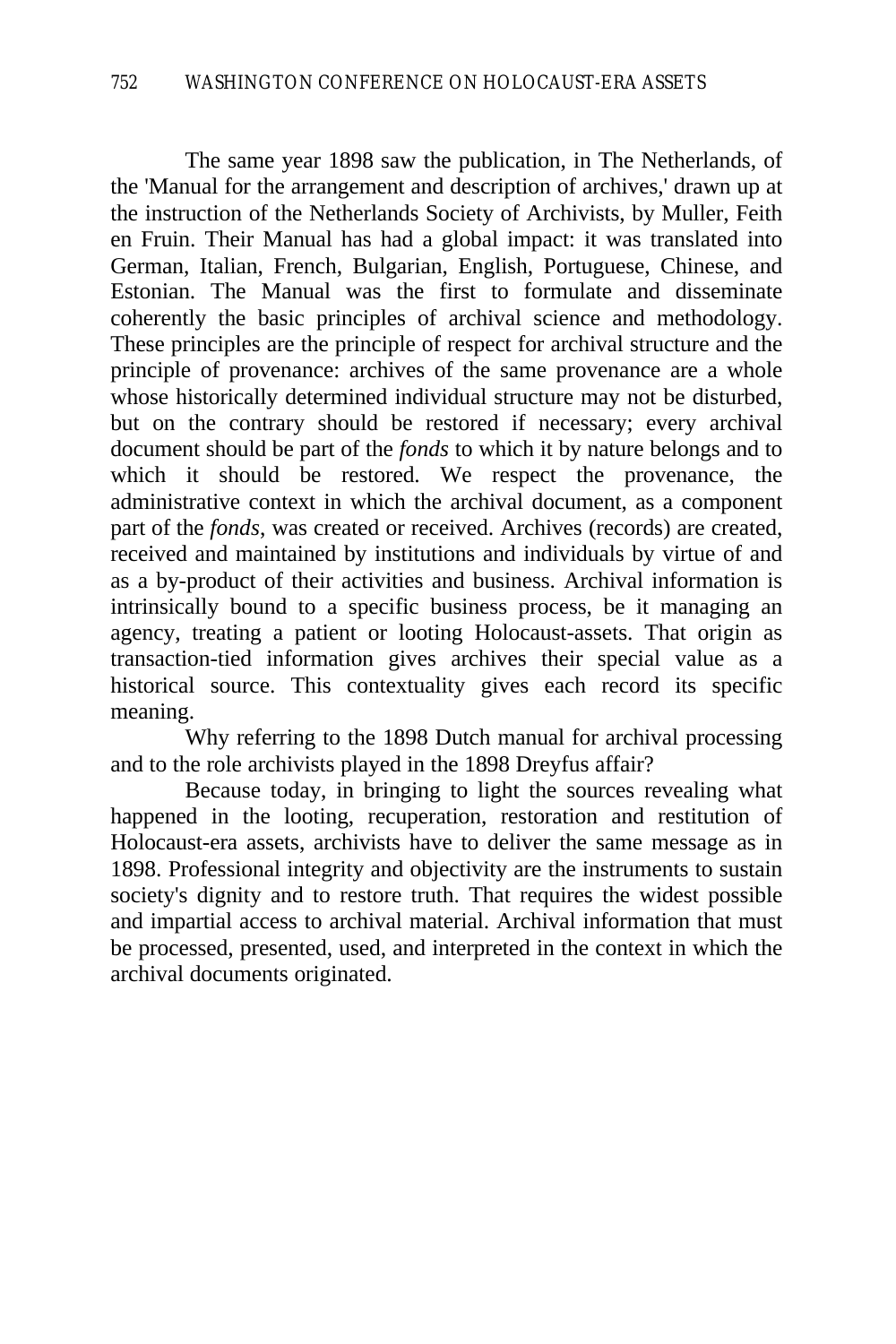#### ACCESS TO ARCHIVES<sup>5</sup>

Access to public records and archives is realized at different levels or layers.<sup>6</sup>

The first layer is legislation: Freedom of Information legislation, archival legislation, legislation protecting personal data and personal privacy.<sup>7</sup> Dutch archival legislation states that access restrictions must be specified at the time the records are transferred to a repository. The conditions of transfer therefore constitute a second layer of regulation of access.

Legislation should specify an authority that may grant exceptional access to closed records. This 'special clearance' is the third layer of regulation of access.

In The Netherlands, the conditions of transfer for personal information often include a regulation stipulating that archives that are sensitive are only accessible to researchers who have signed an undertaking. This undertaking constitutes a fourth layer for regulating access to and publication of personal information.

The fifth layer of access regulation is formed by the physical and practical regulations that archives have in place to prevent records being examined by unauthorized persons: storage in secure repositories (sometimes, additionally, in locked cases), careful application and lending procedures, an archives control system (such as Archeion, in use in all state archives in The Netherlands) that alerts whenever a part of a record group may not be issued to a researcher etc.

<sup>&</sup>lt;sup>5</sup> See my: 'Archives of the people, by the people, for the people', in: S.A. *Argiefblad / S.A. Archives Journal* 34 (1992) p. 5-16; 'The right to know, the right to forget ? Personal information in public archives', in: *Archives and manuscripts. The Journal of the Australian Society of Archivists* 23 (1995) p. 8- 17; ' Der Archivar als Vermittler zwischen der toten Vergangenheit und dem lebenden Volk', in: *Der Archivar* 48 (1995) col. 589-596; 'Can we trust information ?', in: The International Information & Library Review 29 (1997) p. 333-338. All four have been reprinted in: Eric Ketelaar, *The Archival Image. Collected essays* (Hilversum 1997).

<sup>6</sup> I have derived this image of layers of protection from: H. Raaska, *Personal privacy and the archivist* (unpublished paper; NARA Professional Career Training Program; 1989).

<sup>7</sup> *Access to archives. Legal aspects. Proceedings of the thirty-second International Conference of the Round Table on Archives XXXII Edinburgh 1997* (Paris 1998).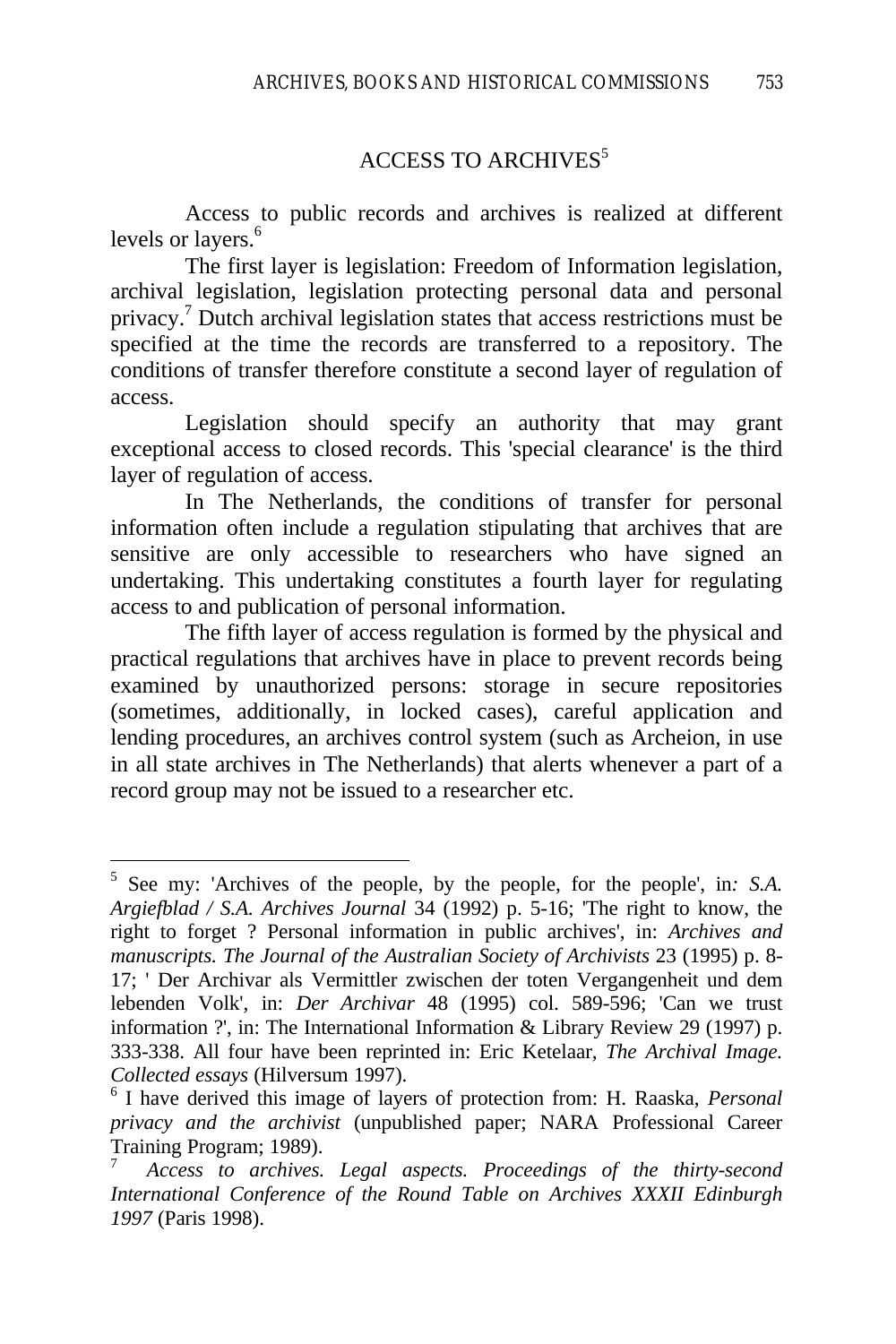The final layer is the area where professional ethics guide access to archives.

Let us consider these six layers.

1. In The Netherlands the archives law limits the grounds to restrict access to public records transferred to a public repository. Restrictions may be imposed solely in the interests of

- the respect for personal privacy or
- the interest of the State or its allies or
- the prevention of disproportionate advantage or
- disadvantage to the persons concerned or to third parties

2. Each restriction on access must be specified in a formal document, with reference to the legal basis and the purpose of the restriction. Restrictions should preferably apply to individual items, and not indiscriminately to whole bodies of records.

3. In 1996 the International Council on Archives published 'Principles for archives and current records legislation', building upon an earlier set of principles and guidelines developed in an UNESCO study.<sup>8</sup> One of these principles is 'Legislation should specify an authority who may grant exceptional access to closed records…This power should be exercised within a process that provides a further opportunity for citizens to appeal the decision'. Such a special clearance procedure was recommended as early as 1985 by the 23rd International Conference of the Round Table on Archives under the proviso that such procedure 'should be transparent and governed by objective criteria, so as to guarantee equal treatment of all interested parties'.<sup>9</sup> The Council of Europe's Draft Recommendation on a European Policy on Access to Archives also insists on 'the possibility of seeking from the competent authority special permission for access to documents that are not freely available. Special permissions for access should be granted under the same conditions to all users who request them.'

 8 See www.archives.ca/ica. The UNESCO study was: E. Ketelaar, *Archival and records management legislation and regulations; a RAMP study with guidelines* (Paris 1985).

<sup>9</sup> Access to archives and privacy. Proceedings of the twenty-third International Archival Round Table Conference, Austin 1985 (Paris 1987) p. 174.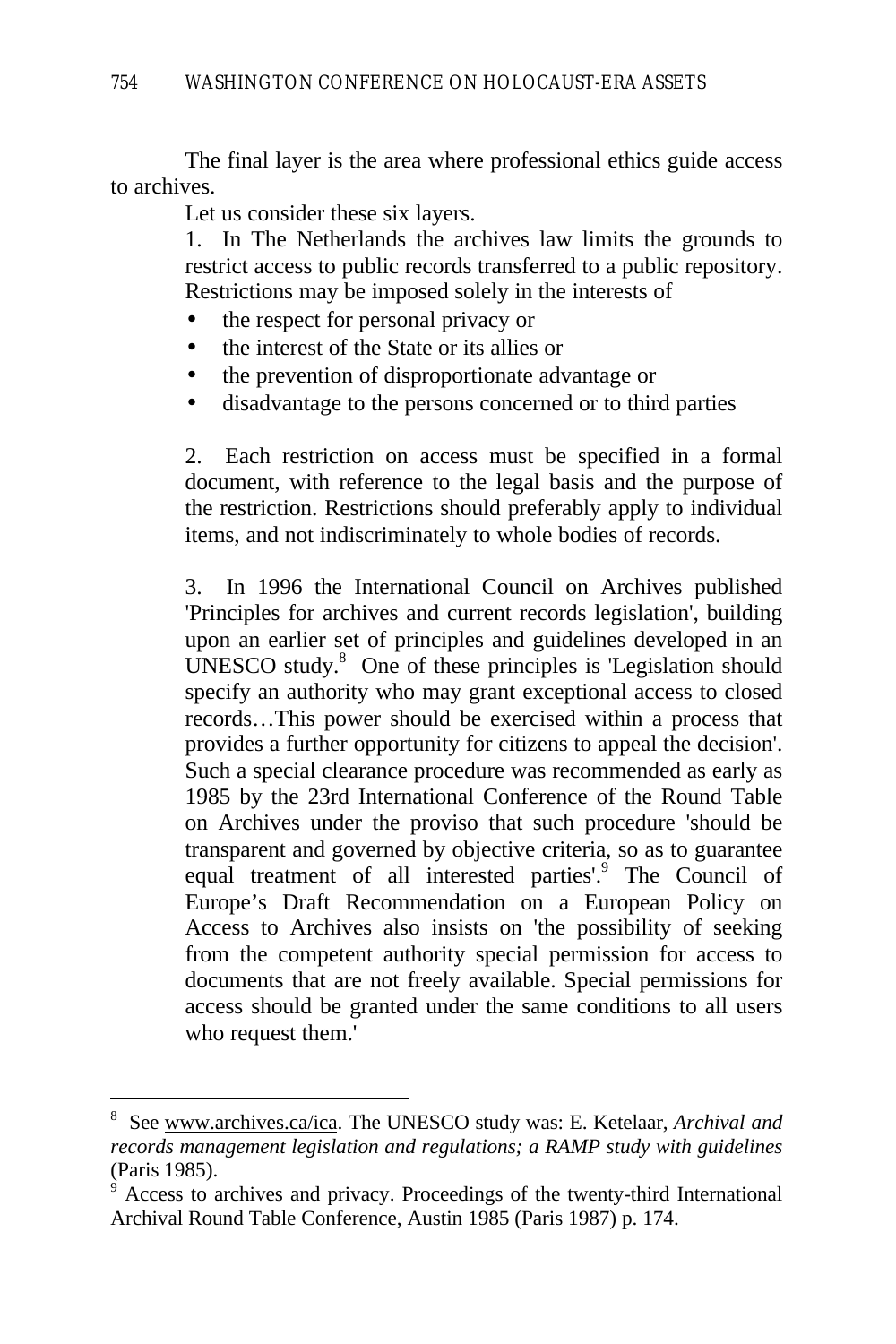Under Dutch legislation, whenever access has been restricted, the archival authority can, having heard the transferring agency, lift the restrictions on access or set them aside in favor of a particular applicant, if the interest of the applicant's ability to consult or use the document outweighs the interest of the restrictions. Generally speaking, the interest of the citizen, seeking for his rights, outweighs other interests which may be served by access restrictions (and which were specified in the document mentioned under 2). In this way we can serve individuals researching the Holocaust-era, while still adhering to a general restriction on access.

4. Another means to give access to records, which are generally closed to protect privacy, in Dutch archival institutions, is the declaration that researchers have to sign before they are granted access to specific sensitive records. That declaration is based upon regulations that the Council of Ministers drew up in 1973 with regard to the use of Council minutes and related documents. The researcher confirms with his or her signature

- that the data obtained from the documents will be used solely for a specified purpose
- that he or she shall divulge nothing, by publication or by any other means, which might harm disproportionately the interests of living people
- that he or she shall not publish anything from the documents without written permission of the State or municipal archivist concerned
- that he or she shall use information from the documents for which no permission has been obtained to publish, for his or her own study only and that this information will not be communicated to third parties.

This arrangement was accepted in 1984 by the Society of Dutch Archivists, on the proposal of a commission consisting of both archivists and researchers. The arrangement resembles the 'contractual agreement' procedure, which is applied in the states of Michigan and New York. In Michigan it has even been codified: an act stipulates that confidential records from government agencies 'shall be kept confidential pursuant to the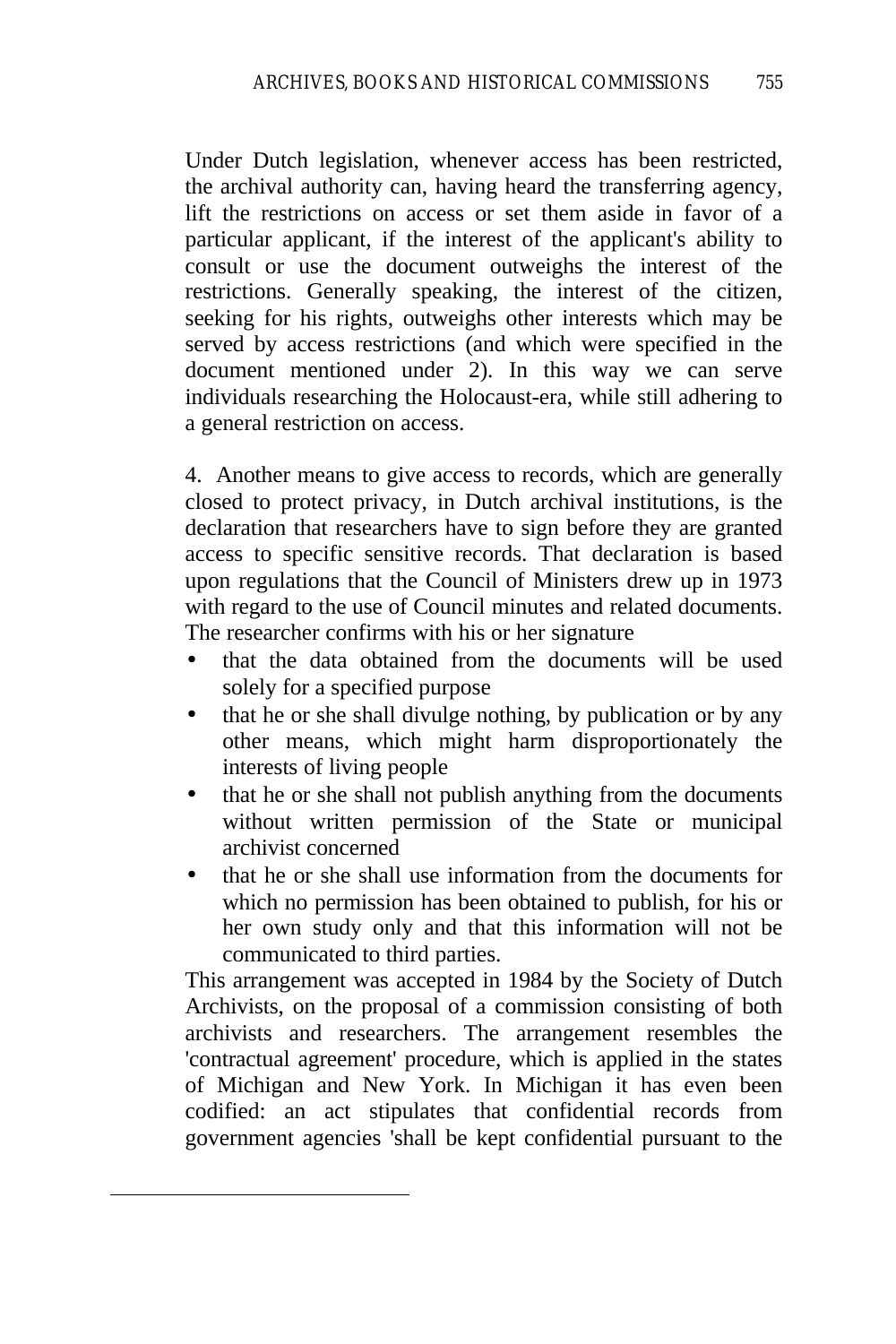terms of a written agreement'.<sup>10</sup> One of the main differences, however, between the Dutch and the American arrangement is that the latter includes a penalty of \$ 1 000 for violating the provisions of the agreement. In The Netherlands we do not need such a penalty, because the researcher - historian or journalist knows the issue at stake: his future research. If he fails to comply, the researcher risks exclusion by virtue of the authority of the archivist to refuse access, if in his opinion documents 'cannot be safely entrusted to the applicant'. Since this came into force in 1968 the sanction has been applied in the General State Archives in The Hague only two or three times, during the whole period, out of a hundred to two hundred applications per year to get access to confidential records. And in our Dutch permissive society, with its long tradition of a free press and unhampered scholarly research, it is the exception that it appears necessary to consult with the researcher about a change in his manuscript to prevent disproportionate harm to the interests of still living people.

5. The Council of Europe's Draft Recommendation on a European Policy on Access to Archives rightly points to the fact that how liberal the access rules may be, 'the actual communication of archives depends primarily on the facilities and on the human and financial resources which an archives service possesses for the preservation and the processing of its holdings'. But in my opinion this should never be an argument to withhold documents from victims seeking their rights!

In providing access to sensitive records it may be necessary to involve social workers and other counselors who help people to cope with the psychological effects of a confrontation of the past. This is being done in Amsterdam at the Foundation for Jewish Social Work and at the Institute for War Documentation, as is the case in the archives of Metropolitan London with regard to patient records.

The first five forms of access regulation - legislation, conditions of transfer, special clearance, researchers' undertakings, and

 $10$  R.M. Baumann, The administration of access to confidential records in state archives: common practices and the need for a model law, in: *American Archivist* 49 (1986) p. 360-366.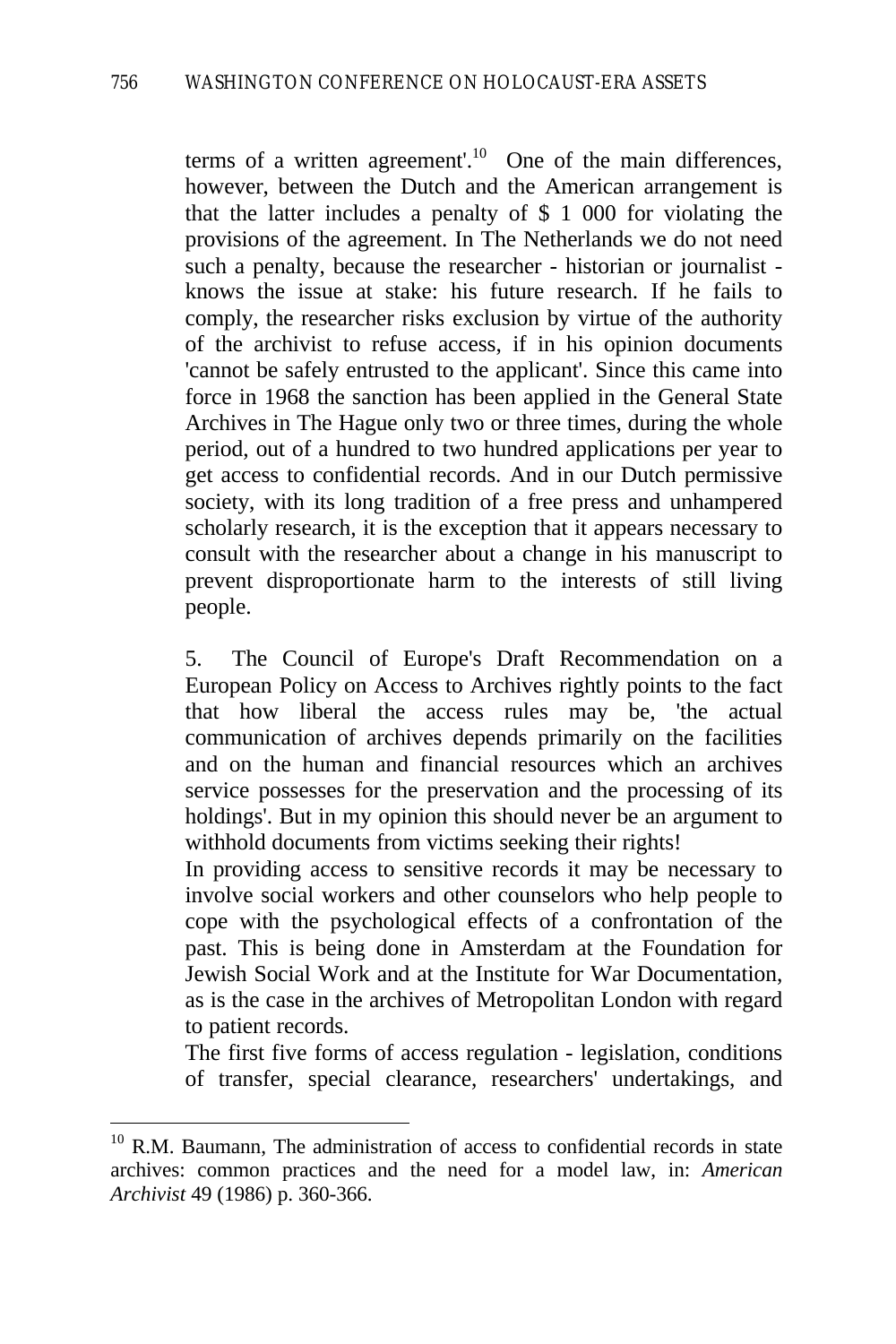physical conditions - appear sufficient enough. But not quite. The first four protective layers consist partly of flexible provisions. For example, how will, in the case of the first and second layers, 'respect for personal privacy' be substantiated, how does one weigh up the need to restrict the disclosure of personal information against the interests of the researcher who requests dispensation or special clearance, at the third layer, how does one test at the fourth layer whether the interests of living persons could be unfairly impaired?

6. At this point we reach the sixth and final layer, an area not formally and legally defined: an area where only professional ethics can provide guidance<sup>11</sup>. The code of ethics, adopted in 1996 by the International Council on Archives, requires from archivists that they promote the widest possible access to archival material and provide an impartial service to all users. Archivists should protect the integrity of archives and should resist pressure from any source to manipulate evidence so as to conceal or distort facts. They also have to take into account the rights and interests of owners and data subjects and they must think of the user. Archivists should discourage unreasonable restrictions on access and use. They should observe faithfully and apply impartially all agreements made at the time of acquisition, but, in the interest of liberalization of access, should renegotiate conditions in accordance with changes of circumstance.<sup>12</sup>

#### UNDERSTANDING ARCHIVES

Access to archives, in Dutch archival terminology, covers two concepts: the availability of archival documents for consultation as a

 $11$  Anne Cooke, 'A code of ethics for archivists: some points for discussion', in: *Archives and Manuscripts*, 15, no. 2 (1987), p. 8 quotes EW. Russell (1978): professional ethics being of the kind which are too particular to be controlled by law, by-law or regulation but too general to be regarded solely as a matter for the individual judgement of the archivist concerned. See G.M. Peterson -T. Huskamp Peterson, *Archives & Manuscripts: Law* (Chicago 1985), for the difference between ethical and formal legal responsibilities.

<sup>&</sup>lt;sup>12</sup> Code of ethics adopted by the General Assembly of the International Council *on Archives, 6 September 1996*: www.archives.ca/ica.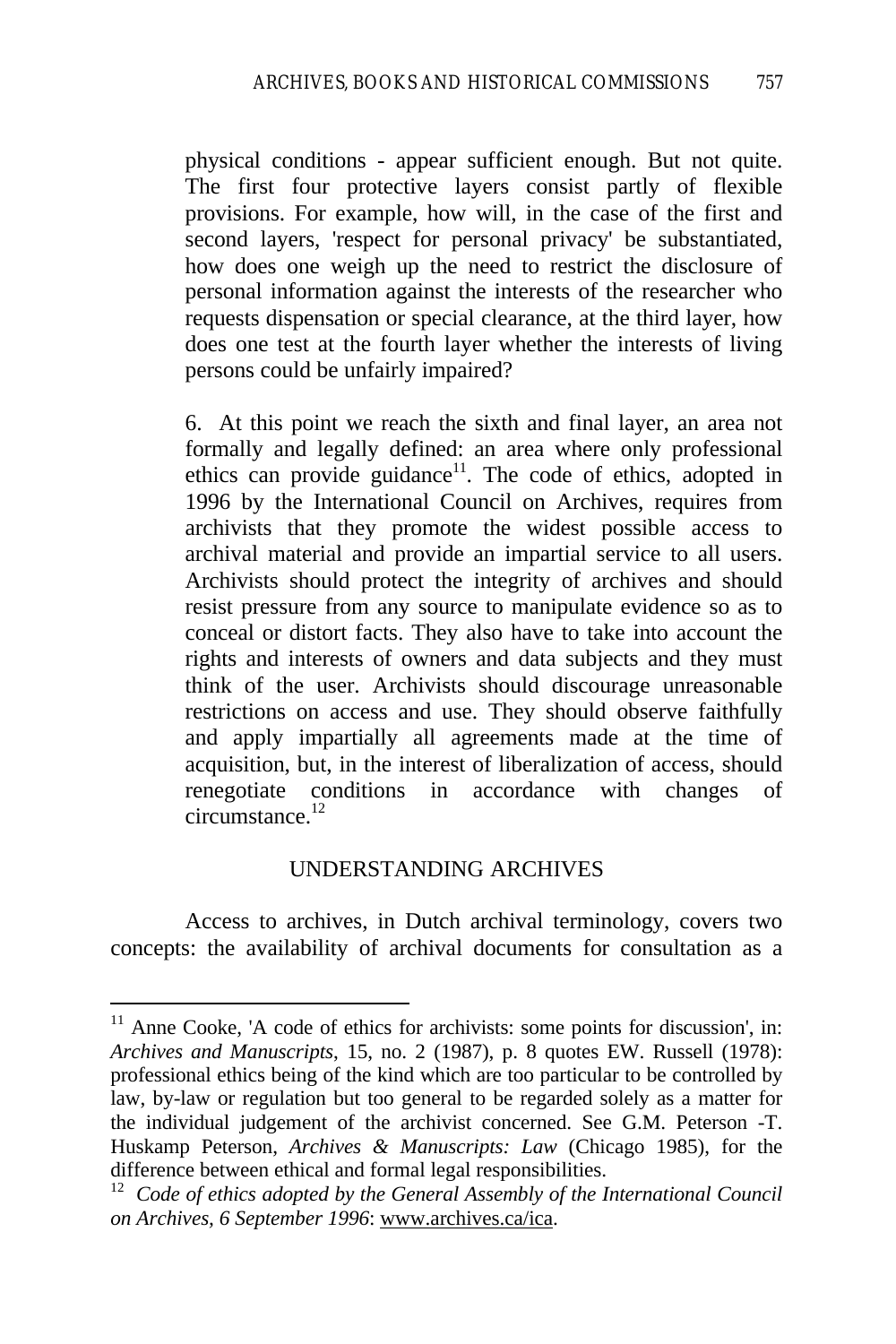result of legal authorization (*openbaarheid*) and the consultability (*toegankelijkheid*): the intellectual control of archives by arrangement and description in such a way that a user can effectively consult the archives. 'Records that are merely accumulated, and never arranged or described, are as unavailable to future users as records that have been destroyed,' Sharon Thibodeau remarks.  $^{13}$  She continues by specifying the fundamental principles for arrangement and description, first articulated in the Dutch Manual of 1898. Underlying these principles mentioned in the introduction of this paper (the principle of respect for archival structure and the principle of provenance) is the premise that the arrangement and description of a body of records 'reflect a knowledge of its custodial history as well as an understanding of any previously established methods of intellectual control', to quote Thibodeau. And it is here that the archivist as well as the researcher is daunted by the documentary heritage of the Holocaust-era. Not only the sheer bulk of the archives is intimidating. Most archives have been subject to intricate adventures during and after World War II: dislocation, dispersion, confounding disarrangement, re-use of original documents in building new files, destruction of parts of an archival *fonds* and restructuring of the remainder, etc. The resulting confusion is not only bound to confuse and intimidate any researcher, but it also has made the evidential and historical value of many archives and records questionable at least, not to say void.

This complexity of the Holocaust-era archives is aggravated by the intricacies of the administrative organizations, agencies and institutions that created, processed, used and maintained the records both during and after the war. An archival *fonds* is a fabric of relationships and context. Because we have to respect that structure and to understand that fabric, we have to study its history, to get insight in the historical process that determined the structure of the *fonds*. This contextual approach is a powerful tool for any user to find, to use and to interpret his sources properly. But this presupposes that the user is enabled by the archivist to have access to the records' contextual history.<sup>14</sup>

<sup>&</sup>lt;sup>13</sup> S. Gibbs Thibodeau, Archival arrangement and description, in: J.G. Bradsher (ed.), *Managing archives and archival institutions* (Chicago 1989) p.  $^{67}_{14}$ 

<sup>14</sup> E. Ketelaar, Archival Theory and the Dutch Manual, in: *Archivaria* 41 (Spring 1996) p. 31-40, reprinted in E. Ketelaar, *The Archival Image. Collected essays* (Hilversum 1997) p. 55-65; R.J. Cox, Archival anchorites. Building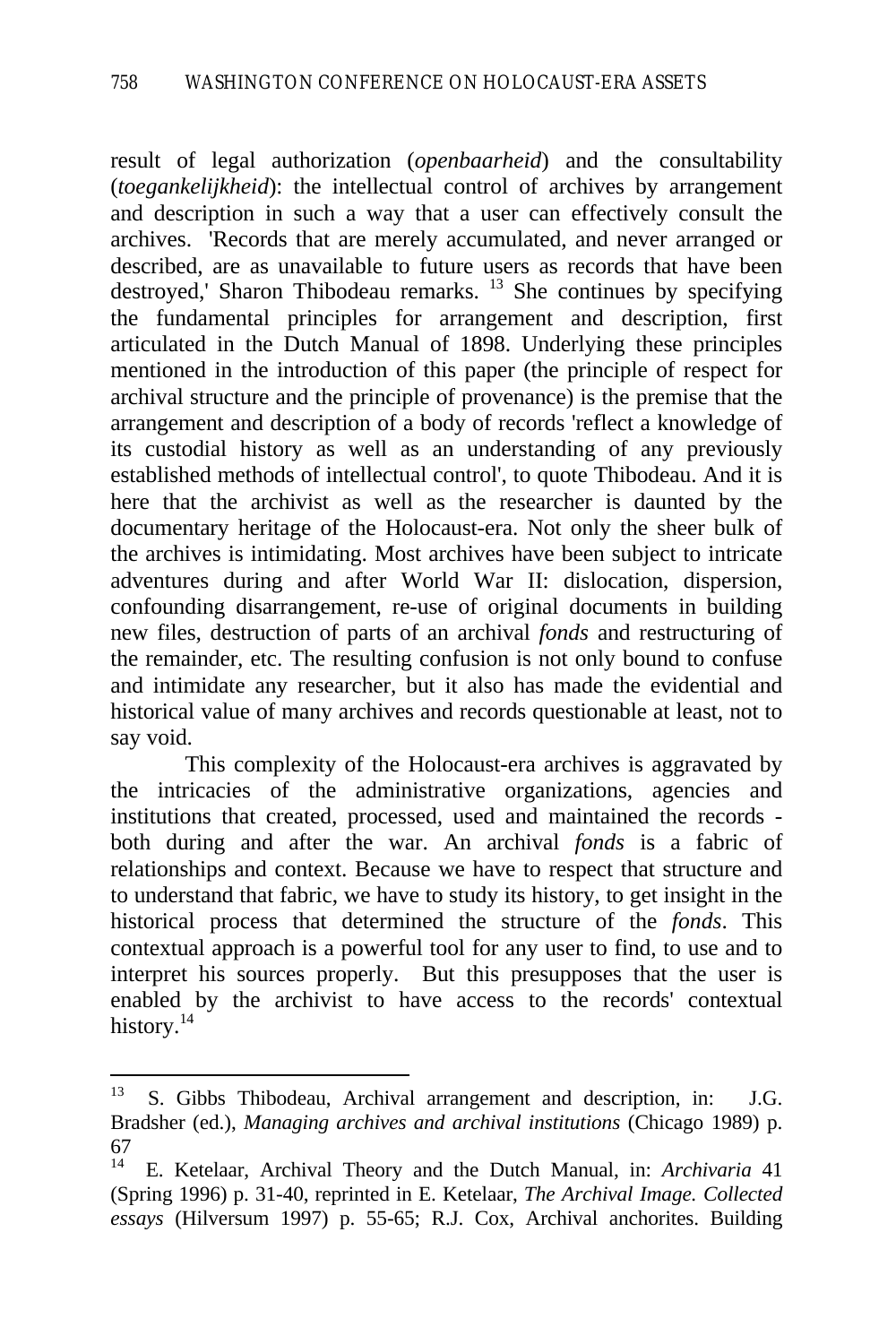Let us take as an example the fate of diamonds of Dutch Jews. In 1942 Jews had to hand in all jewelry and other valuables to Lippmann Rosenthal & Co., Sarphatistraat (Liro), who also received all or most goods confiscated by the Germans on deportation. Diamonds were used by Jews as payment to get a

'Sperr' stamp which temporarily exempted them from deportation. Diamonds deposited by Jews with the Amsterdamsche Bank were confiscated by the Devisenschutzkommando Niederlande and sent to Berlin in January 1945. To Berlin were also brought (by Seyss-Inquart personally) the diamonds 'safeguarded' by the Rijksbureau voor Diamant, locked away in bank safes in Arnhem and looted by the Germans in September 1944. A third shipment to Berlin consisted of the diamonds of Jewish diamond cutters and dealers, requisitioned by the leader of the Devisenschutzkommando and sent by him to Berlin in March 1945.

Restitution and reparations payment with regard to diamonds after the war were dealt with by different agencies and organizations: the Liquidators of Liro (LVVS), the Recuperation Bureau of the Ministry of Finance, the Foundation Jewelry-Committee (Stichting Sieraden-Comité) and the Foundation Recuperated Diamonds (Stichting Teruggevoerde Diamant), the Commissioner General for Netherlands Economic Recuperation, the Ministry of Foreign Affairs, the Netherlands Military Mission at the Allied Control Council, the Restitution Control Council OMGGUS, the Reparation, Deliveries and Restitution Division UK, the Wiedergutmachungsämter.

To discover the fate of a particular set of diamonds, one has before actually searching the archives - to get acquainted with the different 'missions' of both looting and restituting agencies and organizations, and to check to which competency the looting, restitution and reparation of that type of diamonds might have belonged. Furthermore one has to study the administrative histories of the institutions and the vicissitudes of their archives and to ascertain where within the archival remains of an individual agency one has to search. All this pertains to the contextual and custodial history of the records.

Through this jungle the searcher is led by the archivist, cutting a path, pointing to pitfalls and peculiarities, assisting without taking over. Serving as an itinerary in The Netherlands is a guide of actions and actors involved in the looting of assets (1940-1945), their recuperation (1945-1950), restoration of legal rights and restitution (1945-1971) and

public memory in the era of the culture wars, in: *MultiCultural Review* 7/2 (June 1998) p. 57.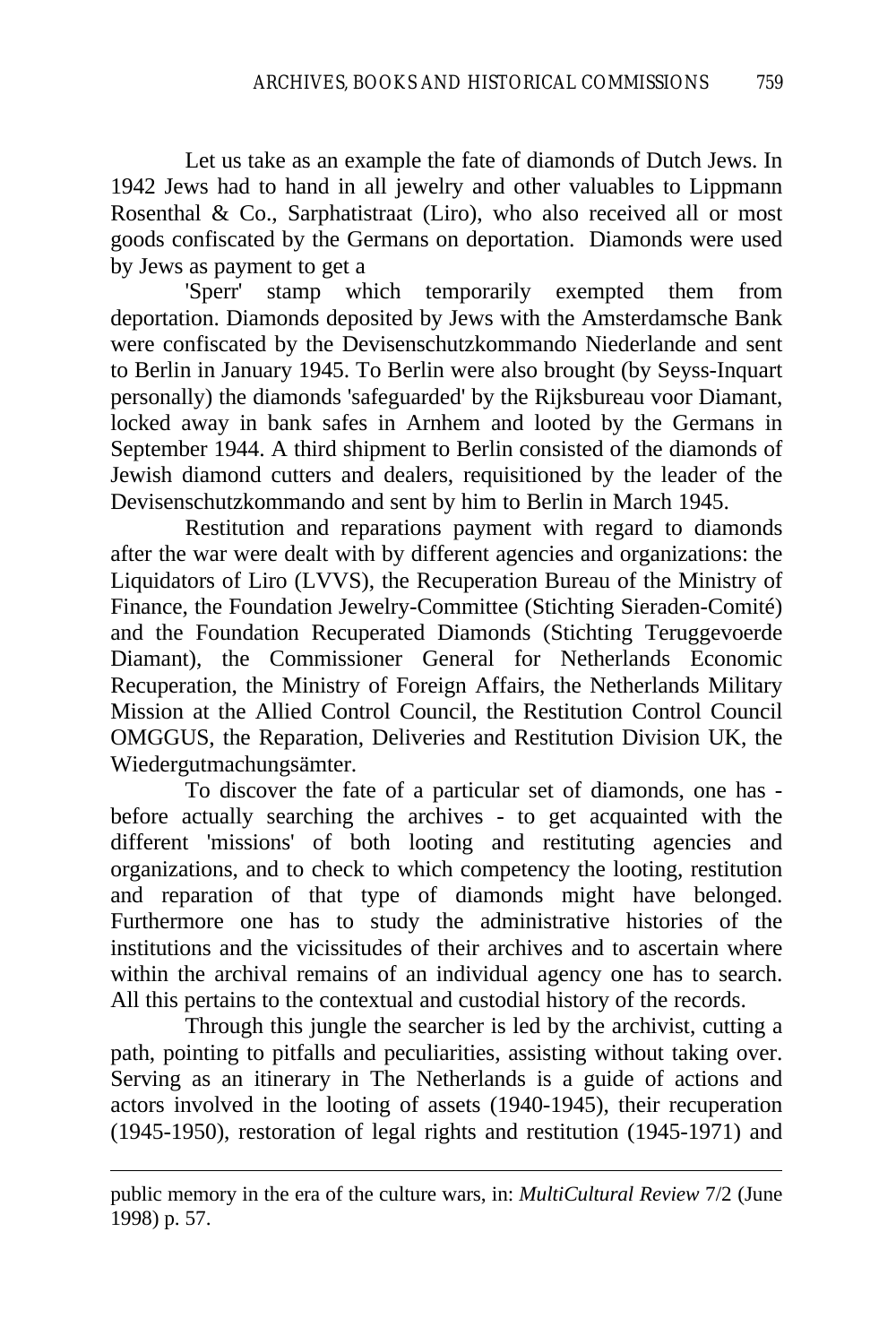compensation (1950-1987).<sup>15</sup> This research guide - to be published on December 9th - is the fruit of thorough research commissioned by the Netherlands commissions on Holocaust-assets. It is a 364 pages guide of 75 agencies, both public and private, Dutch and German, and their archives (ranging from one file to more than 2500 running meters of shelving). The guide is the key to grasping the institutional and administrative history of the agencies, and the custodial history of the archives. It is a prerequisite for finding one's way to and into the archives and to understanding the archives.

The guide also mentions finding aids that may guide the searcher to the document level. Sometimes a particular *fonds* is enriched by lists and indexes with names, in other cases the files may be arranged physically according to names. The guide explains the meaning of the various signs, symbols, stamps, and references like ' H.R.' (presumably for Hausrat  $=$  household effects), with a number between 1 and 23015, used by Liro and, after the war, by various recuperation, restoration and restitution agencies. For indeed, German and Dutch bureaucrats maintained their files, card indexes and ledgers so meticulously that, once we understand the administrative and record keeping history, their detailed accounts can be checked as if their creators are still working at their desks.

All too often, however, the custodian of the material can only identify the boxes on the shelves, and has to leave it to the researcher to browse through the documents and to find the needle in the haystack. Searching for individual names will be difficult and time-consuming, since many institutions did not create indexes to their records, and because one individual case may have been dealt with by different agencies, each according to its mandate.

By dissecting the machinery of looting, recuperation, restoration and restitution of Holocaust-era assets, as well as making its archival vestiges contextually transparent, the guide constitutes a major instrument not only in understanding archives as a tool for research. We also plan to develop the guide into an educational instrument. To teach young people how bureaucratic control, registration and accounting during and after the war were used for good and for evil purposes. This

<sup>15</sup> <sup>15</sup> J.M.L. van Boxmeer - P.C.A. Lamboo - H.A.J. van Schie, *Onderzoekgids Archieven Joodse oorlogsgetroffenen. Overzicht van archieven met gegevens over roof, recuperatie, rechtsherstel en schadevergoeding van vermogens van Joden in Nederland in de periode 1940-1987, vervaardigd in opdracht van de Commissie van Onderzoek Liro-archieven* (Den Haag 1998).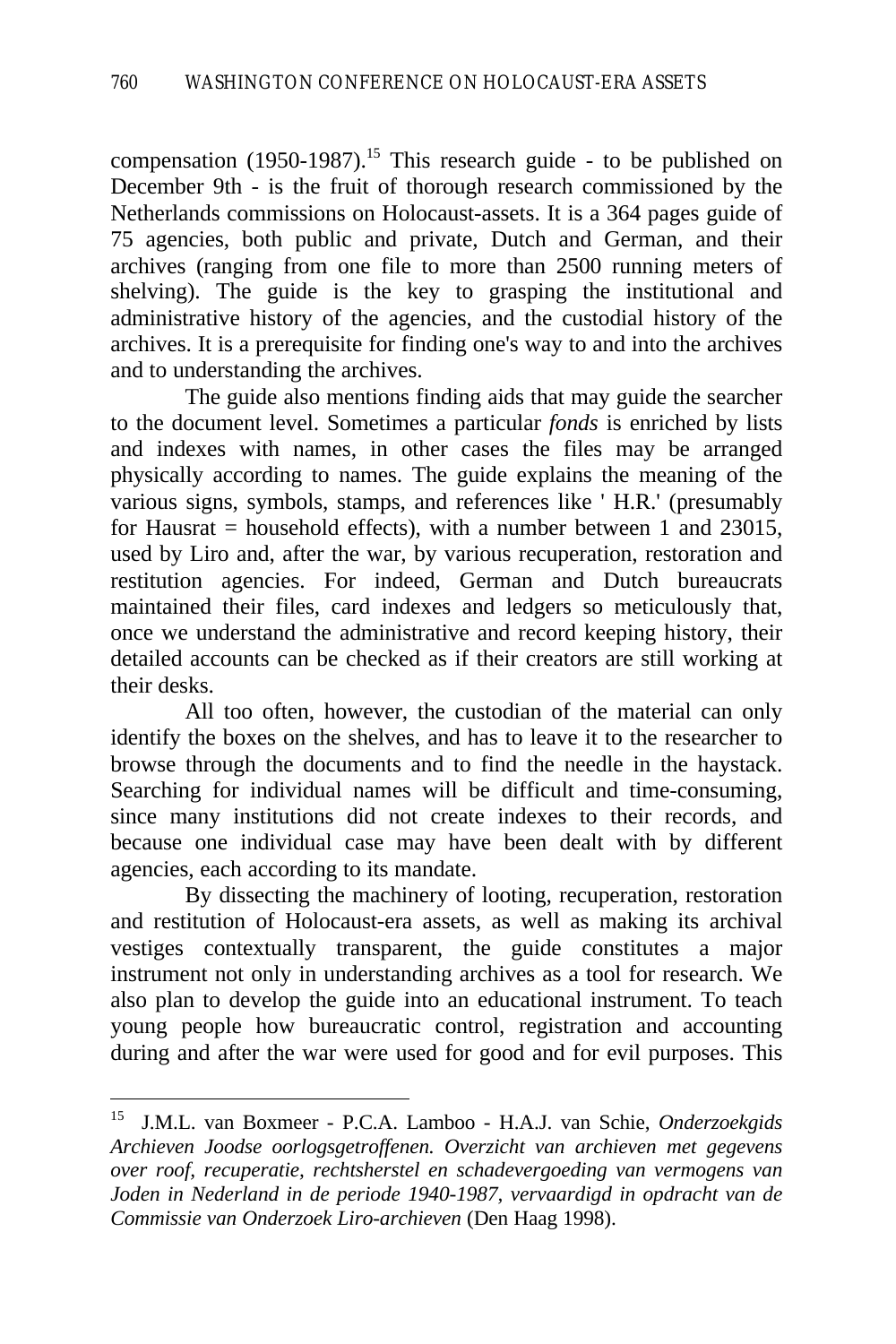may assist in Holocaust education and remembrance but also serve current concerns about registration of immigrants, discrimination, invasion of privacy etc. In this broader framework the guide will constitute a major instrument in understanding ARCHIVES OF THE PEOPLE, BY THE PEOPLE, AND FOR THE PEOPLE.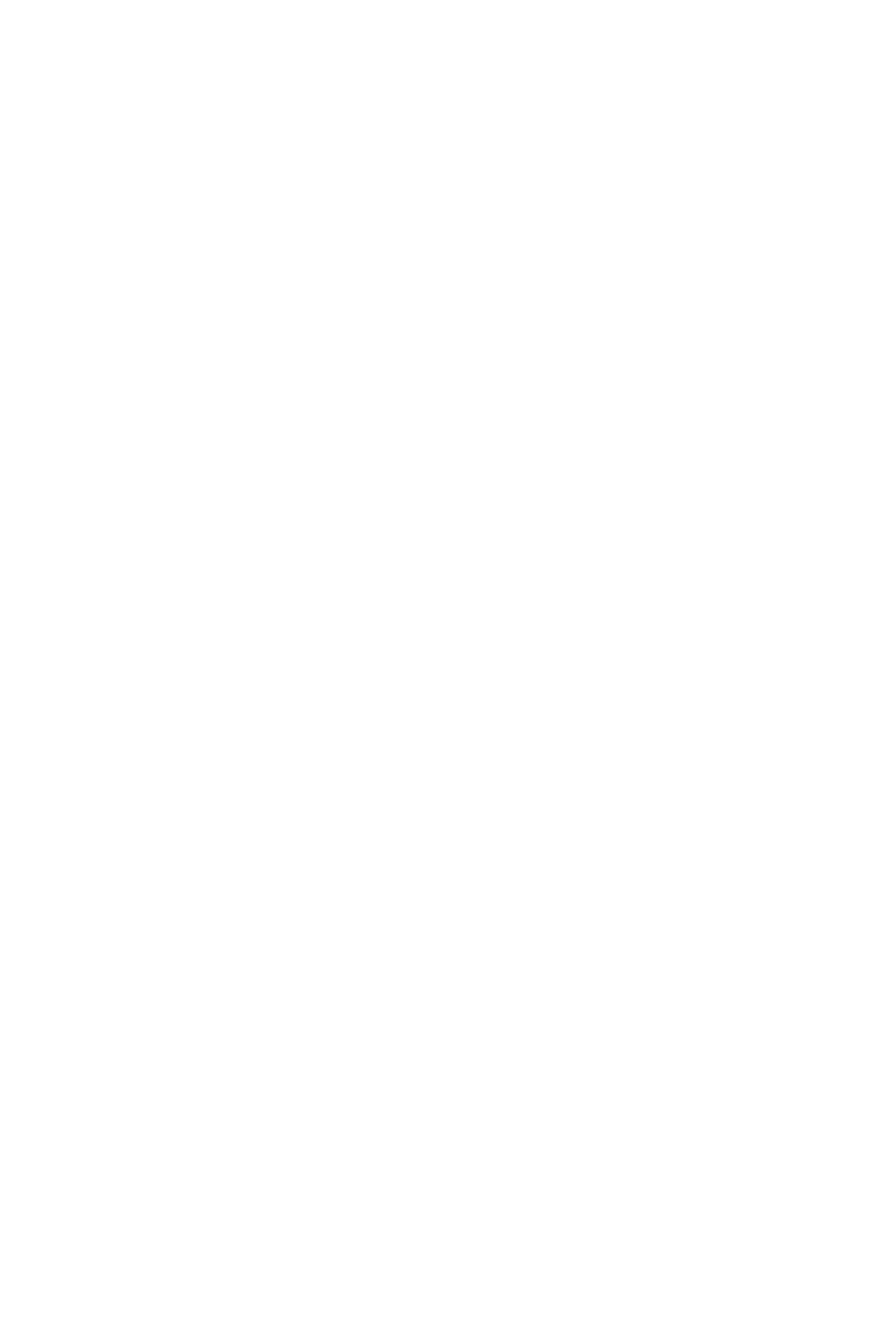# **Rev. Fr. Marcel Chappin**

PROFESSOR, GREGORIANA PONTIFICAL UNIVERSITY THE HOLY SEE

## **Statement by The Holy See about the Accessibility of its Archives**

Break-out Session on Archives and Books

1. The Holy See wants to call to mind the principles of International Legislation regarding State Archives, in which is stated that every State is autonomous in its exclusive right of regulating the conservation and the accessibility of its Archives. It is therefore an inherent attribute of the sovereign character of the Holy See, that it alone must be the judge of the pace, timing and scope of the process of making its Archives accessible for research.

2. Ecclesiastical Archives cannot be compared with the Archives of secular governments and institutions. Because of the primarily spiritual mission of the Church, documentation in these archives mostly include discussions and correspondence on religious and spiritual matters, which also concern the "forum internum", the realm of conscience, on which guidance and counsel are sought and offered for the spiritual life of persons. This applies to Diocesan archives and those of Religious Orders, but also to the Archives of the Holy See, since no aspect of its activity, including its diplomatic one, is really separate from its primary spiritual, religious, apostolic and pastoral mission.

The Church would be unfaithful to her mission, and indeed hindered in that same mission, if she would not maintain a scrupulous regard for the most intimate sphere of personal privacy. This respect for privacy is intrinsic and unrenounceable for the life of the Church. She has a sacrosanct duty towards the persons who entrusted her with their secrets and cannot and should not betray them, for any reason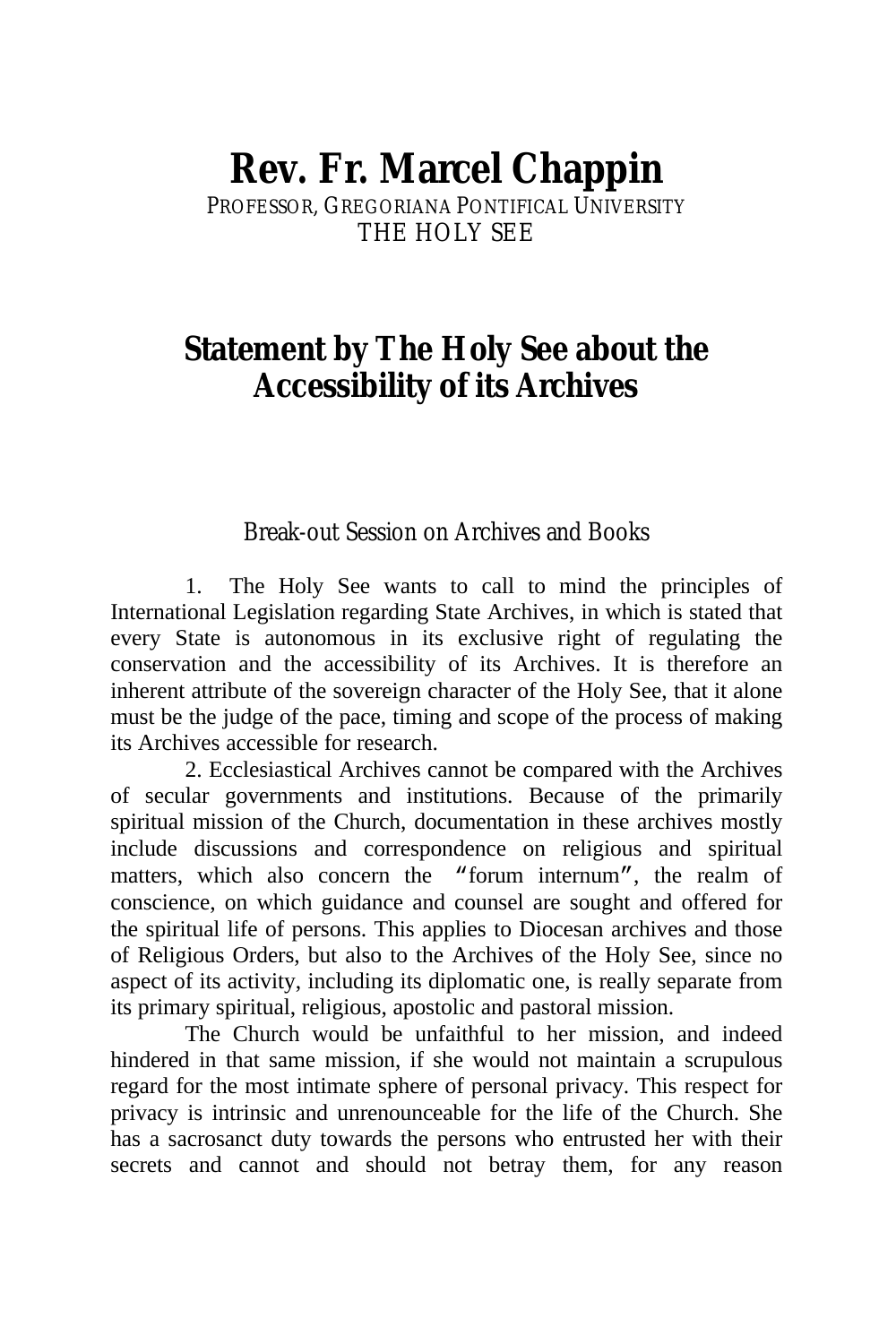whatsoever. People have to be sure that their innermost secrets are safe with the Church.

3. This fact explains that the process of making Church Archives gradually accessible for research - as the Holy See is doing for more than a century  $-$  is necessarily a slow one. A scrupulous screening has to take place, one which can only be done by those who have enough knowledge not only of civil and ecclesiastical history, but are also experts in moral theology and canon law.

The period up until 1922 has been completed. More recent decades are being processed now.

4. However, for the Holocaust-Era is at disposal the exhaustive information in the twelve volumes of the *Actes et Documents du Saint-Siège relatifs à la Deuxième Guerre Mondiale*. Notwithstanding insinuations, the curators of this publication have in no way tried to hide documents that would incriminate the Holy See, as explained by one of them, Fr. Pierre Blet S.J., in an article in *Civiltà Cattolica*, published March 21, 1998 (*La Civiltà Cattolica* 1998 I 531-541); an English translation is available.

 5. An attentive study of the 12 volumes will reveal the constant policy of the Holy See: trying to stop the outbreak of the war, to alleviate the suffering of its victims and to help to hide and to save as many persecuted people as possible. The same volumes as well as other published testimonies also reveal the motivation why there was not an explicit public protest. The Holy See judged that such a protest would not stop the persecutions, but only result in even more victims, while at the same time it would block the prudent but persistent efforts to save human lives through the means of diplomacy. Many statements of gratitude, also by Jewish persons, organizations and institutions, are found on the public record. They thank the Holy See for what it achieved by its persistent efforts.

Would an open protest have saved more lives? There is no answer to this question that is and always will be hypothetical. If there is any hint at all, the contrary seems to be true. The open protest of the Dutch bishops resulted in even more victims. In any case, the Holy See rejects all accusations that it did not do its best to save as many lives as it could in the given circumstances.

6. The Holy See is aware of the fact that the 12 volumes do not make for quick and easy reading, although is has to insist that they be taken seriously. It wants however to draw the attention to the summary prepared recently by Fr. Pierre Blet, S.J., "Pie XII et la Seconde Guerre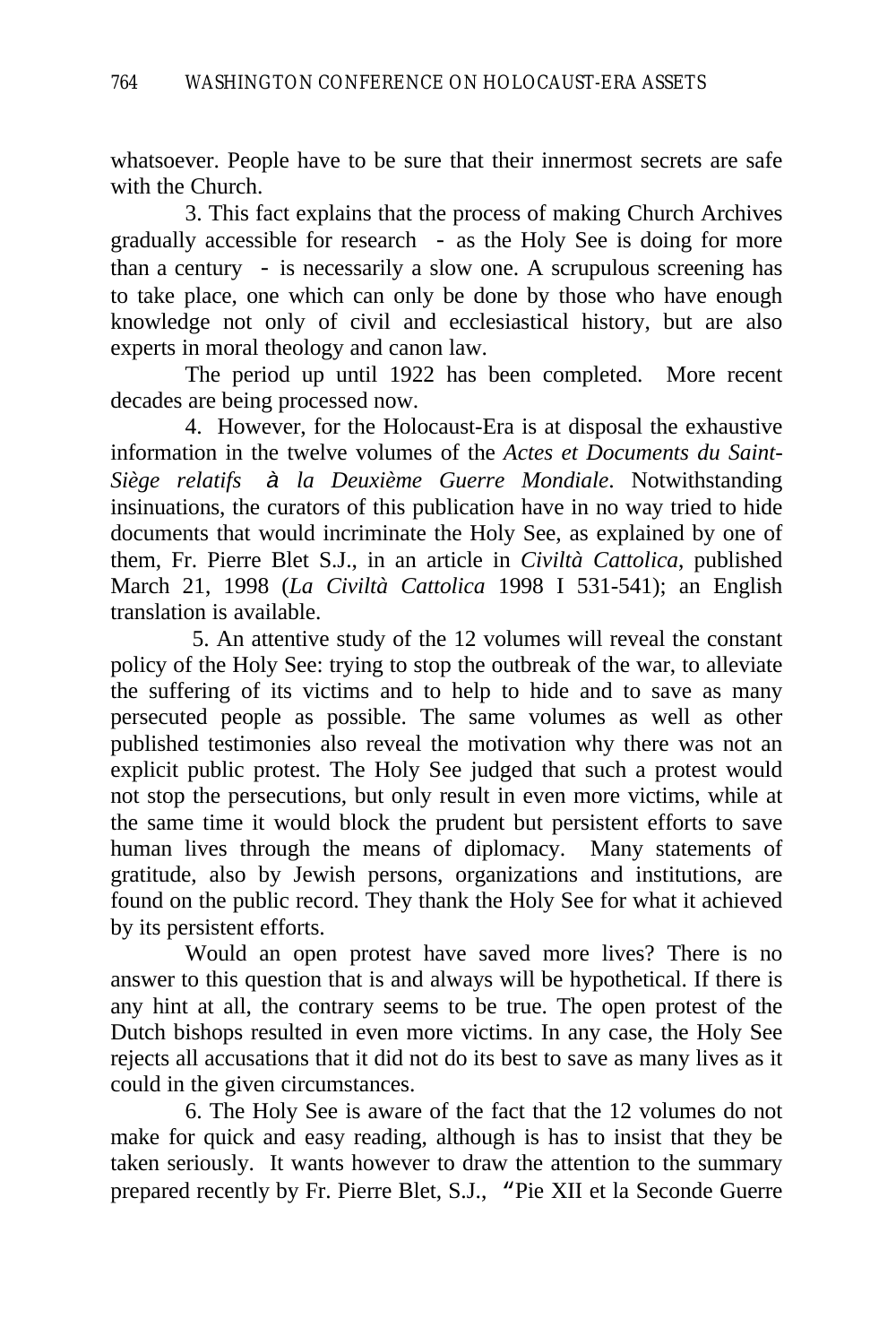Mondiale d'après les archives du Vatican". An English translation is soon to be published by the Paulist Press.

7. During this Conference and the preceding one, the words "truth and justice" have been uttered many times. The Holy See wants to insist also on "trust", if a better world is to be built. No fruitful discussion and dialogue, no real understanding and reconciliation are possible without mutual respect and trust. One has to be confident that the other is not telling lies or in any other way being deceitful or following some hidden agenda. If the Holy See is not trusted about what it has said or published so far, why should it expect to be trusted afterwards?

It is essential that the respect and trust shown by the Holy See to others, are in no less measure shown by those others to the Holy See.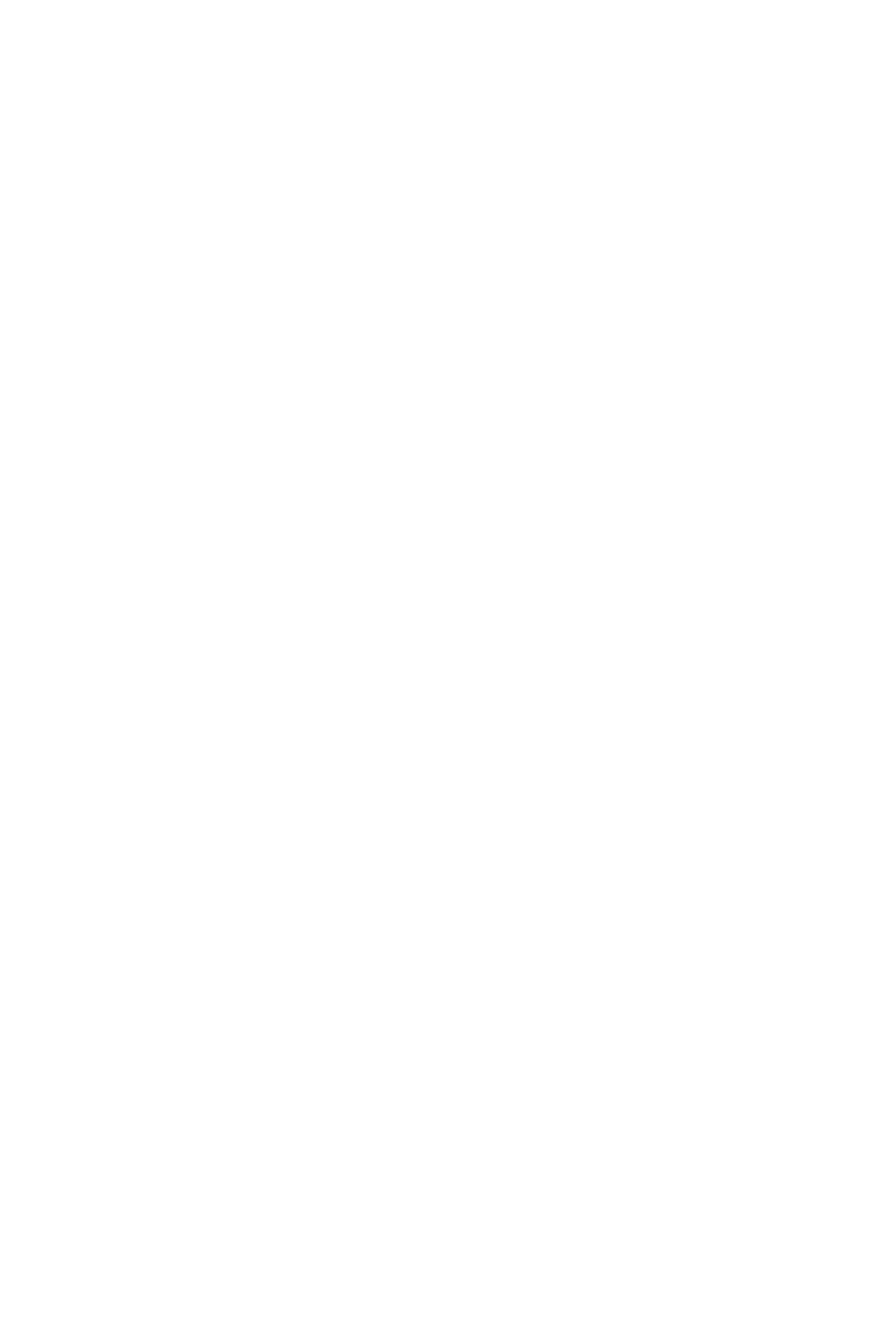# **Dr. Yaacov Lozowick**

DIRECTOR OF THE ARCHIVES YAD VASHEM THE HOLOCAUST MARTYRS' AND HEROES' REMEMBRANCE AUTHORITY

## **The Names of the Jews**

Break-out Session on Archives and Books

Yad Vashem in Jerusalem is uniquely positioned to assist in attempts to restore Holocaust era assets to their rightful owners, in two ways:

### 1. THE LIST OF JEWS IN THE HOLOCAUST

Since there never was a full list of Jews persecuted in the Holocaust, no archive can ever be in possession of it. In lieu of such a list, however, many thousands of local lists were created by various agencies during and after the Holocaust, and Yad Vashem has been collecting them for decades: Approximately 10,000 lists to date, with a rough estimate of 16-20,000,000 relevant names.

We have created a computerized database with information about the lists; however, only a small proportion of the names themselves have so far been computerized. The collection of additional lists is an actively pursued, ongoing project, and many hundreds of lists are added each year.

Some of the information is overlapping data about the same individuals: i.e., an attempt to cross a border in 1941, a deportation list from 1942, a list of transfers between camps in 1943, and an official post-Holocaust death notice. The amount of information on each individual varies from list to list. Only by collating all the information do we acquire a detailed profile of the individual victims. Such collating,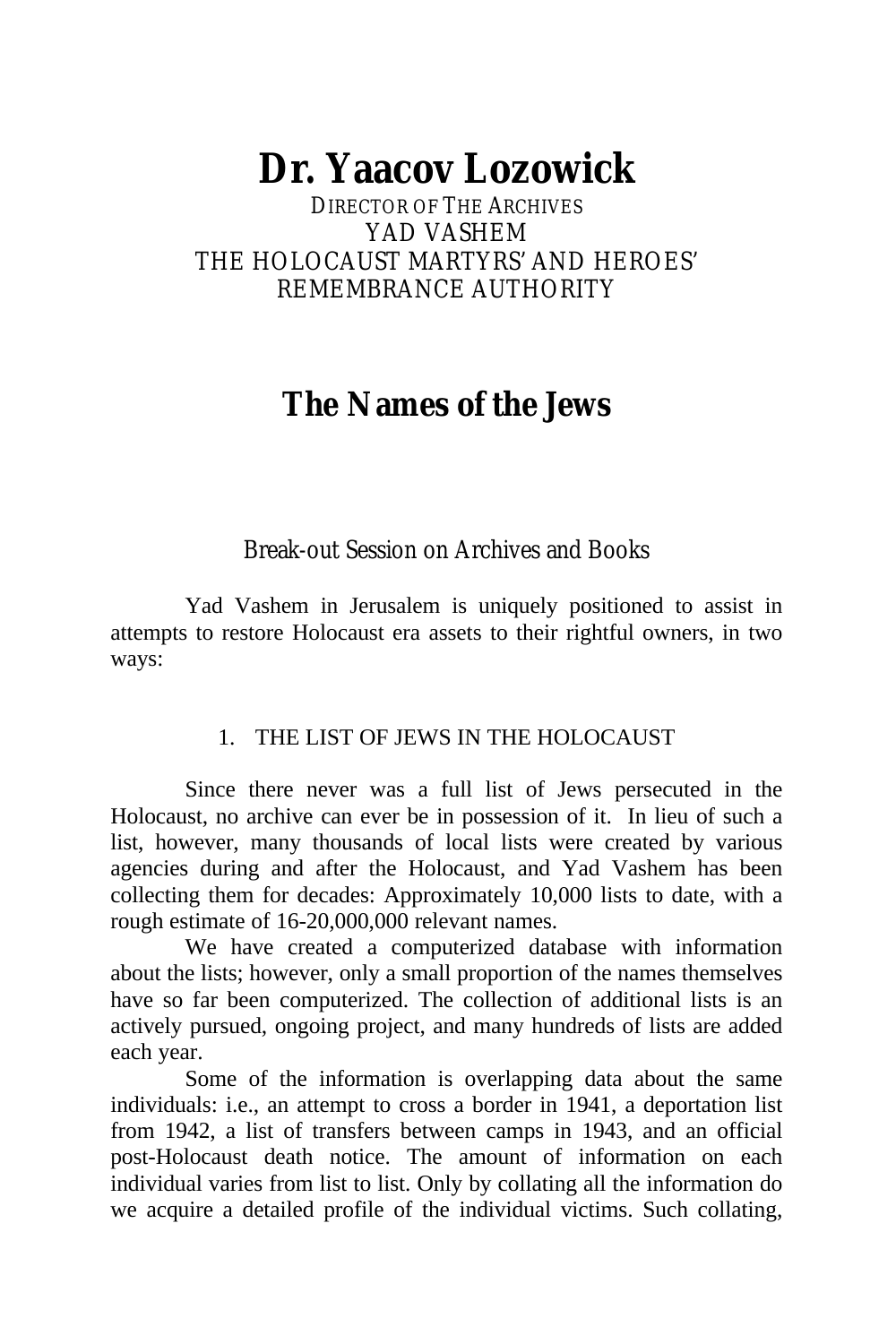however, is extremely complex, and hence the need for Yad Vashem's second set of capabilities:

#### 2. THE ORGANIZED KNOWLEDGE

In the volatile cauldron that was Europe in the first half of the  $20<sup>th</sup>$  century, individuals often went by more than one name, cities and towns changed their names or were simultaneously referred to differently by their various ethnic inhabitants, administrative regions were in a state of constant flux, and borders often moved. Even countries were often founded only to be abolished a few years later, perhaps to be reestablished later on. The lists reflect this chaos: the same individual may appear on two lists with different names, places of birth and vocation, and still be the same person; elsewhere, two individuals who seem likely to be identical, may indeed not be – and all of the information will be accurate and authentic.

In an attempt to overcome these pitfalls, Yad Vashem has created computerized tools, or thesauri, that contain libraries of knowledge about the politics, semantics and geography of Europe in the  $20<sup>th</sup>$  century. We have collated information from contemporary lexicons, atlases, indexes, as well as executed data-mining on the documentation in our collections. For example, we can tell that Jewish men in Hungary who were called Avraham at home, called themselves Adolf outside. This custom did not apply anywhere else, and thus is useful only for identifying Adolfs and Avrahams from Hungary – a country whose borders changed frequently. These computerized thesauri contain hundreds of thousands of items, and will be essential in any attempt to integrate information on individuals in the Holocaust.

The combined significance of the lists of victims and the organized knowledge is that it is now possible to create a list, at times quite detailed, of the Jews in the Holocaust: the sic million who perished and hundreds of thousands who survived. These resources are indispensable to any effort to identify individuals, their assets, their fate, or their possible heirs.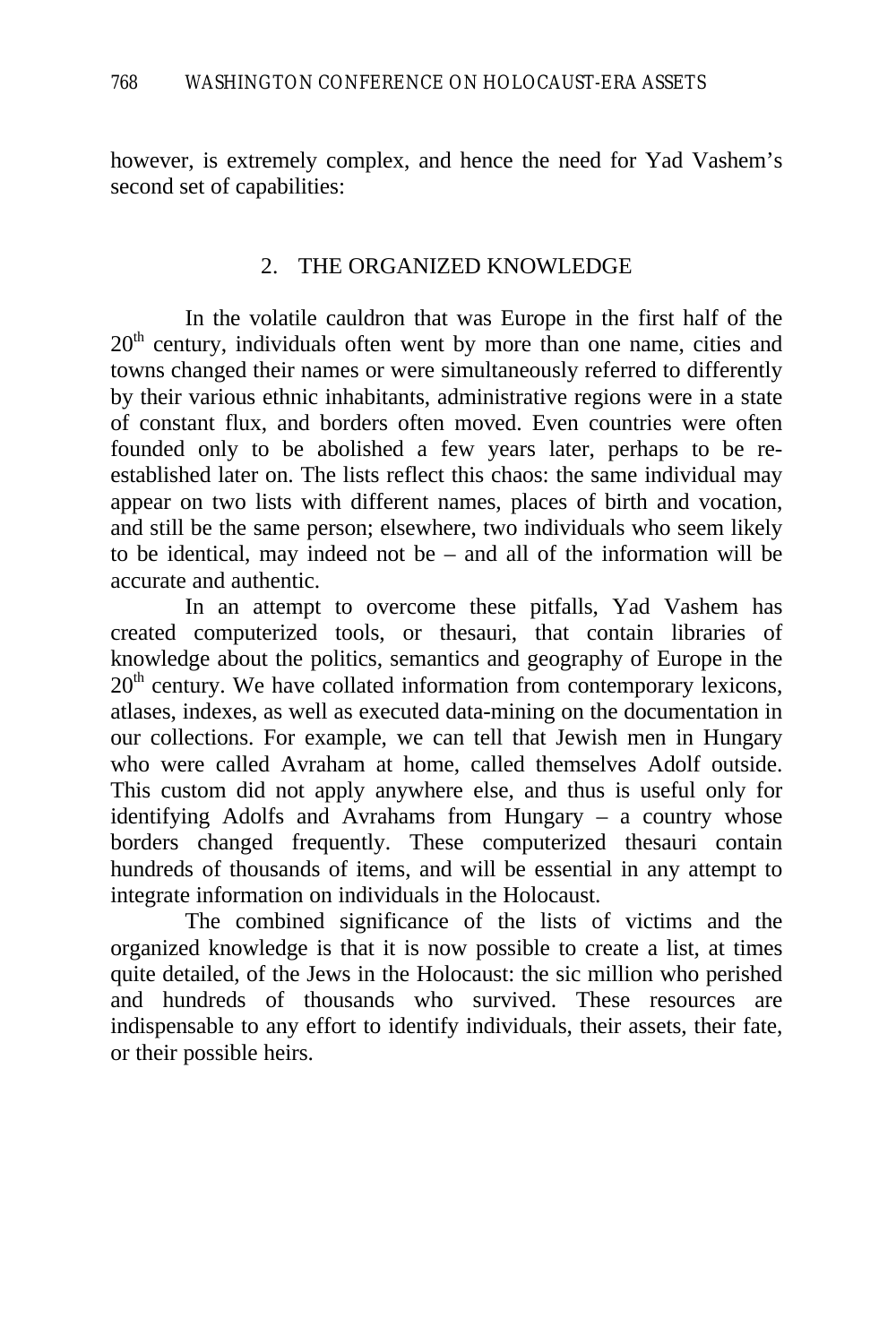### **Yad Vashem alone has both the extensive data and the know-how to cross-reference and collate them.**

| Description         | Estimated number | Type of Persons   | Digitization        |
|---------------------|------------------|-------------------|---------------------|
| Hall of Names:      | 1,700,000        | Jews who          | 450,000 digitized   |
| Pages of            |                  | perished          | without scanning    |
| Testimony           |                  |                   |                     |
| Hall of Names:      | 160,000          | Jews who          | Partially digitized |
| <b>Survivors</b>    |                  | survived          |                     |
| <i>Yizkor</i> books | 1,000,000        | Jews who          | Non-digitized       |
|                     |                  | perished          |                     |
| Archival lists      | 15-17,000,000    | People of all     | Non-digitized       |
|                     |                  | types, but mainly |                     |
|                     |                  | Jews              |                     |
| Total               | 18-20.000.000    |                   |                     |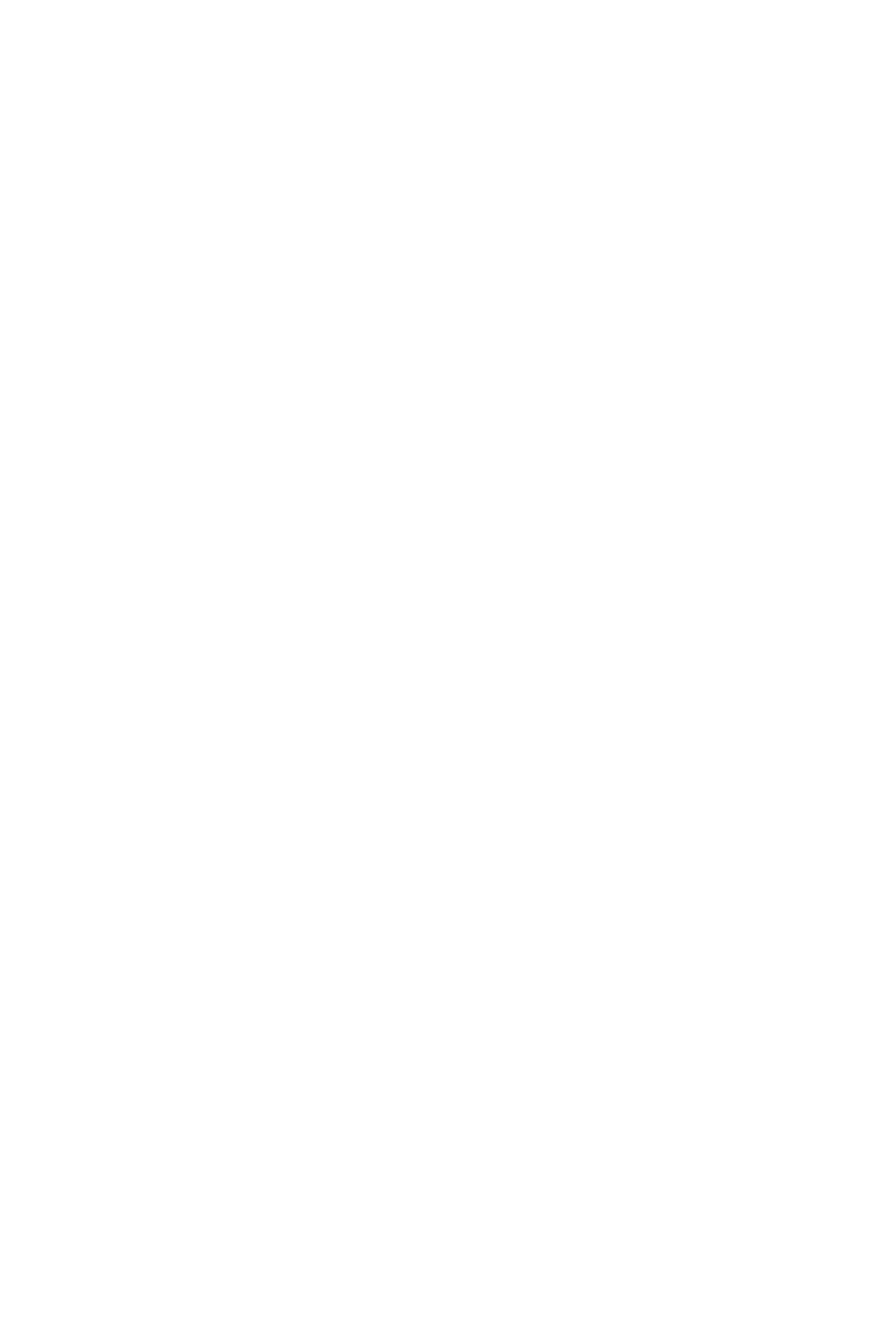# **Mr. Robert J. Vanni**

GENERAL COUNSEL, NEW YORK PUBLIC LIBRARY UNITED STATES

## **Opening Statement**

### Break-out Session on Archives and Books

The purpose of this session is to examine the complex issues surrounding various types of assets seized, looted, plundered, captured and confiscated during the Holocaust-era, and in particular, the matter of archives and books. Being associated with one of the world's great research libraries, it is an honor to be included on this session to make some comments which, I hope, will serve as a departure point for discussion, though I point out that the opinions I offer are strictly my own.

For purposes of analysis, I would like to separate the materials we are discussing into two main categories. The first is book and library materials, seized, looted and confiscated during the Nazi era that originated in national, local, private and other collections, which, due to their great historical significance, rarity, value or uniqueness, can be considered cultural objects or "collectibles." Such "collectibles" might include antique or unique manuscripts, fine bindings and first editions. The second category is records and archives of individuals, organizations (religious, fraternal, charitable or commercial), and governmental or quasi-governmental entities such as towns and municipalities. It is my opinion that the first category of "collectibles", are more in the nature of precious museum or art-type assets, and should be treated as such for the purposes of restitution, repatriation and compensation. Further, much of these precious materials have been carefully handled by their current custodians, catalogued and preserved and to a degree are accessible for study and research. It is the second category, more routine in nature, of archives and records of individuals, organizations and governmental entities that I would like to direct my comments. I would submit that for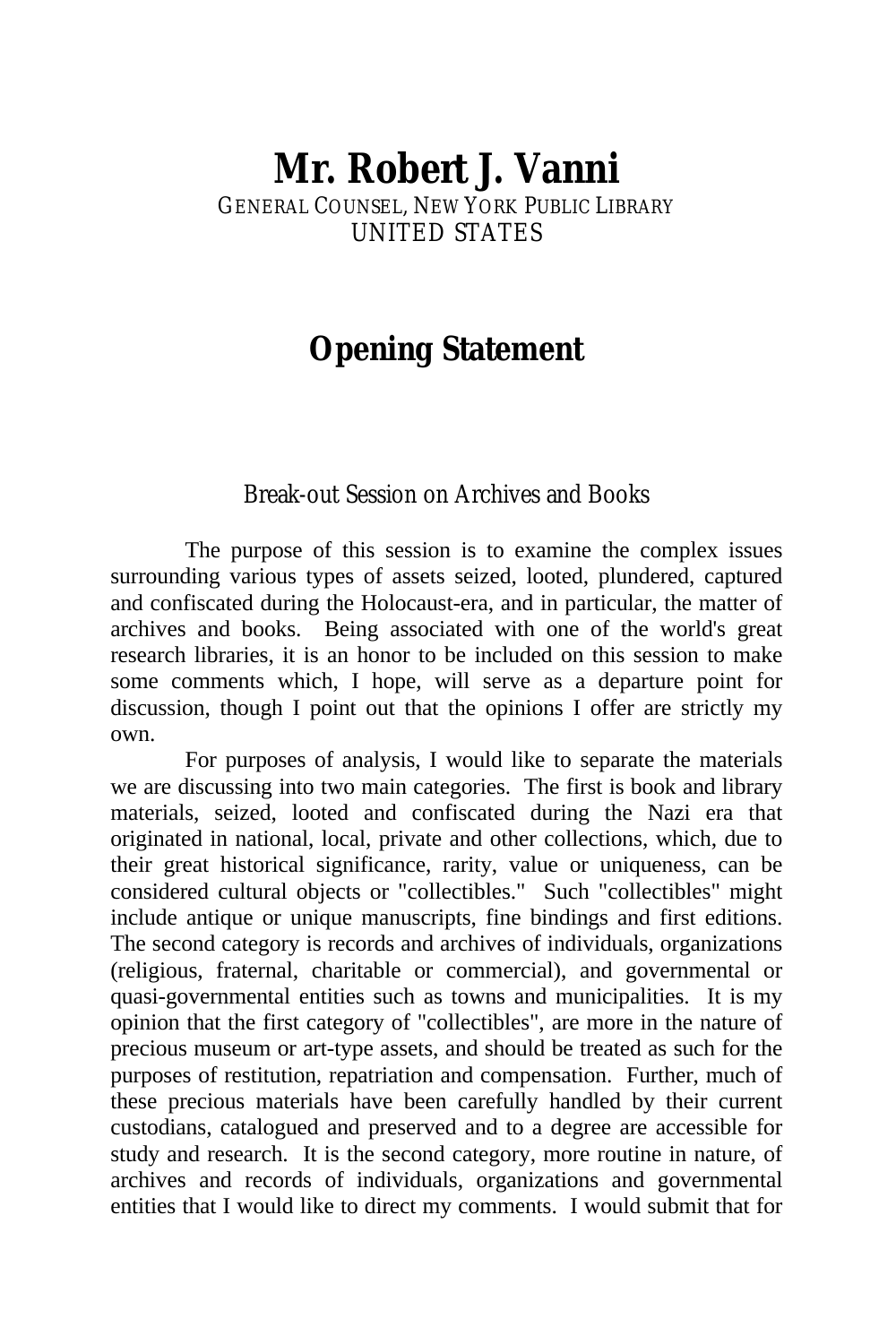the following reasons these materials are unique among the Holocaustera assets being discussed and hence should be dealt with differently. Unlike other assets, they may have little intrinsic monetary value in comparison to precious books and manuscripts, art, gold or bank accounts. Their great value, however, lies in the information and intellectual content preserved on their pages. It is this information that gives witness to lives, communities and organizations that no longer exist. It is this information that may perhaps offer the very proof needed by those seeking restitution of all the other types of Holocaust-era assets. And it is this information that will add to the history of each nation represented here, since as a result of the war time diaspora, population movements across national boundaries and continental divides, all our national histories are revealed, in part, in these records and archives.

Archives and records are also unique and different from art and cultural objects in that their value can be exploited separate and apart from the original artifact or document through the use of what librarians refer to as "surrogates", that is, research copies created by use of xerography, microfilming techniques or newer technologies. The original artifacts should, to the extent possible, be preserved, but the minimum to be done is to capture for posterity the intellectual content they contain. Let me also state at the very outset, that the great artifactual, and associational value of the original documents must not be lost sight of. In this regard there need be a two-pronged discussion as to these materials. First, how to preserve and make accessible their intellectual content; and second, once accomplished, where should the original artifact reside. This second question is very much one for diplomatic negotiation or private claims, since many countries and organizations have legitimate claim to be custodians of artifactual original materials, should restitution to their rightful owners not be possible. It would be unjust and immoral to delay access to the intellectual content of such material while solutions to the complex questions of reparation and return of the original documents to rightful claimants is completed.

Returning to the first question of preservation and access, I would suggest there are three steps to be taken:

1. The troves of records and archives need to be identified and catalogued, at least into broad categories, including location and physical condition. Such information should be integrated into existing catalogues, perhaps being made accessible via the internet.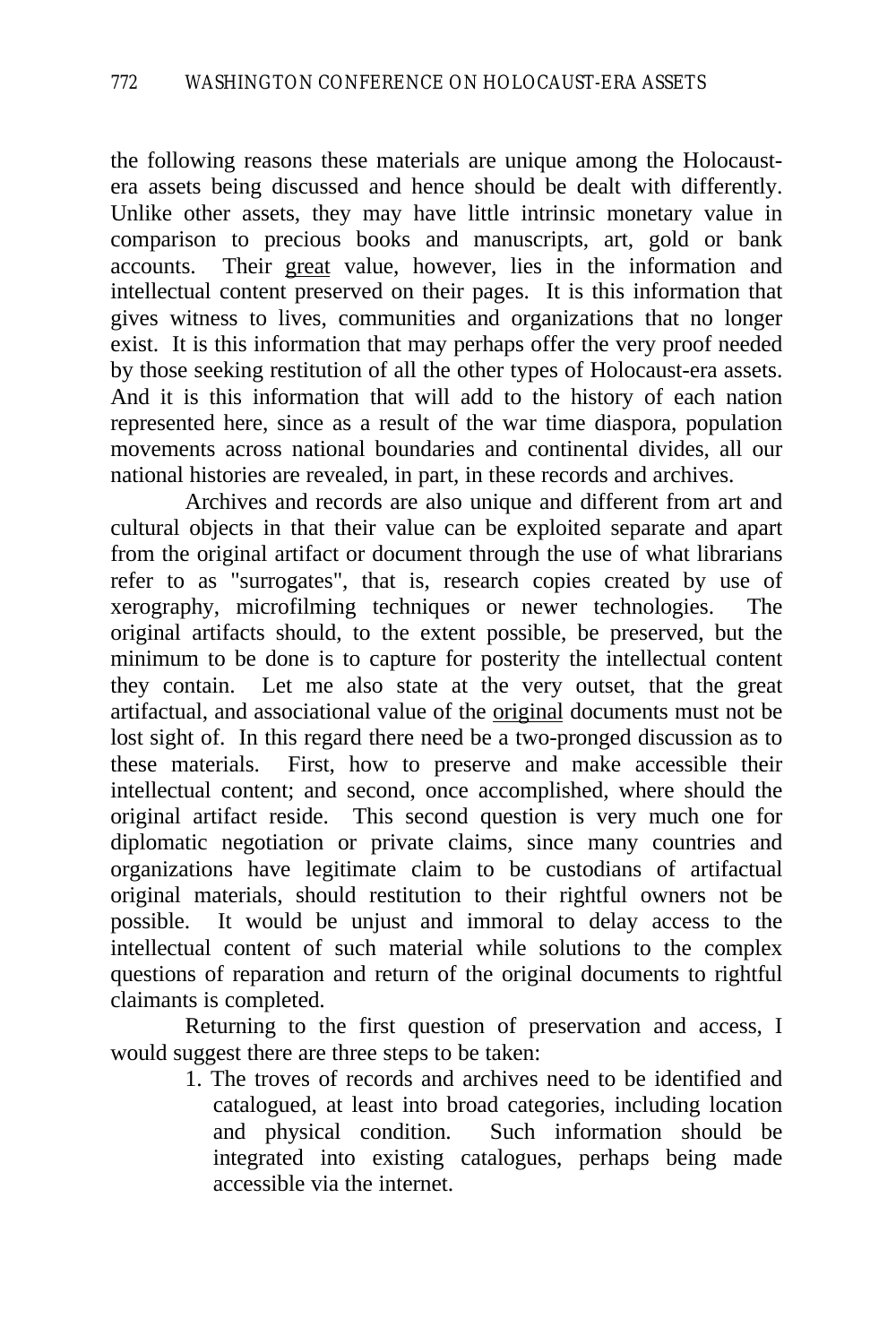- 2. A triage effort must be undertaken to identify those collections of greatest research and historic value and/or at greatest risk of physical deterioration, so as to establish a reasoned priority order in which to expend limited resources available for preservation and preparation.
- 3. A useable surrogate (using xerography, microfilming and newer electronic technologies) needs to be created to both preserve the intellectual content of such material and make it broadly available for access by claimants, researchers and scholars.

Though these three steps are a major task, already many nations have commenced the work of cataloguing, preserving and making such materials accessible over the past decades.

How then, might this work be organized and undertaken? As a departure point for discussion, I would suggest the formation of an international commission of interested governments, institutions and organizations that would serve as a coordinator and liaison with existing and to be established national efforts to:

- a) Set standards for the cataloging and collection of information on extant collections of historical Holocaust-era documents, as well as the establishment of standardized protocols for preservation techniques;
- b) Upon the recommendation of scholars and specialists, assist in the triage of those materials establishing which categories should be acted upon first;
- c) Coordinate and cooperate with and/or assist in establishing national projects for the cataloguing, preservation and accessibility of these materials;
- d) Assist in raising funds in support of national projects, (which might include government and international organization grants, private sector donations or perhaps using a small percentage of cash equivalent Holocaust-era assets that cannot otherwise be restituted to their rightful owners).
- e) Serve as a facilitator or forum for the consideration of where the original artifacts, documents, records and archives might best reside, and as a conduit for claims;
- f) Assist in educating professionals in whose care these materials reside, as well as informing researchers, scholars and claimants of the availability of such materials, by making use, among other things, of the internet and world wide web.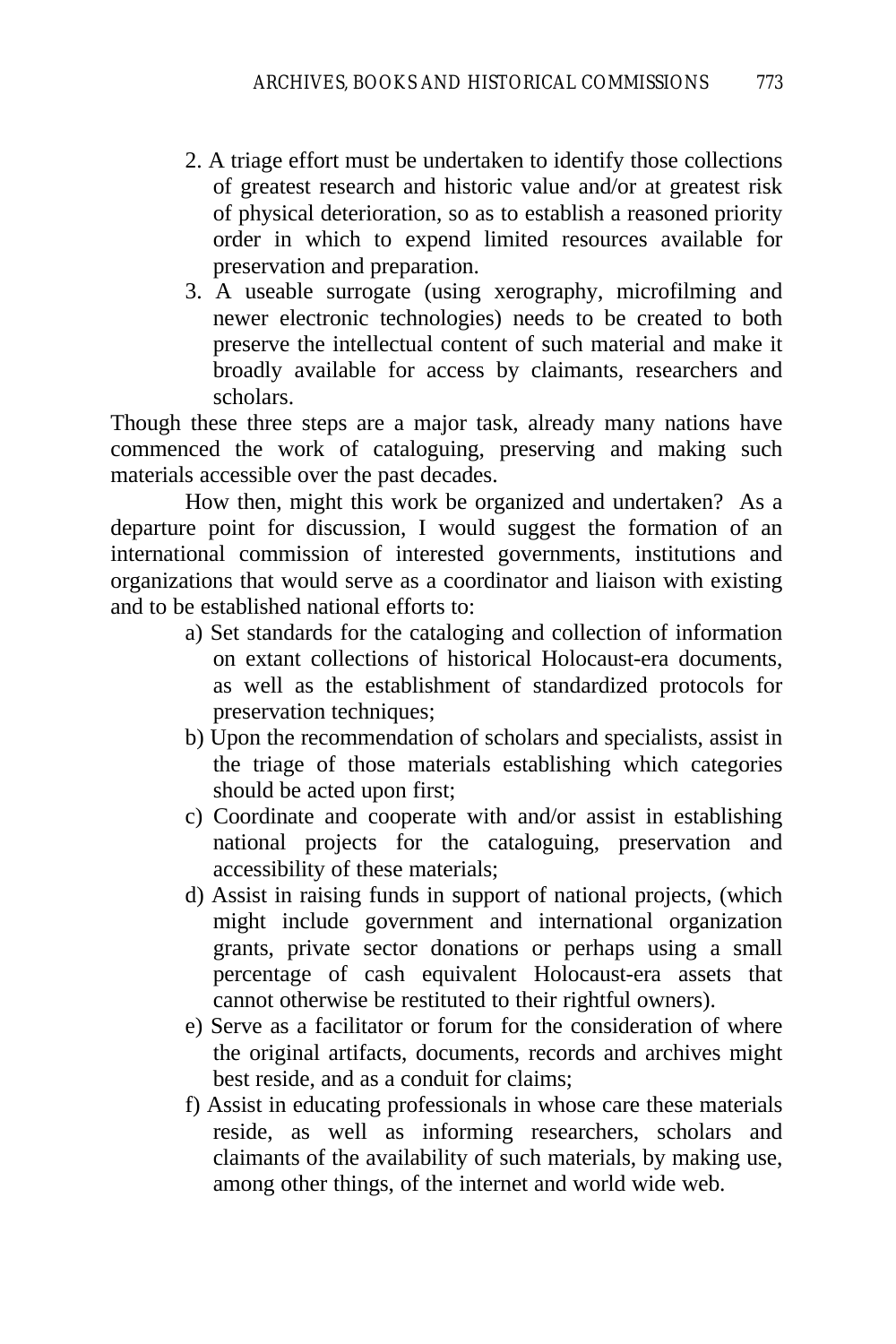As for the establishment of country or locally-based projects for cataloguing and preservation, grants can serve to equip preservation and microfilming laboratories, assist in creation of electronic catalogues and databases, train personnel and, to a limited extent, assist in meeting local costs.

My fear is that unless swift action is taken in regard to the preservation and accessibility of Holocaust-era records and archives, those individuals and institutions seeking information upon which to base claims will continue to be frustrated in their efforts, while the slow fires of deteriorating acid based papers made worse by inadequate environmental storage will result in the loss to the world forever, not only of these unique original archives and records, but, more significantly, the intellectual content and the national, organizational and personal histories they contain.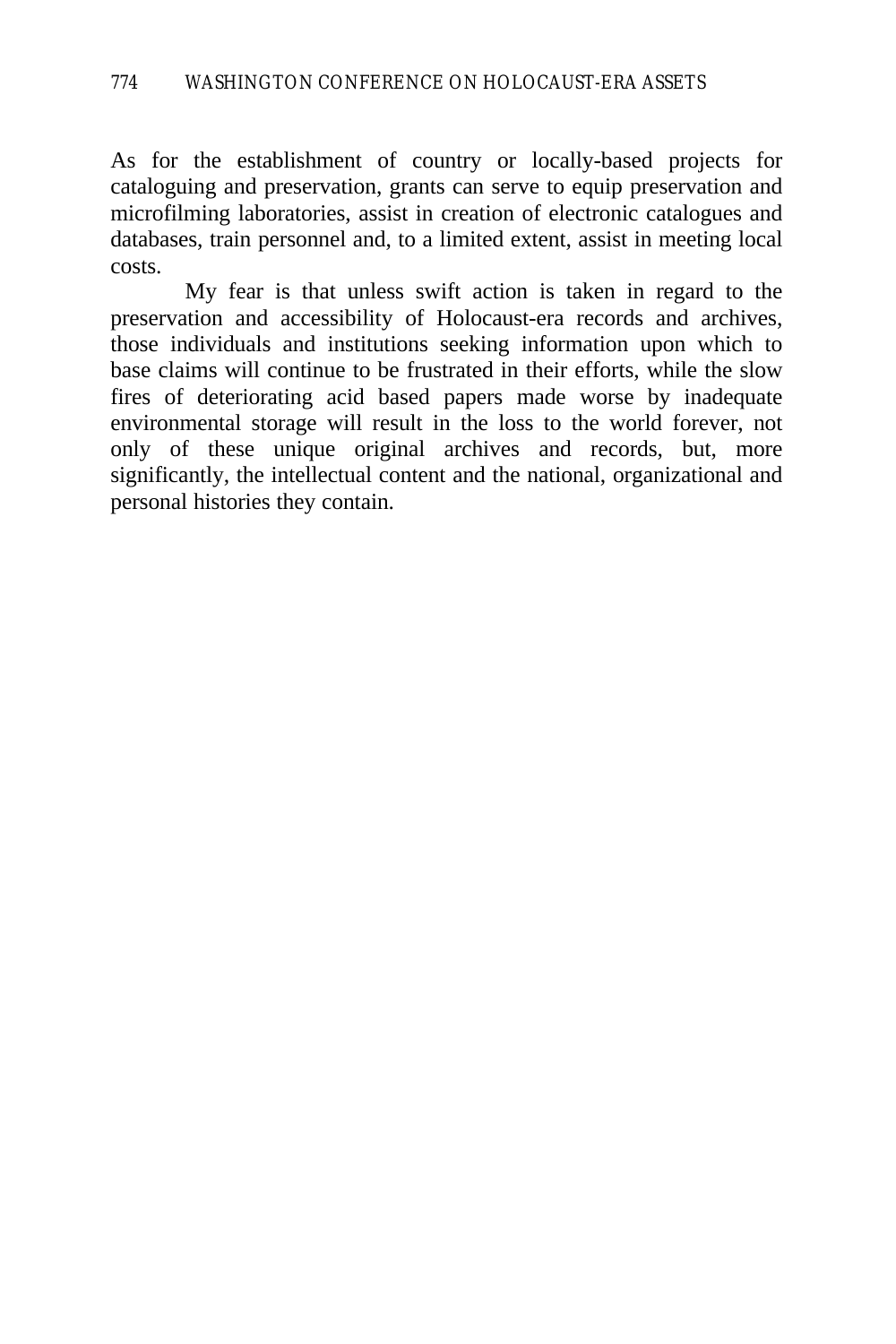# **Dr. Abby Smith**

DIRECTOR OF PROGRAMS COUNCIL ON LIBRARY AND INFORMATION RESOURCES UNITED STATES

## **Recovering the Past: How Books and Archives Matter**

Break-out Session on Archives and Books

It has often been said at this conference that the present attempt to locate and restore Holocaust-era assets to their rightful owners or heirs is not about money, but about memory. Be that as it may, it is certainly about *assets*, about things that are of value to people, past and present, things that mattered greatly to those who suffered and who perished, as well as things of value for those who remember the dead today. If the current endeavor is indeed about justice and not retribution, if it is about memory and not money, then books and archives play special roles as agents of justice in our efforts.

Books matter because few things are more dear in purchase than knowledge. At the same time, few things are more freely shared than books, because they are such efficient and civilized carriers of knowledge. It is paradoxical that, in the context of this conference, focusing as it is on artworks, insurance claims, and property disputes, books and manuscripts appear to be cheap. True, most books have little financial value -- rare books that are, in fact, of some monetary value are treated as works of art, along with paintings, furniture, jewels, and other objects prized by connoisseurs. Most books are not usually assigned this value because they are not rare or unique, at least not books printed within the last 150 years. Moreover, the contents of books are easily replicated without substantial loss of value in most cases and, in fact, are designed to be easily affordable, readily shared, and inexpensively copied.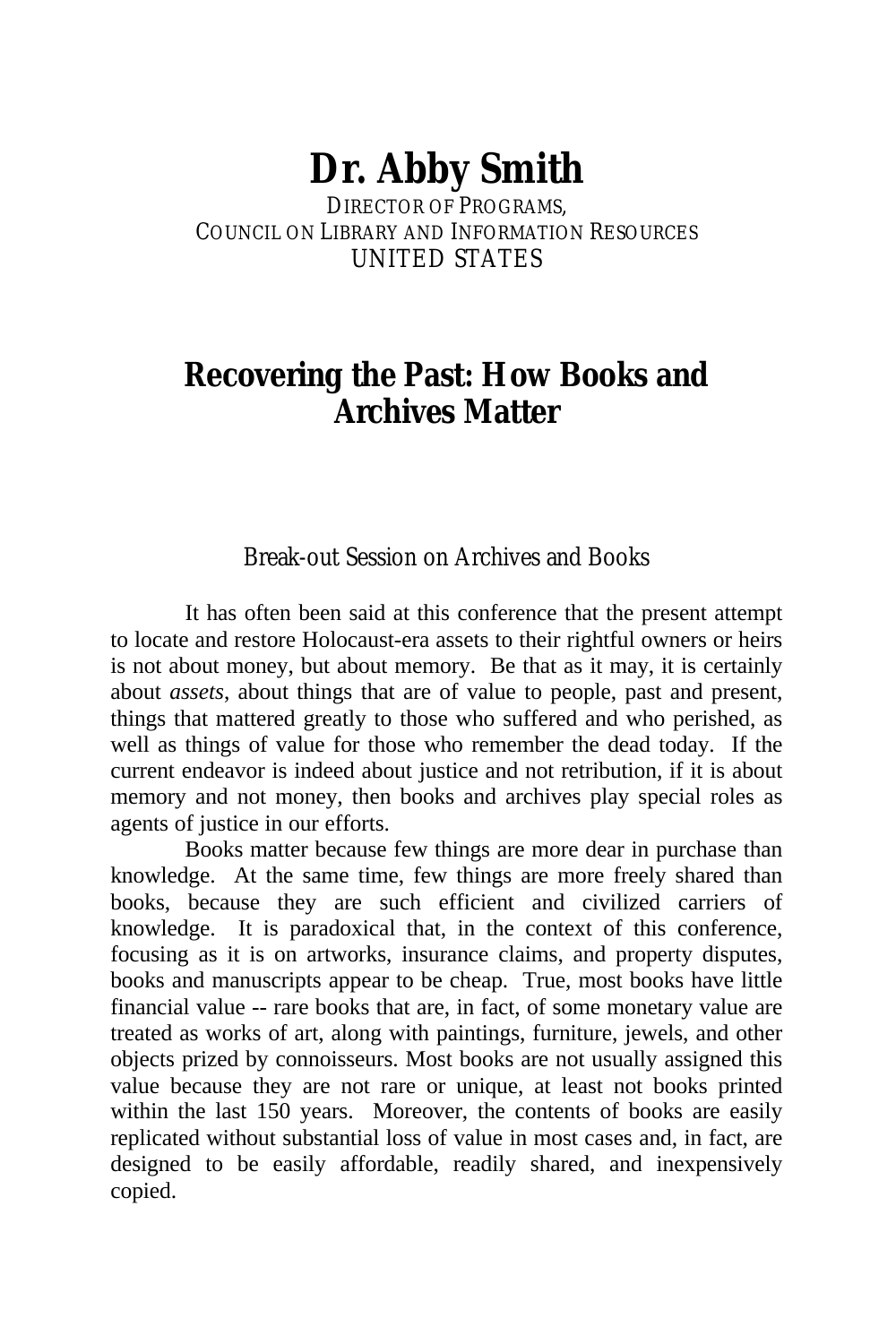But beyond any value that a book might or might not have as an aesthetic object, there are other, one might even say higher, levels of value for the recorded word. How we approach the matter of the rightful place and ownership of these words, and of the books and manuscripts that contained them and that have been displaced, depredated, or orphaned by the war, depends largely on why we value them.

#### THE PAST

There are essentially three ways in which print and manuscript materials are of value in the context of the task at hand:

\* As *keys to the past:* Books and manuscripts provide information about the past that can unlock for us different types of consciousness and cultural sensibility. The recorded words that are valuable for the information that they contain -- cultural history and memory found in newspapers, novels, journals -- are important sources for understanding the way people lived and thought. Daily newspapers from the Vilna ghetto in the 1930s that tell us what the community ate and wore; socialist tracts that reveal how some political activists understood the revolutions of Russia and how they conceived the ideal relationship between state and individual; novels published in Tallinn that bear witness to how the Estonian literary language evolved in the inter-war period -- these constitute important sources for historians of language, culture, music, art, politics, and so on. These sources are important for the information they contain, and should be copied and made available internationally, especially because they were often printed on acidic paper now aged and fragile.

\* As *records of the past:* Archival records, both official and unofficial, can provide important evidence for locating relatives, lost assets, and so forth, because they testify to the whereabouts of people and things before, during, and after the war. Many of these records are in government archives and repositories and should be made accessible to researchers without restrictions and to the best of any given repository's ability to process and make available their records.

\* As *relics of the past:* There are books and papers that are important as objects themselves because of their associational value. While they may not be valuable because of their intellectual content, nor be particularly rare, they were once the personal property of someone. This is, in my view, the only category of book in which the object itself should be returned to legitimate claimants in order to achieve restitution.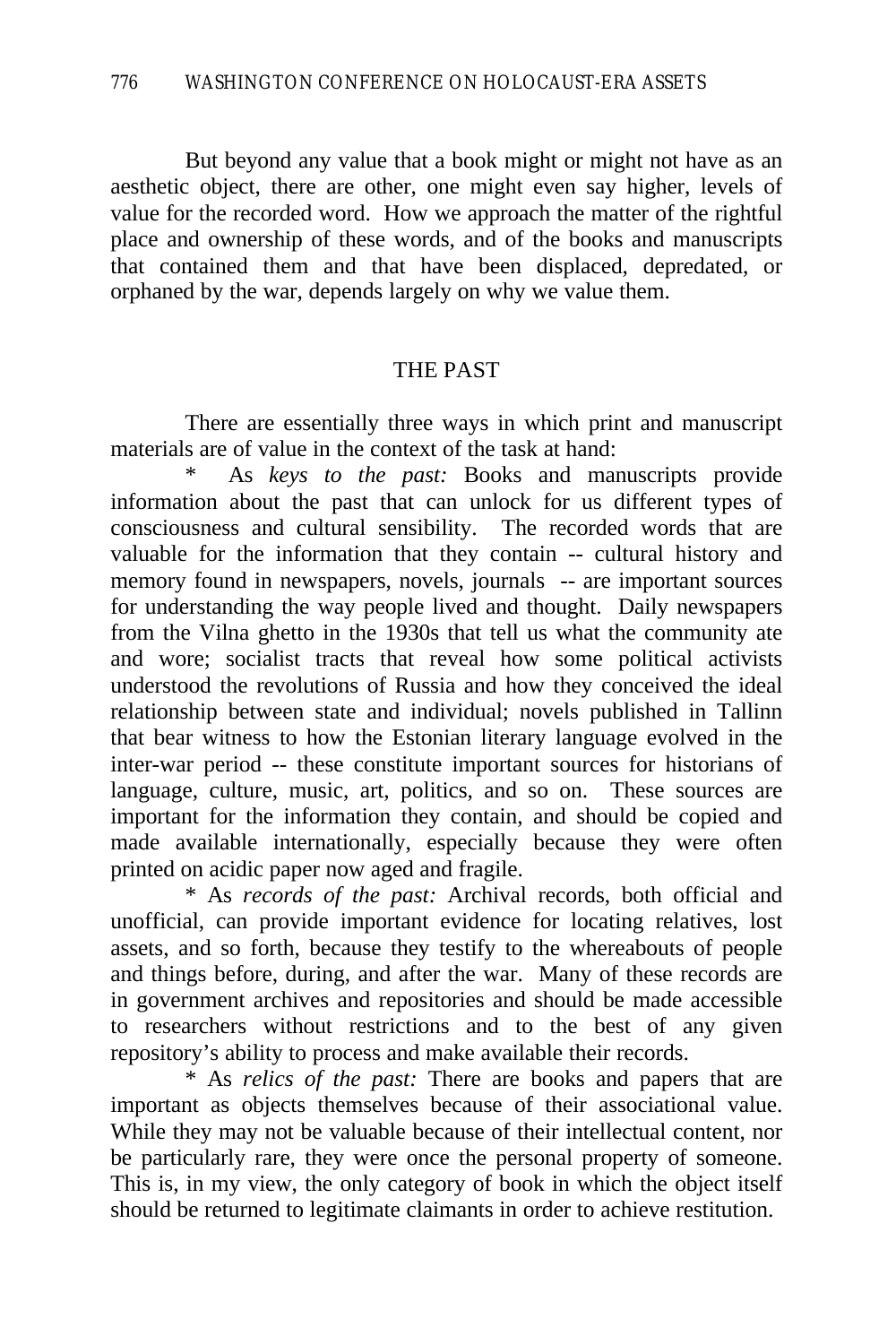To the extent that books and manuscripts are valuable for the information they contain, we need to distinguish between the ownership of the physical objects themselves and access to the information that they contain. One does not speak of possession of information the way one does of, say, an art object. Is information per se property? Can it be privately owned? This is a question of more than passing interest, because the copyright regimes in effect in each nation represented here today, designed to protect intellectual property at the same time they promote its dissemination, are challenged by a new digital environment in which ownership of and access to information are no longer synonymous. There are well-established traditions in libraries and archives of making information widely accessible, traditions that are observed in the breach in totalitarian countries where information, like intelligence, is considered to be the property of the state. There are no countries here that espouse that ethic today. Ten years ago we could not have said that, and ten years ago we could not have had such a colloquy.

It is important to note that we are not talking just about Jewish materials. The Nazis were fighting an ideological war, and ideas were the most powerful tools of engagement. There were certain ideas that were considered, in and of themselves, to be pernicious. Books that were written by Freemasons, by anti-fascist writers, by devotional and patriotic writers in Catholic and Orthodox Slavic countries, by homosexuals, socialists, communists, and other so-called degenerates – these works were seized and disposed of, destroyed or hidden. And those books and manuscripts that after the war came within the pale of the Red Army were twice seized and repressed. All these books together bear witness to the past. Those books that managed to survive after the communities they belonged to were entirely wiped out, especially the communities or individuals who were dissenters of conscience and who left no heirs or relatives, should be located and restored so that their reality can now become part of history as told in their own, now silent, voices.

#### THE PRESENT

The important tasks for us today are *identification, preservation,* and *access*. We must identify library and archival materials that are missing, we must preserve those that we can, and we must make them accessible to those who need to consult them. As I said, books of associational value should, when possible, be returned to rightful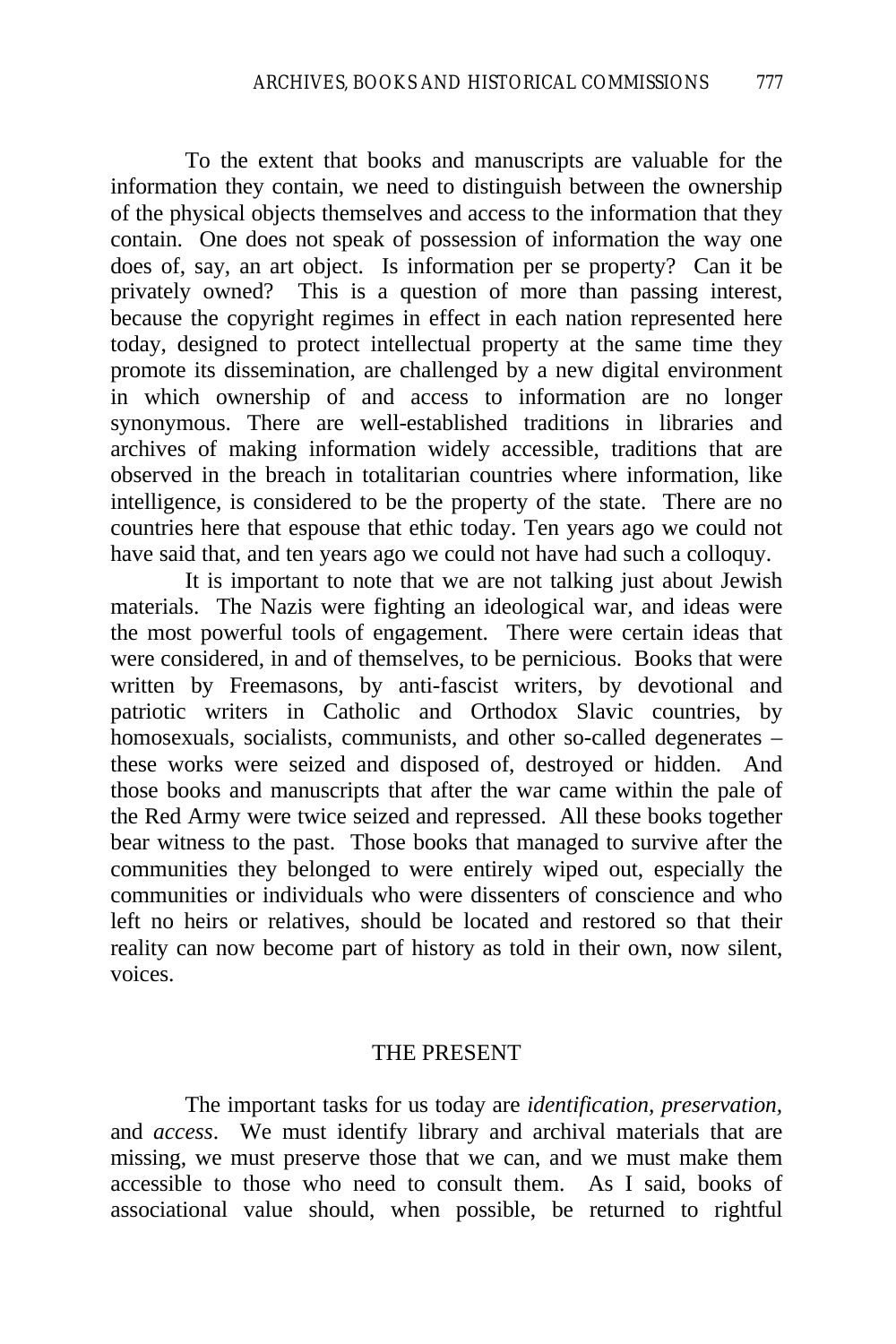claimants in order to achieve restitution. Given the physical state of much that remains, this is often a daunting challenge and demands major expenditures of time and money.

For materials that contain valuable cultural information, copies can be made and widely shared. Physical restitution may or may not be desirable, but it is at times simply impractical. These items are often severely damaged due to poor storage conditions and improper handling; they are also frequently very fragile because they were printed on poorquality, high-acid paper. It is important to make these materials accessible, even when we cannot preserve them, and preservation microfilming is an efficient and relatively inexpensive way to maximize universal access to remote and fragile resources. For those records that are of value to current and future researchers trying to determine the fate of people and their possessions, we must press for open access to archives, a principle endorsed both by the International Council on Archives (ICA) and the International Federation of Library Associations and Institutions (IFLA).

For purposes of access, digital technology offers an unparalleled opportunity to share not only databases of information about people, places, and things, but also the historic documents themselves. I must caution the enthusiastic, though, that digital conversion is very labor intensive and expensive. It can range anywhere from \$5 to \$30 an image, with yet more expense for creating all the access points that make digital information retrievable. Access to digital materials depends upon computer hardware and software, both of which are expensive and prone to obsolescence. Materials scanned and made available in one file format today may well be obsolete and unreadable 20 or 30 years hence. We have not yet developed practical solutions to the problem posed by the impermanence of digital information.

Given the expense of digital conversion, especially for archival materials that may be infrequently consulted, we are better off putting our limited resources into creating inventories of and finding aids to collections. This route offers the best way to share information  $-$  by making known that it exists and where it can be found.

Libraries and archives seldom, if ever, have enough funds to provide the kind of services they want to. As the national archives in America and the Netherlands know quite well, researchers gaining access to Holocaust-era records represent a new constituency and added workload. And in Eastern Europe, where many of the most valuable materials are found, we are talking about libraries and archives that are opening up to public use for the first time in our lives, at exactly the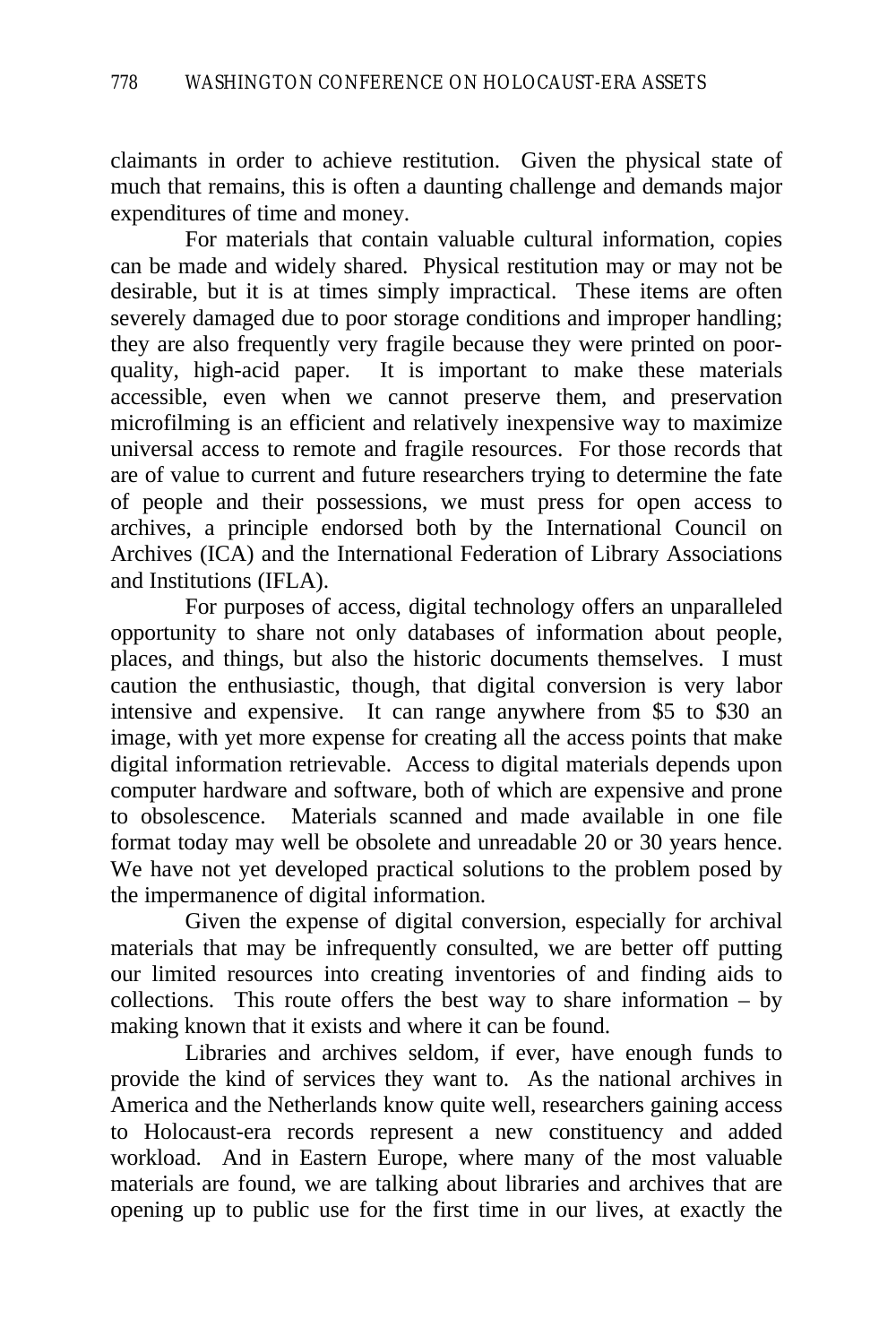moment in history when they are losing – have already lost -- their core funding. They are forced to close reading rooms because they cannot pay utility bills, and more often than readers know, the small staff that remain on the job to serve them are not merely underpaid. They are often unpaid for months at a time.

Frankly, of the three actions that we must undertake now – identification, preservation, and access -- the first is the by far the hardest. It is not uncommon that libraries and archives, even those that are well funded and staffed, do not know precisely what they have and where it is. There may well be books and manuscripts that lie unidentified in libraries and archives. Gaining control over those backlogs involves physical processing of items that are often in precarious states of preservation. To make those items accessible, catalogers and archivists must grapple with name authority problems, the use of multiple names for people and places in Eastern Europe. Certainly some libraries that took possession of book collections that had been confiscated received them with no record of their provenance and, if they were not known to be rare or from an important collection, these collections would have been broken up and shelved according to the usual library scheme rather than kept together as a coherent collection. To reassemble collections would involve physical examination of whole library collections shelf by shelf, book by book.

#### THE FUTURE

Restitution as such is a troubling and difficult concept when it comes to books. Who are the rightful heirs of the books in stranded in book depots in such cities as Vilnius and Kaunus, books that belonged to communities that have been effaced from the earth? To some extent, books belong to anyone who cares about them, anyone who finds value in them, anyone who uses them. Without readers, books lose their meaning as well as their value. We all know that history is written by the survivors, and we, as survivors, must take some responsibility for the way that the history of the Holocaust era is written. All books and manuscripts, claimed and unclaimed, are keys to the past, and I would encourage all who seek to recover the truth about the past to declare their interest in the fate of the information about the past that these resources carry.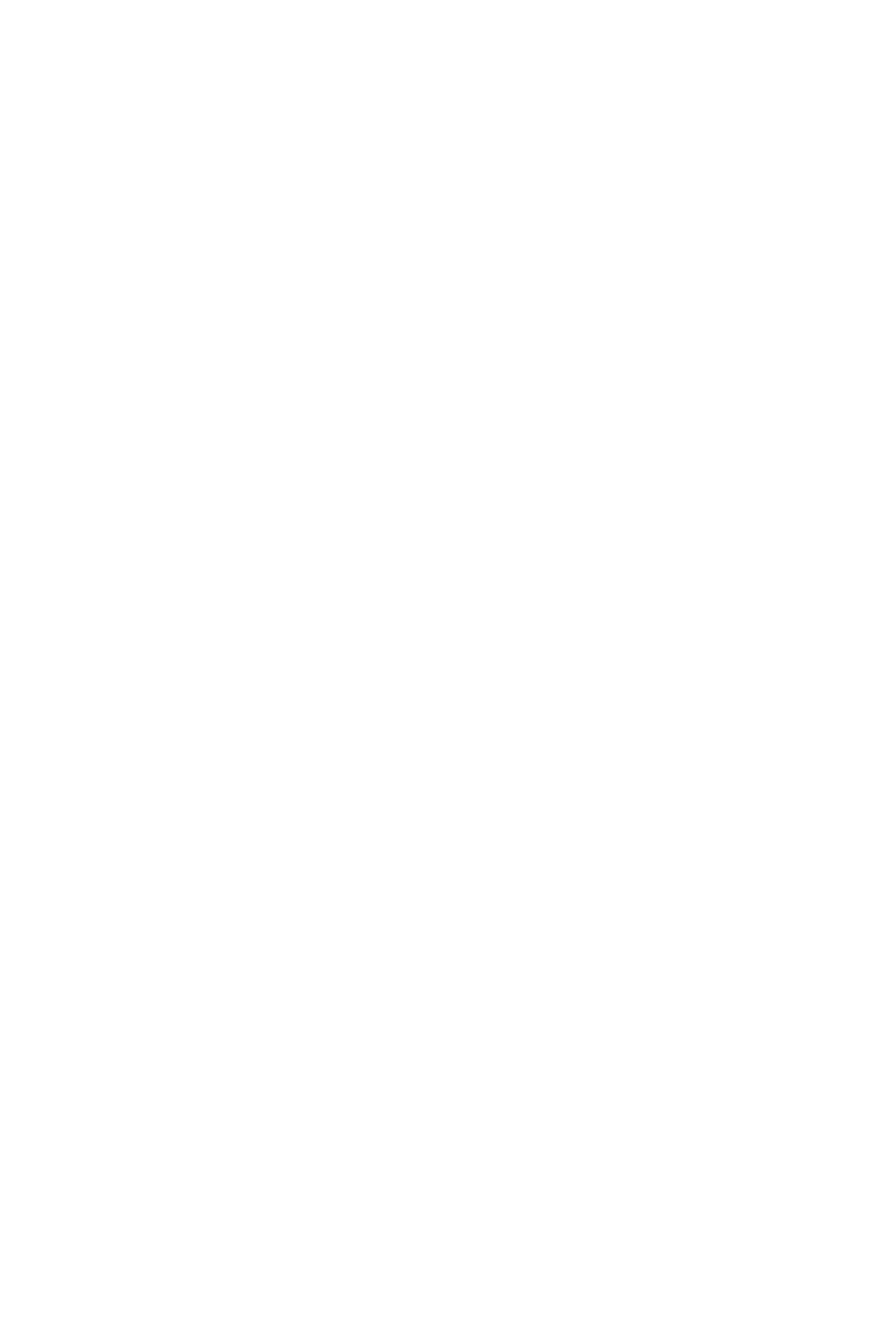## **Dr. Shimon Samuels** DIRECTOR FOR INTERNATIONAL LIAISON, THE SIMON WIESENTHAL CENTER, PARIS

### Break-out Session on Archives and Books

I am grateful to Under Secretary Eizenstat for his invitation, extended to me at last week's Buenos Aires meeting of the CEANA (Argentine Commission on Nazi Activities) of which we are both members.

As Paris-based Director of the Simon Wiesenthal Center for both Europe and Latin America, I have long focussed on the trans-Atlantic triangulation of war criminals, gold, art and other assets, flowing from Germany, through the Iberian Peninsula to the Southern Cone.

As this jigsaw required the Argentine Commission to have access to Spanish and Portuguese archives, so too the porous borders show the need for a regional approach to what are now called the Mercosur countries. In this context, I have had meetings with government and Central Bank officials in Brazil, Chile and Uruguay.

A massive lacuna has been the absence of access to the Stroessner period archives in Paraguay. Last week, I met in Asuncion with Foreign Minister Dido Florentin and the Paraguayan Central Bank Director Dr. Jorge Schreiner, to propose an Argentine-style commission.

Our Center was requested to present models of national commissions for Paraguay's consideration, especially in view of a current investigation by the Central Bank's Controller into the 1989 disappearance of Argentine-origin gold ingots, allegedly bearing Reichsbank markings.

Moreover, in Buenos Aires, I proposed to President Carlos Menem, the establishment of a Mercosur-level commission, especially to track the intra-regional traffic in assets through the Latin American network of such Nazi banks as the Banco Aleman Transatlantico and the Banco Germanico.

Menem charged Interior Minister Carlos Corach with discussing this proposal with his Mercosur counterparts.

I believe that with the end of this conference a phase will be closing, i.e. that of **defining** the problem through the work of the national archival research commissions.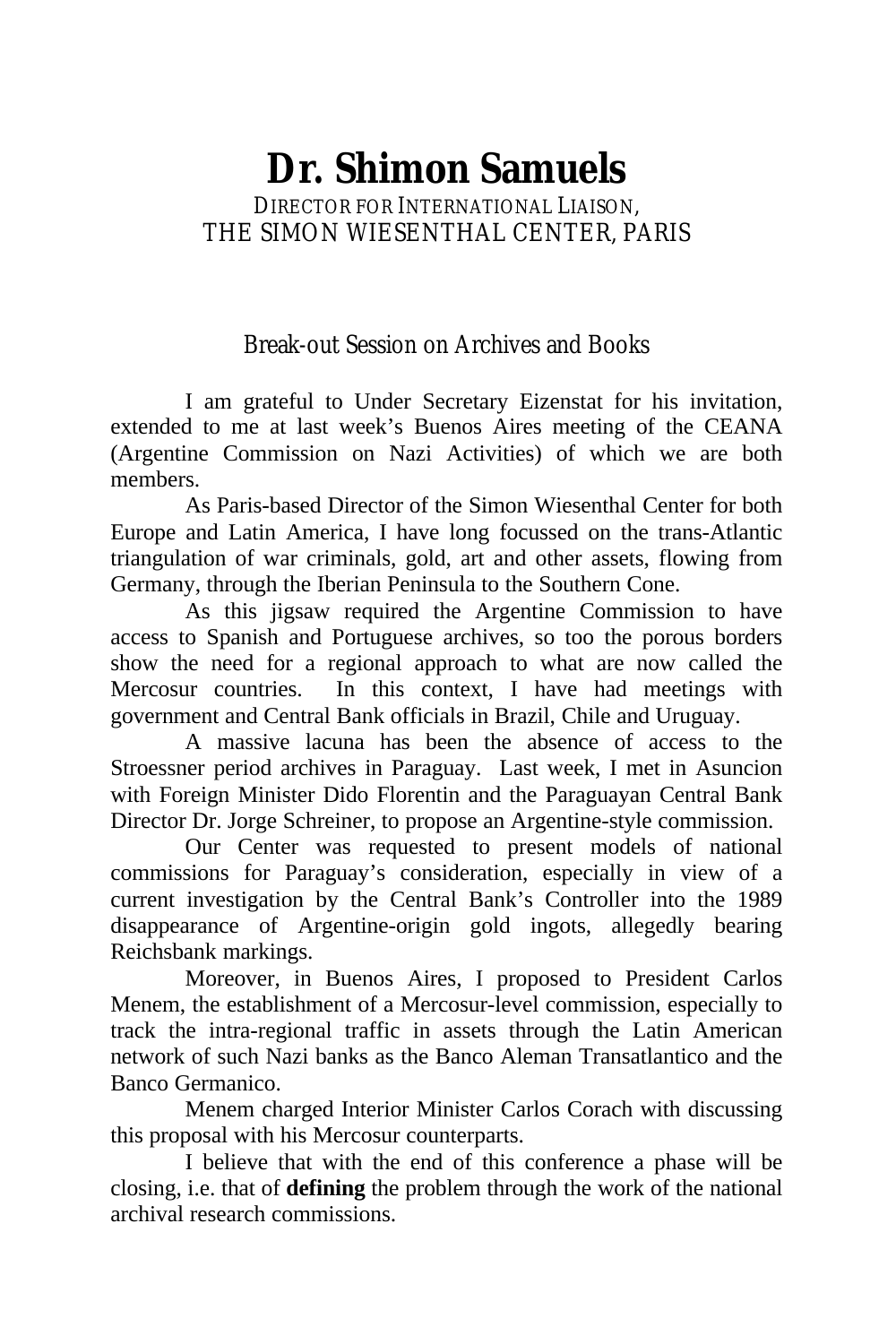We now enter phase two – that of enforcing settlement, the closure of commitments, the fulfillment of promises. In the spirit of the Biblical injunction of Leviticus, Chapter 25, verse 10: "In the fiftieth year…thou shalt restitute to each…his property…"

From my perspective in Paris, I wish to mention the following examples:

- An ironic paradox, in some cases, is that the creation of a national archival commission has cut off access to formerly available archives, e.g. the Bercy French Finance Ministry, where I was able to research the Tripartite Gold Commission reports, until these were closed for the use of the Matteoli Commission.
- The Spanish Central Bank archives were open to me and others until Lord Janner called for the creation of a Spanish Commission. Henceforth, the researcher of the Argentine CEANA has been denied access.

Other obstacles to transparency are:

- Delay in granting access to the Tripartite Gold Commission archives recently moved to Paris.
- Refusal of the Portuguese Central Bank to permit research on gold flow to Latin America and Asia.
- Access to the Austrian Finance Ministry archives relating to pre-Anschluss bank accounts, especially of the State-owned PSK.
- The opening by the Holy See of its World War Two-era archives relating to Croatian-looted gold and other Holocaust issues.
- Immediate implementation of restitution by the British government of property and accounts confiscated from "enemy aliens", including thousands of Nazi victims. *To attempt archival reconstruction, the Simon Wiesenthal Center posted a questionnaire on its Internet site to seek potential claimants. We have since been mandated by some 130 account holders*.
- The fulfillment of the promise to transfer several looted art objects, currently in French State museums, to the newlyopened Paris Museum of Jewish Art and Tradition.

I am reminded of a bitter historical coincidence. In August 1944, with the Allies about to liberate Paris, the Resistance stopped a train of looted art that was on its way to the German frontier. On the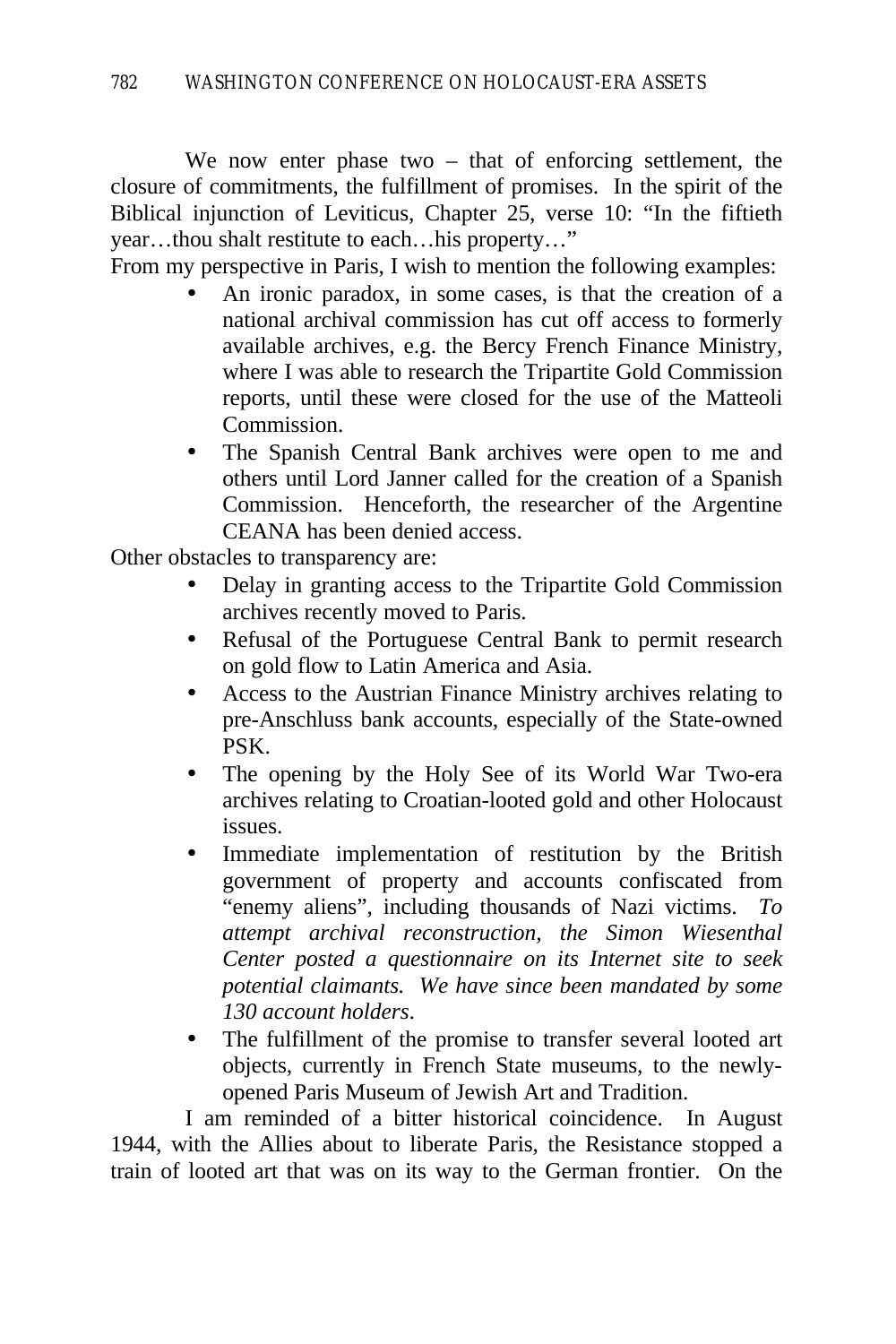same day, the last train of deportees left Drancy for Auschwitz – it was never stopped. *Ars longa, vita brevis.*

In conclusion, restitution is not charity, nor of concern exclusively to Jewish claimants. The work here is a contribution to an evolving jurisprudence on the war crime of looting. CNN's financial analyst, Myron Kandell, emphasized this during Kabila's march on Kinshasa, when he said, "It took a Holocaust bank scandal to open

We are also refining an expanding moral pedagogy on human rights with significance for the treatment of refugees, the professional responsibility of insurance companies towards beneficiaries, an exercise in prudence for art dealers and museum curators, and a reminder of client-first good practice for the banking industry. Above all, exposure of the truth lances a long-festering boil, allowing the pus to drain. The cleansing of this wound can be an act of catharsis for the collaborator, added armament against Holocaust denial and a final accounting for the victim – both Jewish and Gentile – and for their heirs.

Thank you.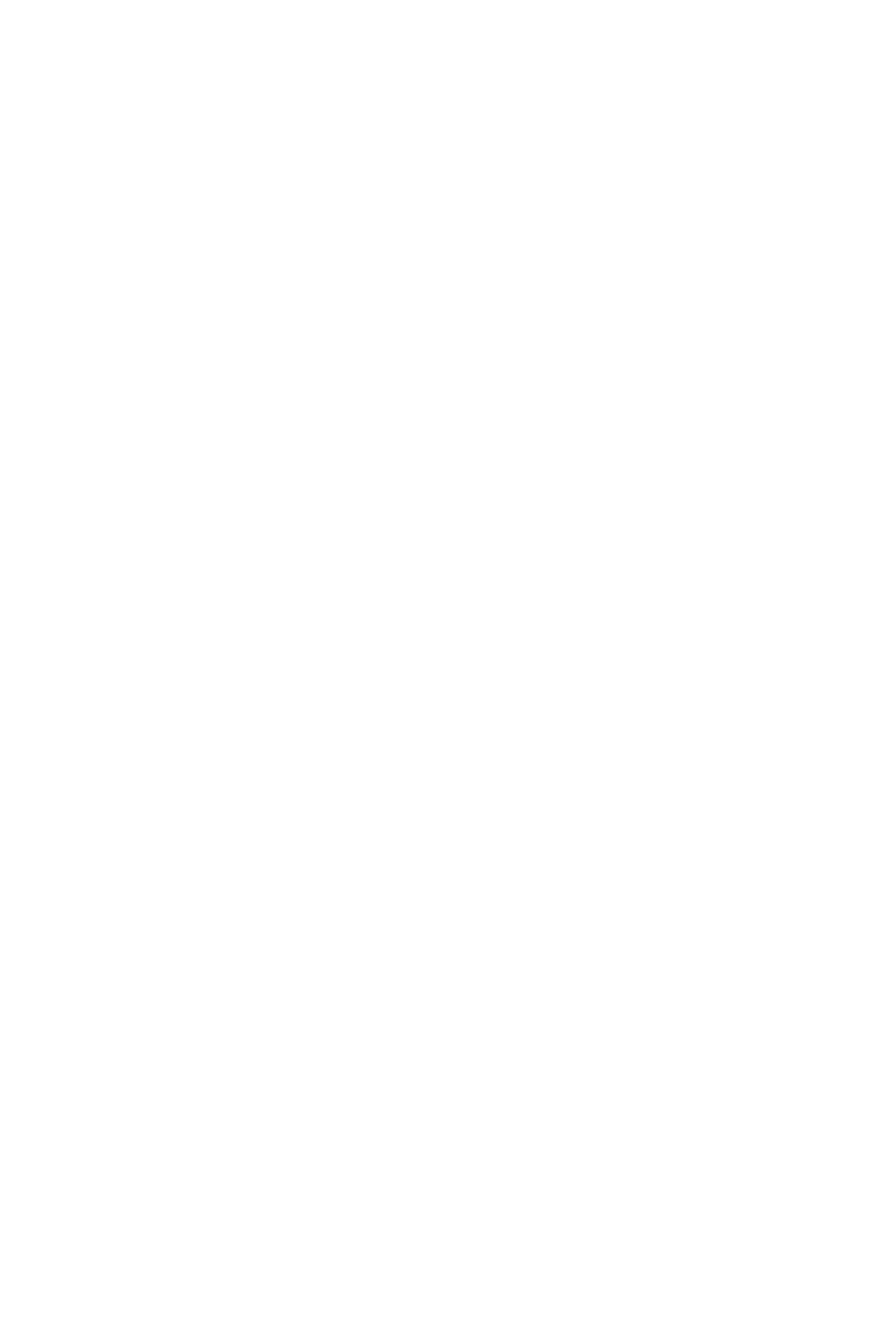# **Prof. Peter W. Klein**

SECRETARY OF THE SCHOLTEN COMMISSION THE NETHERLANDS

## **Report on Dutch Historical Research on Financial Restitution for War Victims**

Break-out Session on the role of Historical Commissions

Let me say first that the following short survey of Dutch committees engaged in research on restitution for Dutch war victims will be as factual as possible. I will try to avoid any value judgements. Of course this in no way implies that there are no moral issues at stake. The organized, systematic persecution and robbery, by the German national socialist civil authorities, to which the Netherlands, and its Jewish population of 135,000 in particular, were subjected, was, of course, absolutely reprehensible from a moral point of view. Contrary to the pretence of the German occupying forces it was, moreover, completely criminal and illegal. The small and rather helpless Dutch nation of about ten million people, that for more than a century had taken great pride in its pacifist principles of neutrality, was in no way prepared to cope with the national socialist reign of terror - either mentally or physically. Its reaction was not unambiguous. It consisted partly of passive, unheroic accommodation and partly of active and courageous resistance. It also took the form of collaboration with the enemy, either indirectly and unwillingly, or directly and with full intent. The variety of reactions of course also raises many moral issues, but they are not the subject of this report.

The Dutch government in exile in London carried on fighting the war, in particular at sea, where the substantial Dutch merchant navy succeeded in contributing significantly to the Allied success. While contending with serious shortages of qualified manpower, the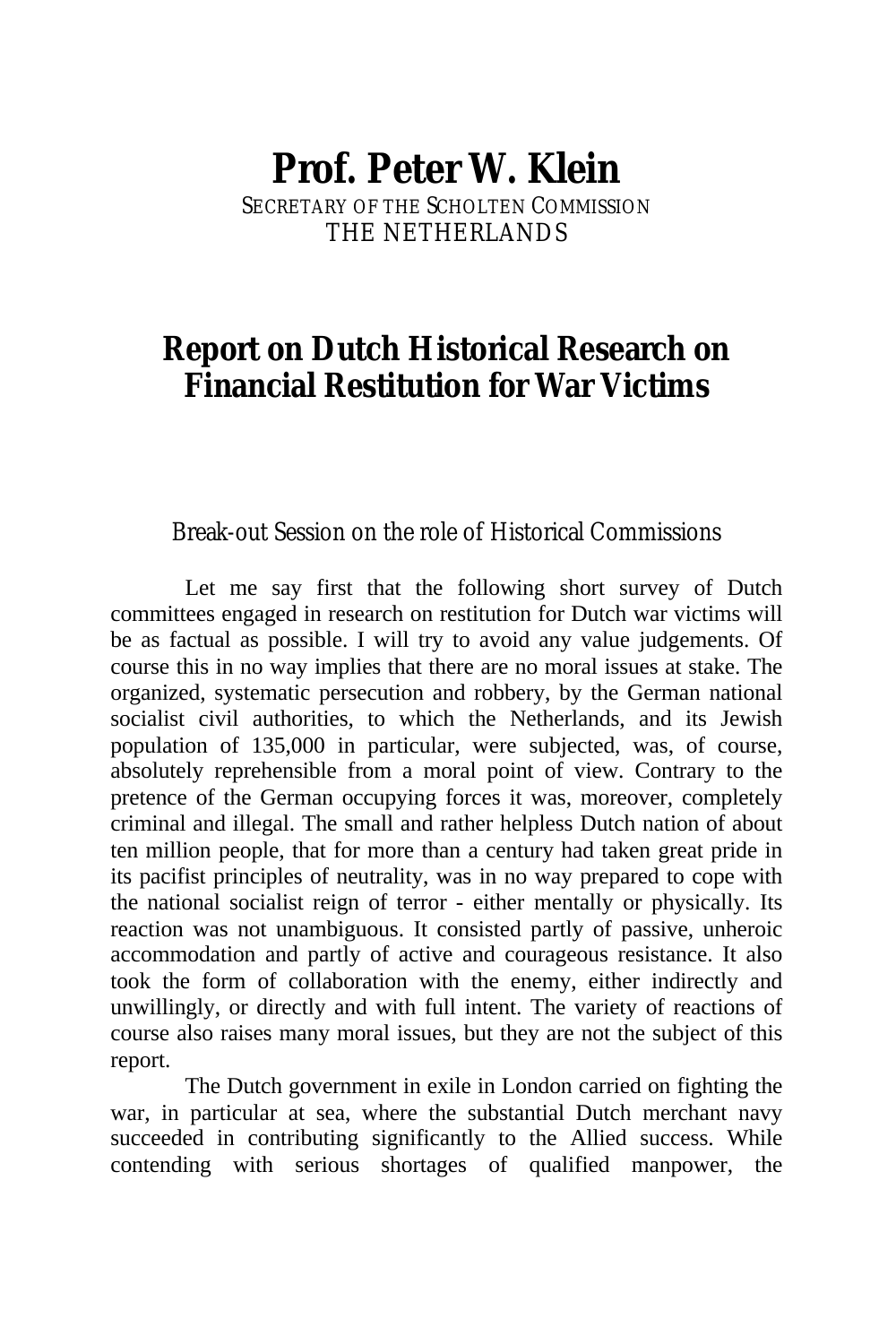government also took the legal steps required to undo the harm done at home as far as possible.

Repairing the war damage and reconstructing postwar Dutch society was naturally one of the major issues concerning the Dutch government in exile. The preparation of emergency legislation for the restitution of Dutch Nazi war victims' legal rights had begun as early as June 1940, one month after the occupation. Drawn up meticulously by one of the most distinguished representatives of the Dutch legal profession, this extensive and extremely complicated legislation was not completed until 17th September 1944, on the very day Allied paratroopers landed a bridge too far in the Netherlands, and lost the Battle of Arnhem.

At the time nobody could have predicted that the fighting in the Netherlands would rage on for yet another 8 months, throughout the terrible, bitter winter of 1944 - 1945. Nobody could have predicted that at the end of the war the most damaged economy in Western Europe would be that of the Netherlands. The extent of the damage is comparable only with the destruction of the most heavily hit industrialized areas of Germany itself. Nobody could have predicted that the liberation would not be followed immediately by the restoration of the traditionally tolerant Dutch regime of parliamentary democracy. Instead, the government retained its military status until well after the war. Nobody could have foreseen the absolutely overwhelming number of complex problems, some new and some extremely urgent, confronting postwar Dutch society. They included purging society of traitors and collaborators; restoring public health, which had suffered badly; guaranteeing a food supply; repairing war damage; reconstructing the economy; bringing order to chaotic public finances; reviewing traditional foreign policies; coping with the decolonization of the Dutch East Indies, and so on.

There was also of course the problem of rehabilitating war victims. Amidst all these worries few Dutchmen realized that in the end only about 5,000 of their Jewish fellow countrymen were to return from the death camps. Let me repeat: only 5,000 of the 107,000 who were deported ever returned. Who could have realized it then? Who can even now? Half a century after the war, Dutch society - now prosperous and content - has been confronted almost out of the blue by a terrible question: is it possible that the state, insurance companies, banks and other sectors of the Dutch business community systematically profited illegally or improperly - from large-scale looting, amounting to an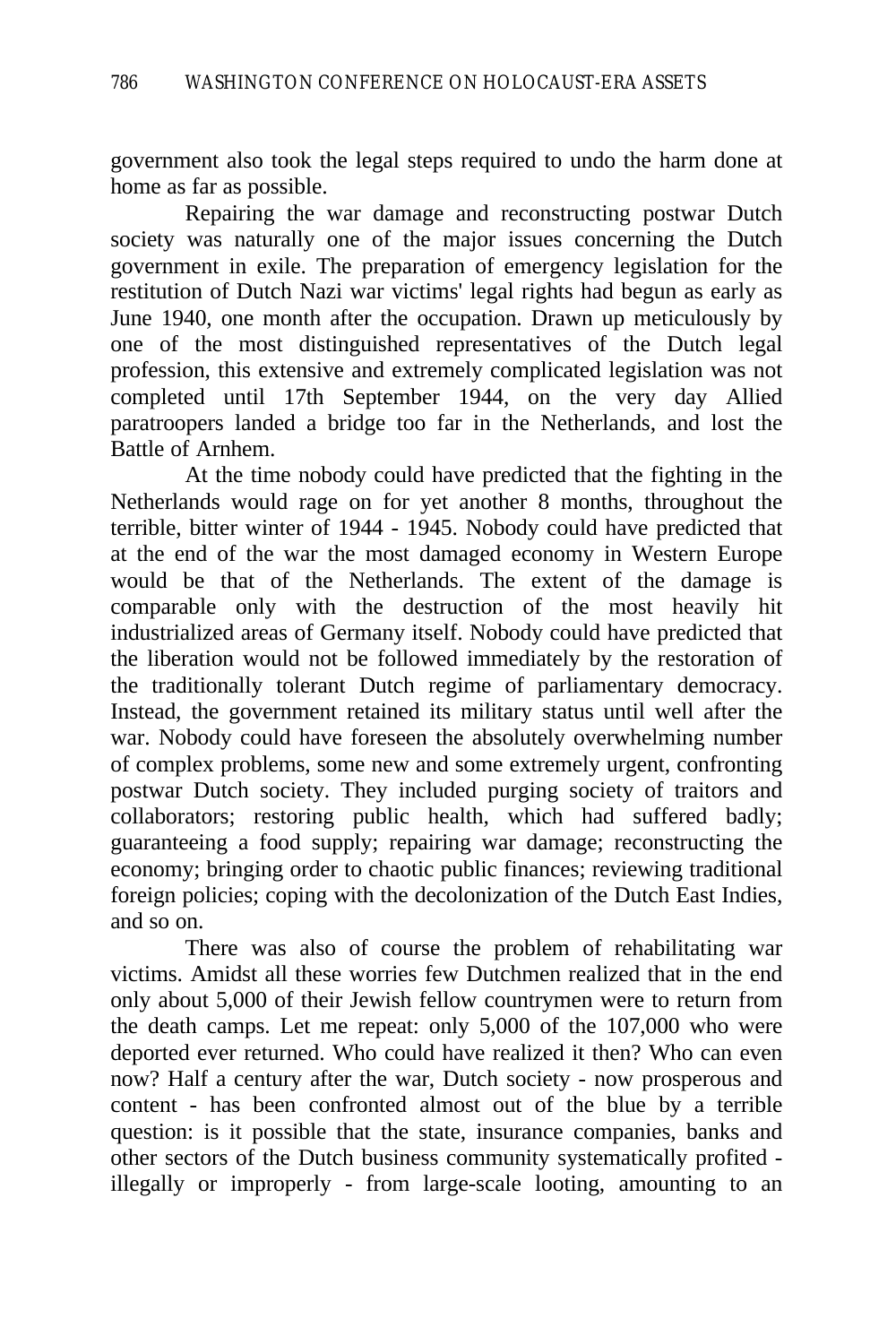unknown and now undoubtedly large sum of money? The next question is, of course: if this is the case, what can we do about it?

The Dutch tribe, being Dutch, followed its tried and tested, traditional way of doing things - particularly where there is something to be investigated. It sets up committees - not just one, but preferably as many as possible, each recruited from its own specific sector of society and well-stocked with professional expertise. Apart from the separate ministerial committee of five or six members, headed by the prime minister himself, and instructed by the Dutch government to supervise and coordinate the research, there are now another five committees. Each of them works according to its own rules, methods and research techniques, and each has its own job description and its own perspective. There are also of course a number of sub-committees, each with its own job description and perspective. Needless to say, there is some overlap and duplication. It would appear that we have major coordination problems and that efficiency is suffering somewhat. But the advantage of this rather cumbersome approach is evident: the chance that anything will be overlooked is less than minimal.

The first committee to be appointed by the Minister of Finance was intended to monitor international research in order to learn from it. Headed by an eminent representative of the body politic, it consists of distinguished civil servants, members of the business community, scholars, lawyers, economists and persons who have close relations with the Dutch Jewish community. It has also instigated academic research into the matter of looting and restitution, and the financial and demographic background. Its report is expected in the middle of next year. This committee established a second committee, headed by the former vice president of the Council of State, to guide independent and autonomous academic research on financial restitution. It first of all focused on the controversial matter of dormant accounts with banks and insurance companies. The research was soon extended, however, to include other financial assets such as shares and securities, social insurance, patents, royalties, copyrights, mortgages and so on. The research is being carried out by historians, lawyers and economists under my direction. The committee will publish its first report on 16th December. It will publish its final report in the spring of next year. A third committee, headed by the former Auditor General, concerns itself mainly with the problem of restitution of material property. Its final report will be published on 9th December. Each of the three committees will present its results to the Minister of Finance. This is not the case with the committee established to trace works of art looted by the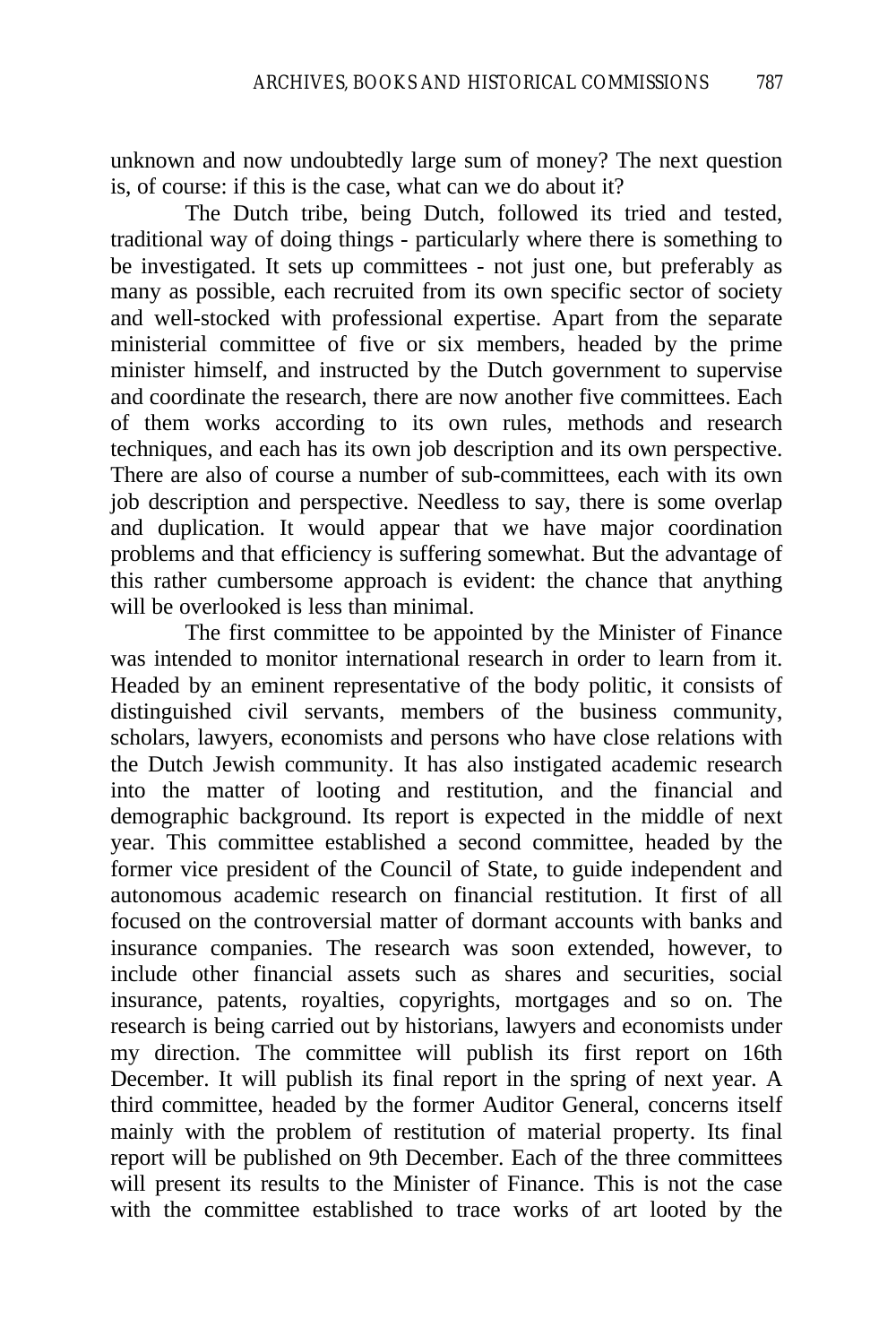Germans. When the time comes it will report its findings to the Minister of Education, Culture and Science. A separate committee has been set up by the Minister of Health, Welfare and Sport. It is looking into the matter of financial damages in the Far East resulting from unlawful Japanese war activities. It has already published its first report showing that there is no evidence of such activities. The committee will continue its research until the end of next year.

Leiden, 26th November 1998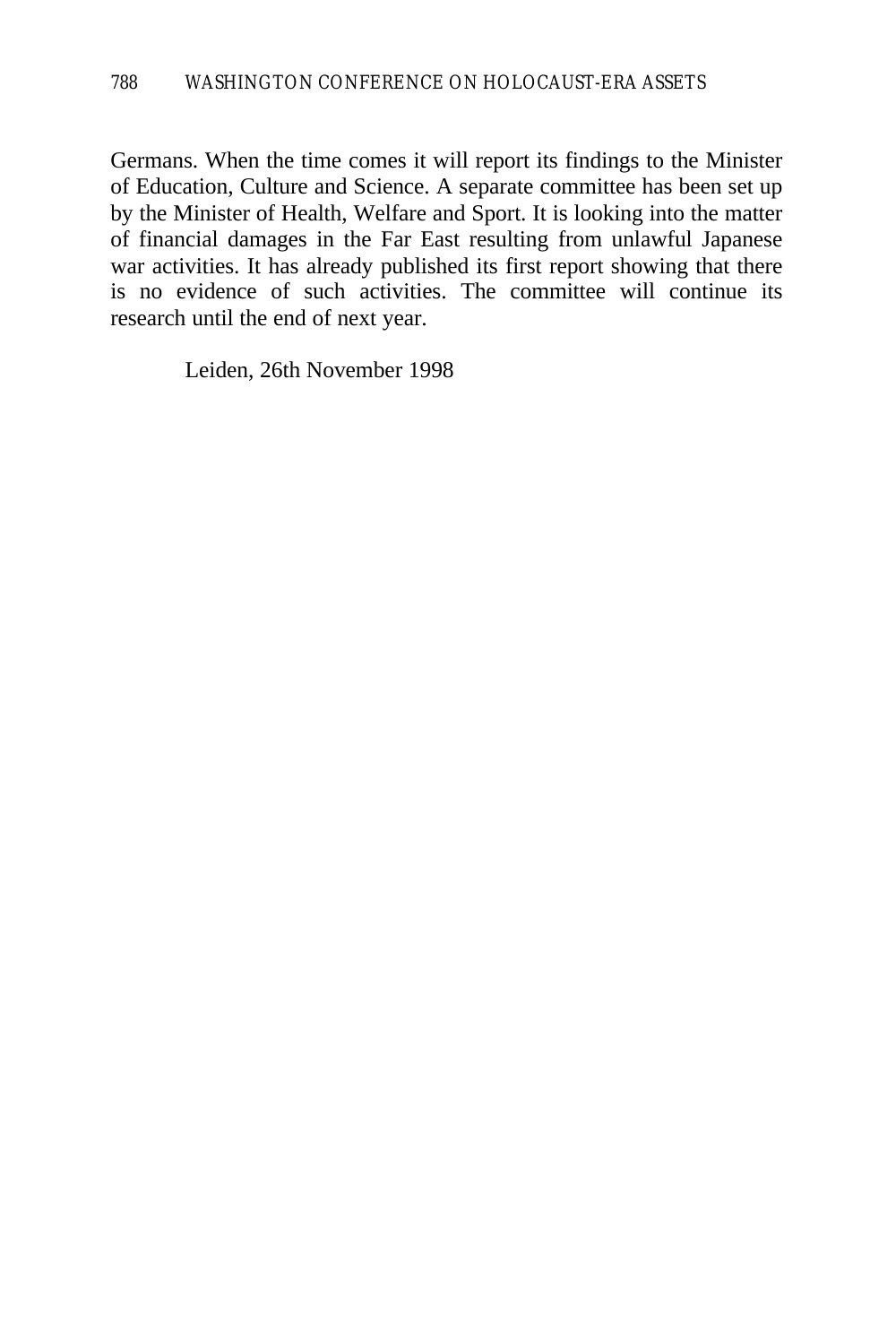# **Ambassador Krister Wahlbäck**

SWEDISH FOREIGN MINISTRY AND MEMBER OF THE SWEDISH COMMISSION ON JEWISH ASSETS SWEDEN

### Break-out Session on the Role of Historical Commissions

Madam Chairman,

Before I left Stockholm for Washington, I was told that our American hosts wanted me to address at this session problems with regard to source material faced by the Swedish Commission on Jewish Assets. Thus the focus of my presentation will be a bit different than that of some of the previous speakers.

I am not going to discuss the results or the conclusions of the Swedish Commission except to say that we are not empowered to investigate or pass judgement on Sweden's foreign and trade policies in general during the war. Our terms of reference as laid down by the Government are not remotely as wide in their scope as those given to Commissions in some other countries, for instance the Bergier Commission in Switzerland. The task assigned to us is a fairly precise one: to establish to what extent Jewish property, in whatever form, came into Swedish hands as a result of Nazi persecution.

In fact, even this limited task is quite extensive and complicated, considering that we are looking for transactions which took place more than fifty years ago, and that we want to identify all kinds of transactions, whether they concern arts and antiques, bank accounts and safe deposits, patents and licenses, shares and looted gold. However, the Government has decided that our final report should be presented before the end of February 1999, i.e. after less than two years' work.

Now, which are the difficulties with regard to source material that we have run into? First, access has not been a problem. With regard to official record in public authorities, they are in principle always available even to ordinary citizens in Sweden, according to a constitutional law which has been in force for more than two hundred years. There are some exceptions, however, one of them covering documents dealing with Sweden's relations to foreign powers during the last forty years. But this, of course, does not now apply to any documents relevant to our investigations.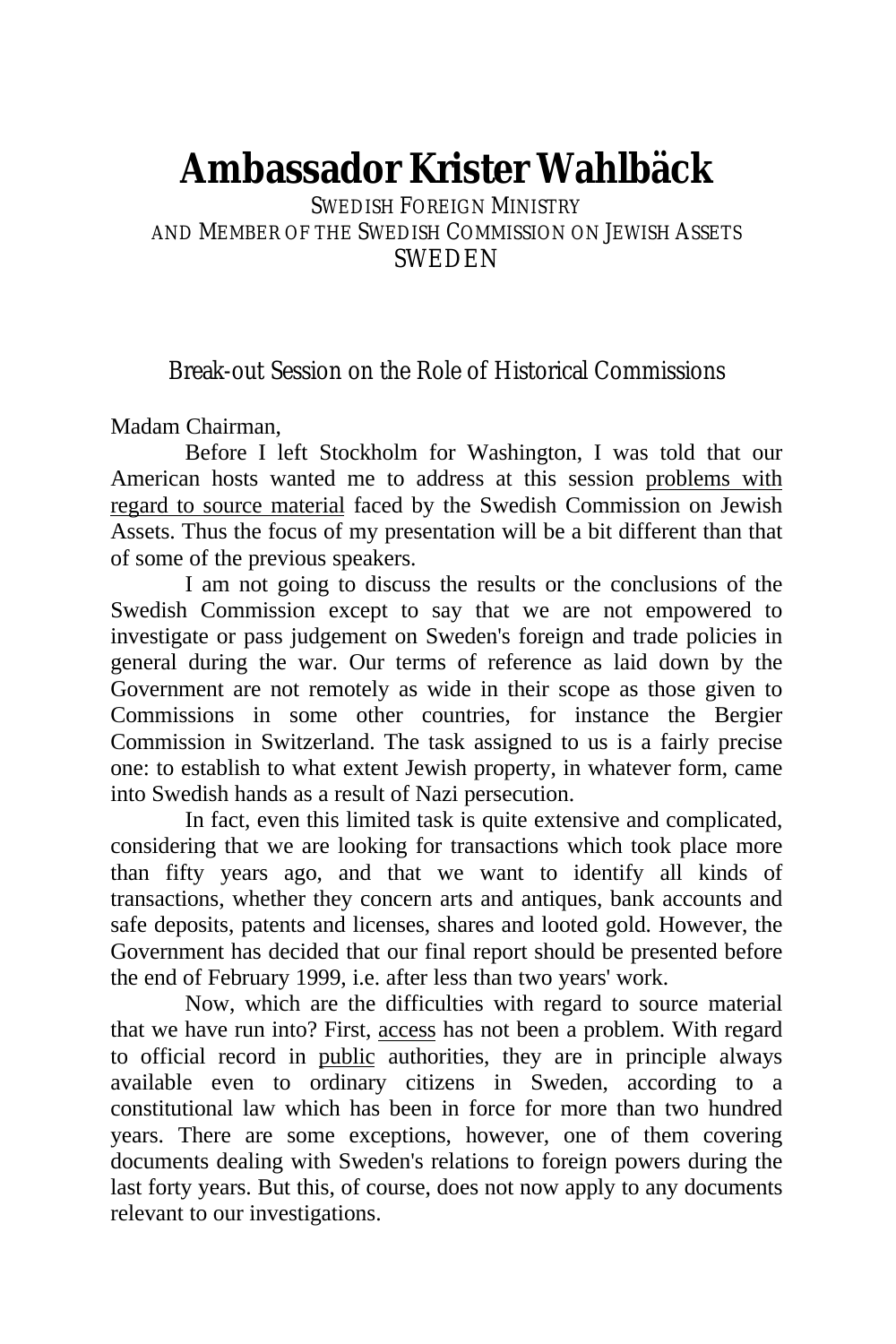As for the records of our security services, restrictions apply for reasons of safeguarding the personal integrity of people under surveillance. While the Commission's access to these records has not been restricted, we have had to deal carefully, in a somewhat timeconsuming way, with a lot of quite interesting documents about illegal German business-related activities in Sweden.

Concerning private archives, or documents in the possession of individual political or business leaders and their families, they are of course private, i.e. researchers depend upon the good will of their keepers to be granted access. However, while the Commission has not been given any special investigative powers by legislation, we have never been denied access to the records of banks, companies or private persons that we have approached. On the contrary, in most cases we have encountered a quite helpful attitude. This applies not least to the Wallenberg bank, Stockholms Enskilda Bank, which has by far the best kept records of any Swedish bank, dating all the way back to 1856. Of course, these cooperative attitudes are not unrelated to the Commission's official status, and I would certainly not wish to give you the impression that they can be taken for granted when other researchers come knocking on the door.

If access has not been a problem, paucity or scantiness certainly have. It is a regrettable fact that traditionally, in the Swedish political and administrative system, only formal minutes are kept of discussions preceding decisions. This is true even for cabinet meetings. The formal sessions with the King on Friday morning were meticulously documented, but not the real, informal debates in the course of the preceding week. These may be recorded in the private diaries kept by five or six cabinet members; but as issues concerning gold transactions or other possible transferal of Jewish property were not considered high politics, very little of interest to us has been found in these diaries.

The Foreign Ministry, which handled all foreign trade matters, was a quite small outfit in the 1940's. Most decisions were taken by informal consultation among half a dozen of top officials, with no records whatsoever. Further, we have got nothing comparable to the British tradition at this time of circulating important documents inside a folded four-sided sheet of foolscap on which different layers of the hierarchy could scribble their comments, and even remark upon previous comments by their colleagues. Thus, the reasoning of the Foreign Ministry and the Government often has to be inferred from decisions, unfortunately in a somewhat speculative way.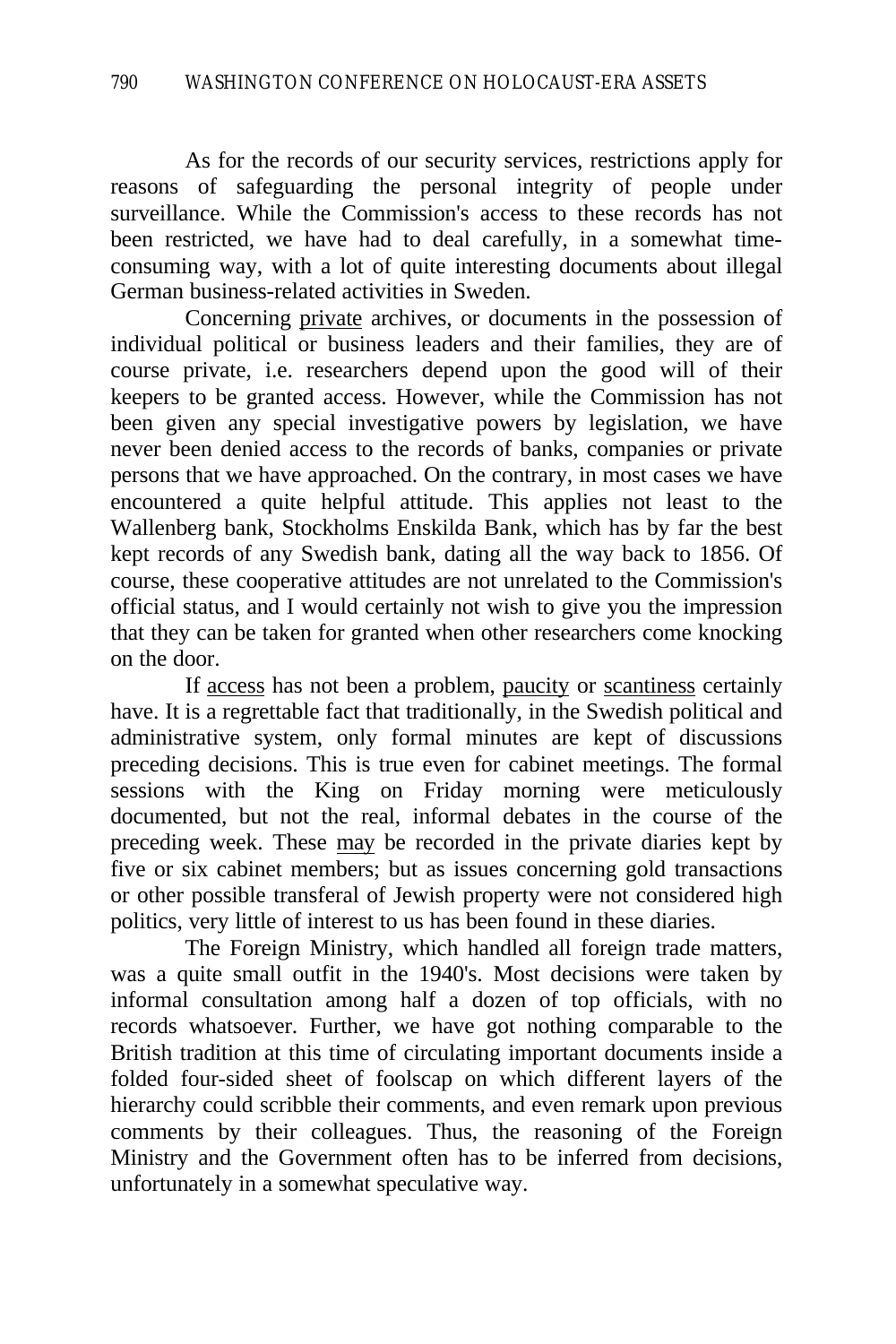Happily, the culture was a bit different in the Bank of Sweden. Fairly good records were kept at their Board meetings, and above all, the President of the Bank in the 1929-1948 period, Mr. Ivar Rooth, was a painstaking diarist, or perhaps I should say compulsive diarist. Not at all in the sense of registering his private life or private thoughts. But he always kept a pen in hand when receiving visitors or taking phone calls, and he was exceptionally able in jotting down what was said in a legible handwriting. These daily notes, thousands of pages each year, have been a most important source to us. And they are now of course freely available to any serious researcher.

Paucity of source material may occur not only by poor notetaking at decision-making gatherings, but also by records being destroyed, or weeded out because of their presumed routine nature. As for official records, this is a rigorously regulated process, but in one or two instances it has in fact happened that investigations contemplated by us, involving very extensive perusal of records covering routine transactions, have proved impossible to carry out because of such weeding many years ago.

In the private and business sector, this problem is much worse. It is costly to keep and maintain archives, and there are no legal obligations in Sweden for private companies or banks to safeguard records more than ten years old. And unfortunately, few of them do. It is primarily in companies run by the same family for a long time that a sense of history may emerge. Again, the Wallenberg bank is the prime example. As I said, the Commission has full access to their archives, including the private correspondence of the two brothers who were running the bank at the time, Jacob and Marcus. Marcus Wallenberg's private diary, which he kept in the 1938-43 years and to which no researcher has been granted access before, is available to the Commission as well.

#### Madam Chairman,

As indicated at the outset, I have not told you anything at all about the results or conclusions of the Commission. We are right now in the process of drafting these parts of the Commission's Report, which is scheduled for publication in early March 1999. An Interim Report, covering only the gold transactions of the Bank of Sweden with Nazi Germany, was published in July 1998 and is now available in English translation.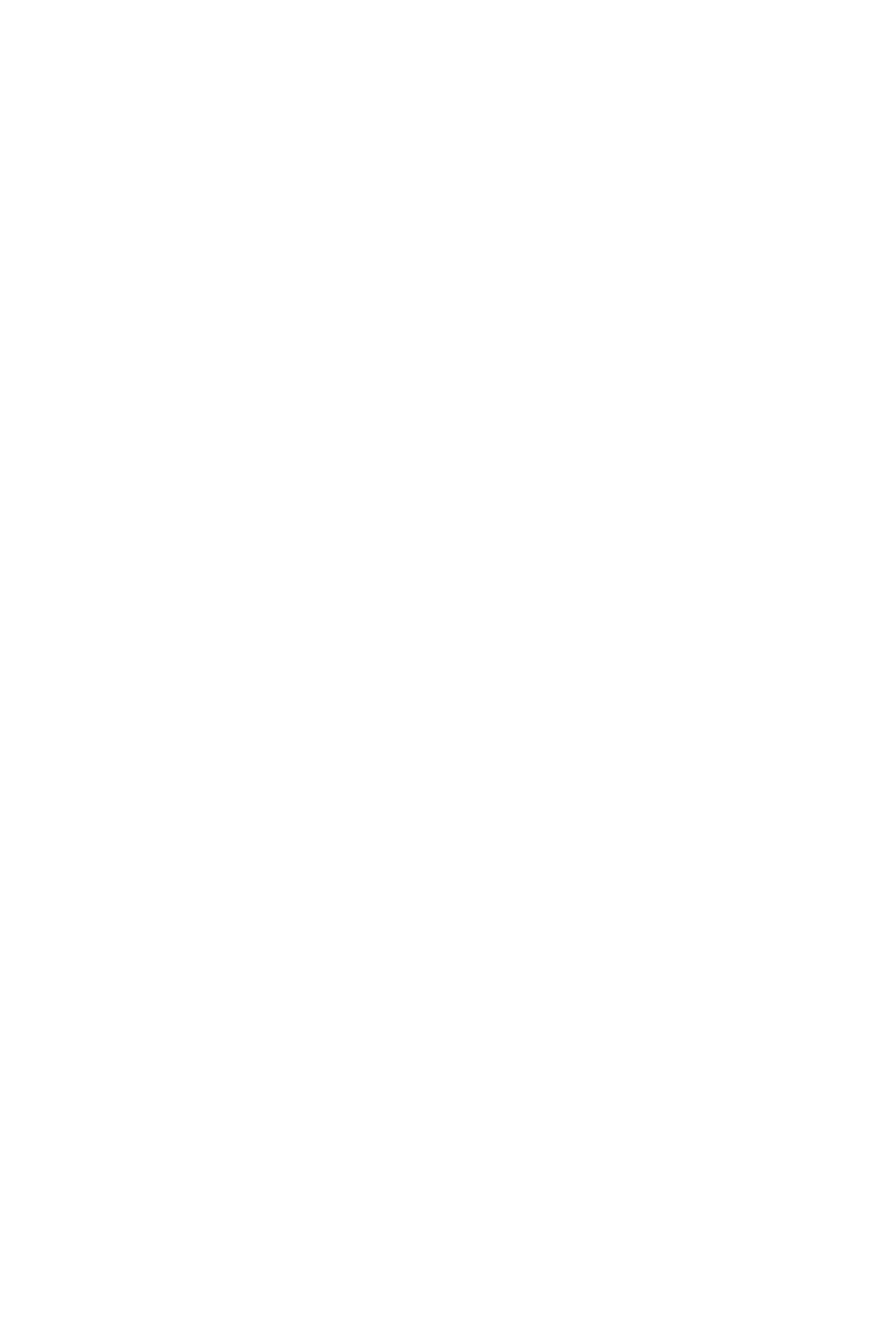## **Ambassador Sevinc Dalyanoglu**

GENERAL DIRECTOR FOR MULTILATERAL ECONOMIC AFFAIRS, MINISTRY OF FOREIGN AFFAIRS **TURKEY** 

## **Notes on Archival Research Undertaken by the Turkish Commission to Determine the Actual Position of Turkey Before, During and After the Second World War**

Break-out Session on the Role of Historical Commissions

At the very outset, we did not expect to be involved in this issue at all. We had been surprised when we learned that we would be involved, but we are used to being surprised and therefore we reacted swiftly by forming a Commission under the leadership of a Minister of State, compromising three scholars, two ambassadors, two Deputy Directors-General, two representatives of the Turkish Jewish community, and the necessary staff, and moved on to work.

Following the publication of the first report by the US State Department in May 1997 on the subject of "Nazi gold", The Turkish Commissions Response, reflected in several papers, has been included in the "Nazi Gold Report Of The London Conference" published by the British Foreign And Commonwealth Office in 1998.

In the papers presented by Turkey to the London Conference Secretariat, either copy of related Turkish and foreign documents and of the relevant paragraphs of historical books and memoirs have been annexed or referred to in the footnotes. In addition, bibliographies and further reading lists have been added to these papers, when and where deemed useful for the interested reader.

As for the Turkish Research concerning the second report published by the State Department in June 1998, two press statements expressing Turkey's initial reactions were issued in that very same month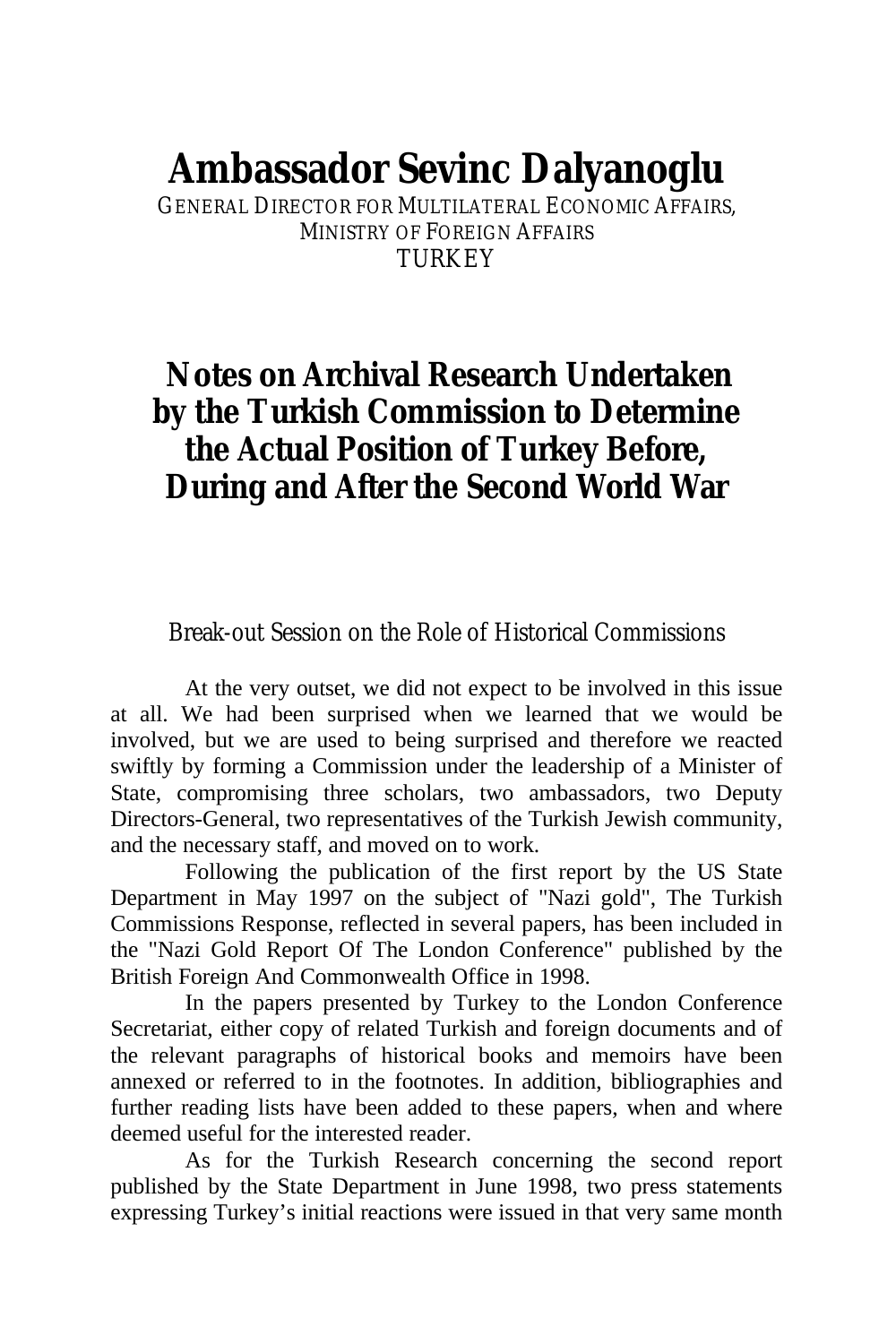by the head of commission, Minister of State Professor Sukru Gurel. Relevant Turkish documents were attached to these two press statements as annexes. Foreign documents on the same subjects were later submitted to Dr. William Slany, the Historian of the U.S. State Department, during his visit to Ankara in November 1998.

For such encompassing research on several topics of 50 and 60 years ago, some of which persisted until the late 1950s, our main objective was to be as scholarly and objective in our endeavors and to compile data from as many different sources as possible. Naturally books on history and memoirs of prominent political figures such as Roosevelt, Churchill and Inonu were of foremost importance as starting points of our research. References and footnotes in those books helped us locate other archival sources such as articles published in Turkish newspapers 55 years ago or the texts of the laws adopted by and speeches delivered the Grand National Assembly Of The Republic Of Turkey on the chromium issue. Our point of departure for this subject was Edward Weisband's book entitled "Turkish Foreign Policy (1943-1945)."

The archives of The Turkish Central Bank and The Ministry of foreign affairs were complementing each other especially on the gold issue. The Turkish Central Bank, which is well known for the perfection and the impeccability of its archives, provided the commission with all the documentation needed to finalize the research. The Archives and records on gold transactions of the Central Bank of Turkey are open and accessible to all interested parties for research. However, nobody had previously asked to look into them. We were happy to brief Dr. Slany on the Gold Transactions of the bank from 1934 to 1952 during his visit to Turkey in November 1998. Copies of all the related documents and records were handed to him. Laborious research carried out in the archives of the Ministry Of Foreign Affairs of Turkey yielded fruitful results as well, although the ministry moved to another location some ten years ago and its archives reminded in its former building for the preliminary archival research, a retired ambassador, who has served in the past as the Deputy Director General for the ministry's Archival and Communication Department, was commissioned for this task. After a month of through research, his file contained not only the necessary Turkish documents but also some allied notes, which were not present even in the first report of May 1997.

For prospective researchers, it became easier to find the documents in the ministry's archives as the pathways led us to explore other related matters. At a later stage documents compiled as the outcome of the dedicated archival research effort by Turkish missions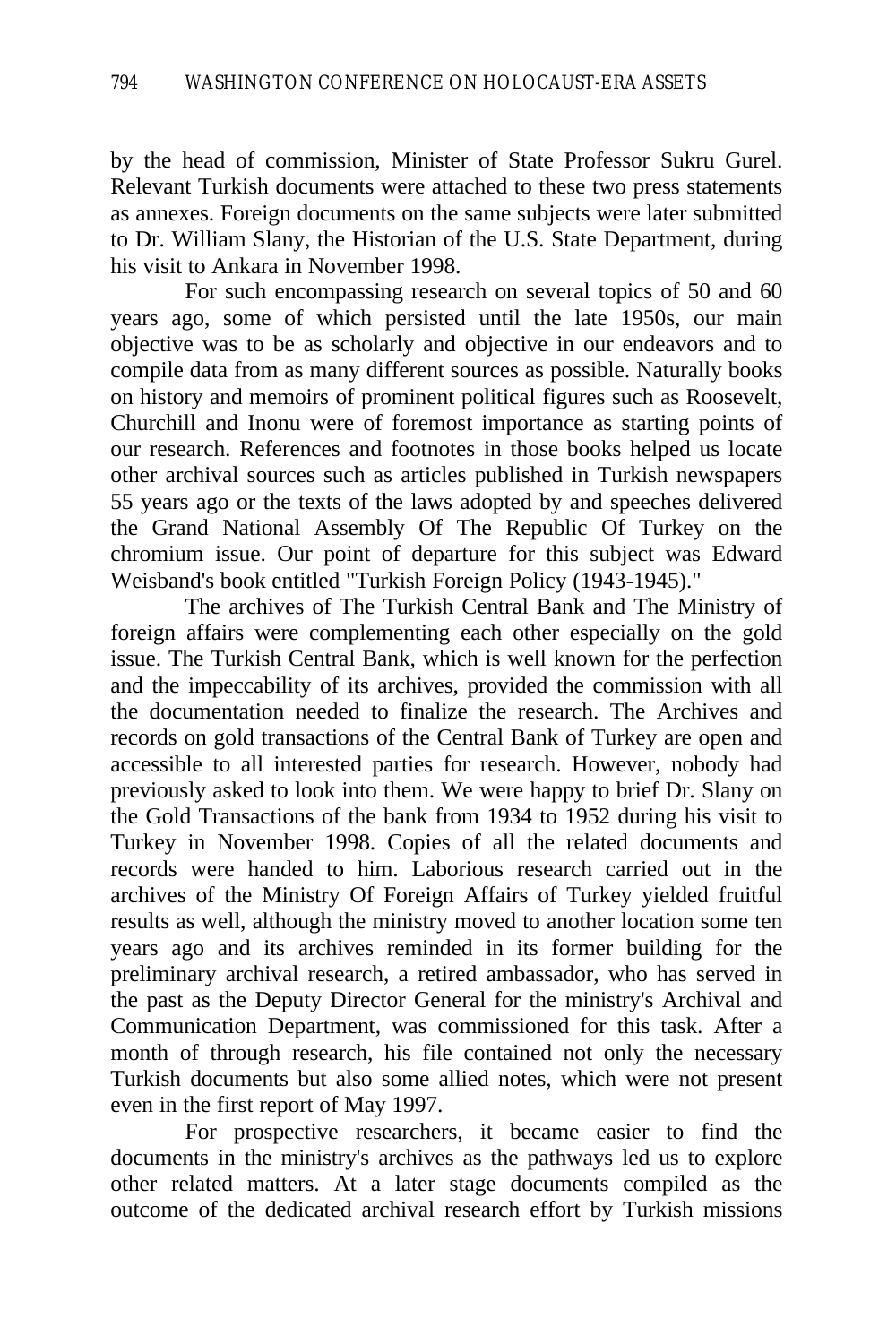abroad, primarily the Turkish Embassies in Paris and London as well as the Turkish Consulates in Paris, Marseilles and Rhodes, were brought in and utilized as further sources in the commission's historical work. These endeavors subsequently led us to another source that is, the International Committee of the Red Cross (ICRC) In Geneva. A Turkish Diplomat who was assigned the task of conducting research in the archives of the ICRC returned with a huge pile of documents testifying to Turkey's role in saving thousands of Jews fleeing from the Nazi persecution in severs European countries during the last year of the war. As to the documents -- or three thick files-- we received from our Embassy in Paris we were happy to find out that every single document concerning the protection of the properties of the Turkish Jewish Citizens was kept in the archives of the Turkish Embassy in Paris. As a matter of fact, these documents were explored upon the advice of retired Ambassador Mr. Name Yolga, who is one of the more than twenty Turkish Diplomats Personally saved many Jews and their properties during the war. Unfortunately, besides Ambassador Yolga, only two others of those diplomatic are still alive.

As stated above the primary goal and principle in our research was to be as objective and honest as possible so as to confront our history with a clean conscience, without prejudice.

As the founding father of our Republic, Ataturk said very wisely: "it is more difficult to write history than to make history."

Therefore, at the outset of our studies we decided to play the "devils advocate" against us and started with two books, which directly targeted Turkey. These two books, entitled "Methoden Der Deutsch-Faschistischen Propagandataetigkeit in Der Turkei Vor Und Waehrend Des Zweiten Weltkrieges" and "Turkei Im Deutsch-Angloamerikanischen Spannungsfeld," and published in 1966 and 1968 respectively, were written by a citizen of the former German Democratic Republic, Mr. Johannes Glasneck.

Although these two books tried to dissect Turkey's position more harshly than the two recent reports of the U.S. State Department, they summarized Turkey's actual position from the mouth of the late American President, Franklin D. Roosevelt who evaluated Turkey's position more accurately and positively than Winston Churchill. President Roosevelt's son, Elliott Roosevelt has drawn the most appropriate picture of history from his father's perspective in his book, "as he saw it." To find a copy of this book, we had to refer to the Library of Congress, as original copies of it were no longer available, except for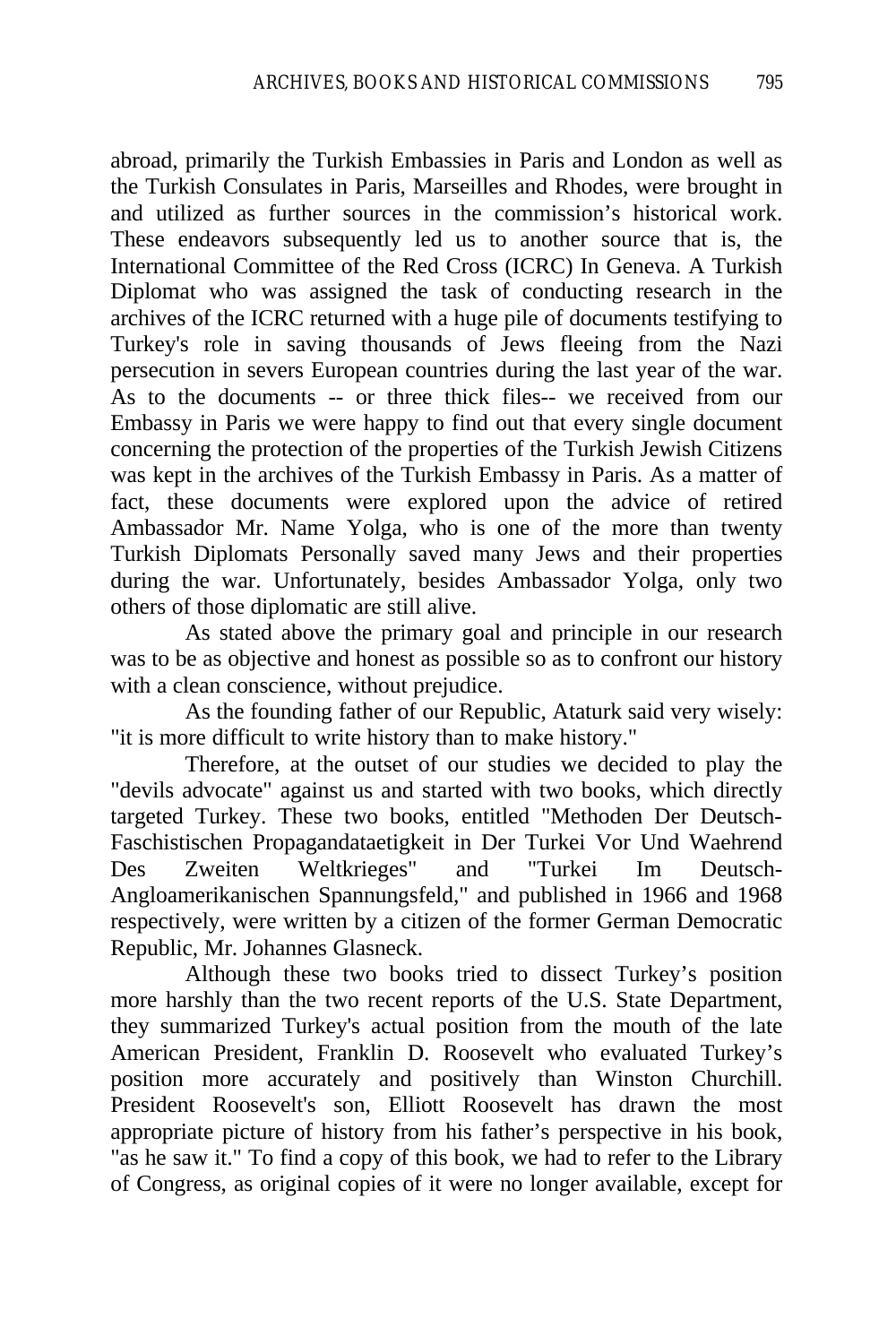the Turkish translation of the book, which we readily found at the Library of the Turkish War Academies.

The Book, "As He Saw It," was later complemented by other American and British books and documents the official documents of the State Department concerning the Second World War, particularly those relating to the Cairo Conference, were easy to find at the Library of the Turkish Ministry of Foreign Affairs.

The Footnotes in Mr. Stanford Shaw's book "Turkey and the Holocaust," Copies of which have been distributed to the valuable participants of this conference, also gave us some clues in discovering more facts on the Turkish role in saving the Jews from Nazi persecution throughout the European Continent, as documented in the American Archives.

For the documents of other countries, we are grateful to the Polish Embassy in Ankara, which furnished US with their documents on the 70 tons of Polish Gold that Turkey saved during the first month of the war in September 1939. We are also obliged to Ms. Bennett of the British archives for the British documents to complement ours on the chromium issue. However, we are still expecting the documents from our German Colleagues on the Gratis Return of the German assets in Turkey during the late 1950s. When we recall the remarks of the distinguished German delegate at the London Conference last year about the opening of the Turkish archives, we are now pleased that we have responded to his wish positively we think that it is now our turn to ask the same from our German colleagues.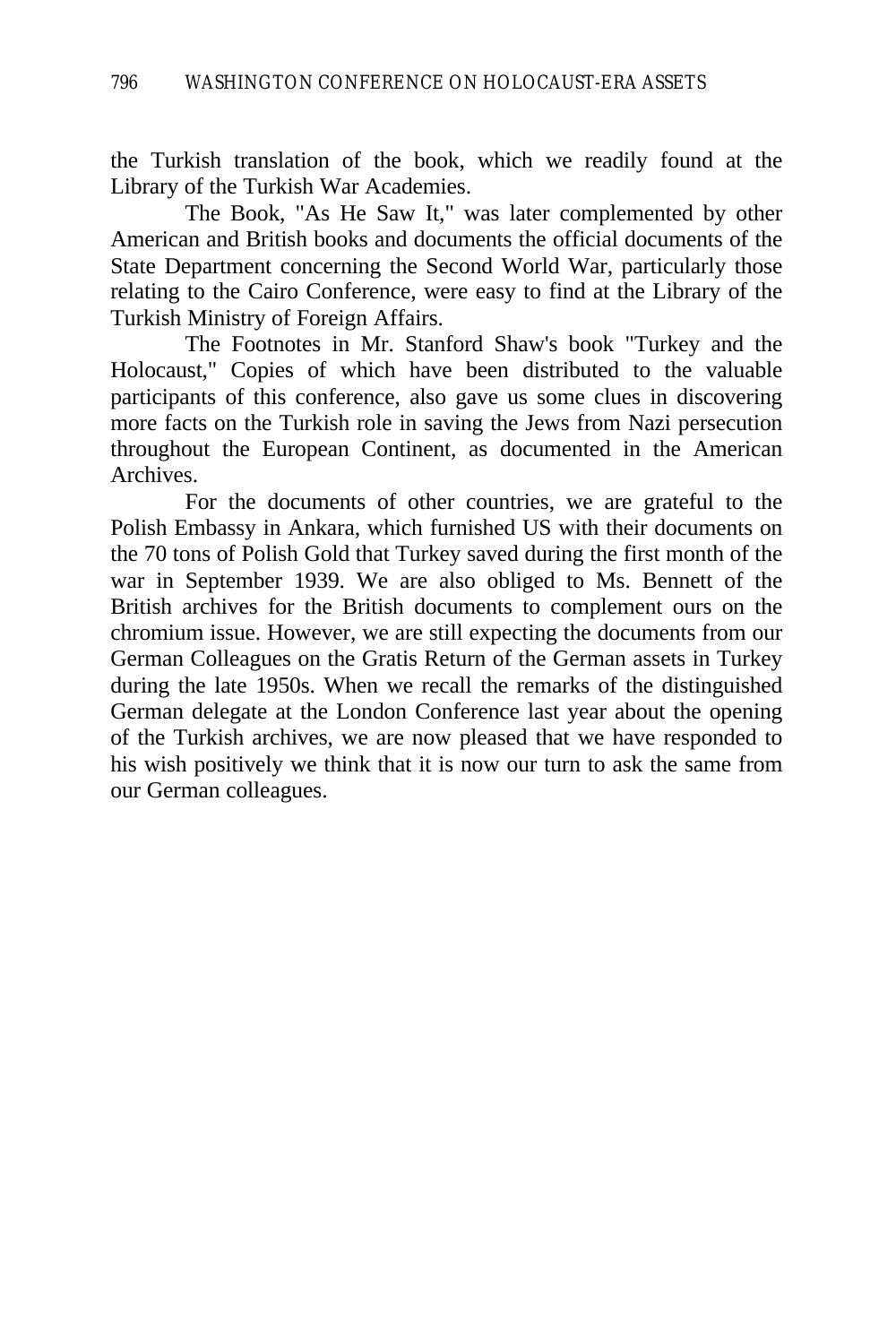# **Dr. Ignacio Klich**

ACADEMIC COORDINATOR COMMISSION OF ENQUIRY INTO THE ACTIVITIES OF NAZISM IN ARGENTINA (CEANA) ARGENTINA

### **Argentine Documents on the Nazi Era**

Break-out Session on Historical Commissions

No inventory of Argentine sources on the country's performance during the Nazi era can ignore the fact that the culture of secrecy has long been prevalent here. This, and the low priority ascribed to archives and their organization, have conspired against historical research. Unsurprisingly, Argentina's diplomatic history of the period under consideration only began to be the subject of detailed academic research as U.S. and British papers entered the public domain in the 1970s, with some Argentine records only growing increasingly accessible since the latter years of the military regime that ruled the country until 1983.

Such access had little to do with decreed policy. As is the case in other Latin American and European countries, official documents were meant to be declassified half a century after the events. In practice, though, various institutions have shied away from the release of papers fifty years later, while the authorities of others have shown themselves informally prepared to lift such a restriction earlier. Against the background of such discretionary powers, Buenos Aires University Press (Eudeba) published the first annotated collection of documents on Argentina during World War II in 1988, including, among others, a host of Argentine papers post-1938. $<sup>1</sup>$ </sup>

Since the 1980s, the study of the subject has been facilitated by three quantum leaps in access to Argentine documents. The first took place in 1992 when the then interior minister announced that he was

 1 Mario Rapoport, comp., *¿Allados o neutrales?* (Buenos Aires, 1988).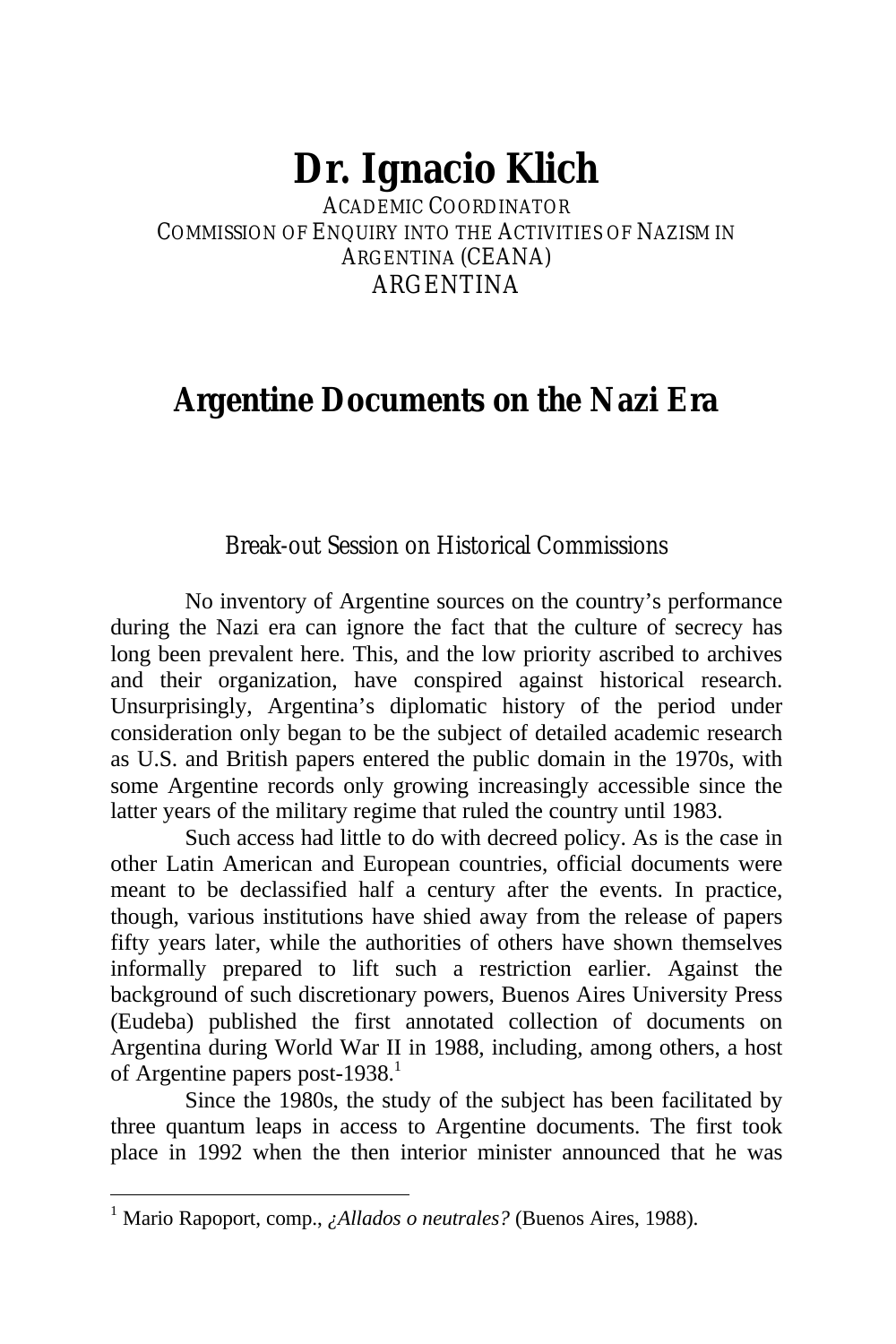opening the so-called Nazi archives. While Argentina has no Nazi archives as such, only materials on various aspects of the country's record during the Nazi era scattered throughout a host of repositories, the announcement resulted in the release into the public domain of some ten Federal Police files on a number of Nazi war criminals. Disappointing as these were to historians and other interested parties because of their number and the large proportion of press cuttings in such files, their release set in train developments that since then have steadily increased the body of available Argentine documents.

The second quantum leap occurred during 1993-96, when records became generally easier to consult. Access to diplomatic documents at the Foreign Ministry Archive (AMRECIC) was facilitated in 1993. All bars were removed to studying judiciary papers on the extradition of Nazi war criminals, thereby allowing researchers to access documents regardless of the date when such extradition requested were lodged or of their result. A useful selection of these has now seen the light of day as part of a documentary project sponsored by Argentina's Jewish representative body  $(DAIA)^2$  In line with its housing of presidential papers, the National Archives (AGN) received records of Juan Perón's presidency, in particular those of his Ministry of Technical Affairs, which shed light on the role played by the presidential information secretariat in the arrival in the country of former Third Reich scientists, technicians and other so-called useful Europeans. By 1996, the Central Bank (BCRA) released documents on gold transactions with neutral and other countries during the Nazi era and early postwar period.

The third leap dates back to 1997 and was initiated by researchers working for the Commission of Enquiry into the Activities of Nazism in Argentina (CEANA), created that year. CEANA's wideranging research agenda has three major aims: (i) reaching an informed estimate of the number of Nazi war criminals that settled in Argentina and analyzing the conditions that made this influx possible; (ii) determining whether Nazi loot may have been stashed away in Argentina or used the country as a transit point; (iii) assessing Nazism's impact on Argentine society, government and culture. Included among the records consulted by CEANA that were not previously seen by others are diplomatic papers that for one or another reason have not been transferred hitherto to AMRECIC by Argentine embassies and

 2 Paul Warszawski, comp., *Respuesta del Estado argentino ante los pedidos de extradición de criminales de guerra y reos del delito contra la humanidad bajo el III Reich* (Buenos Aires, 1998).